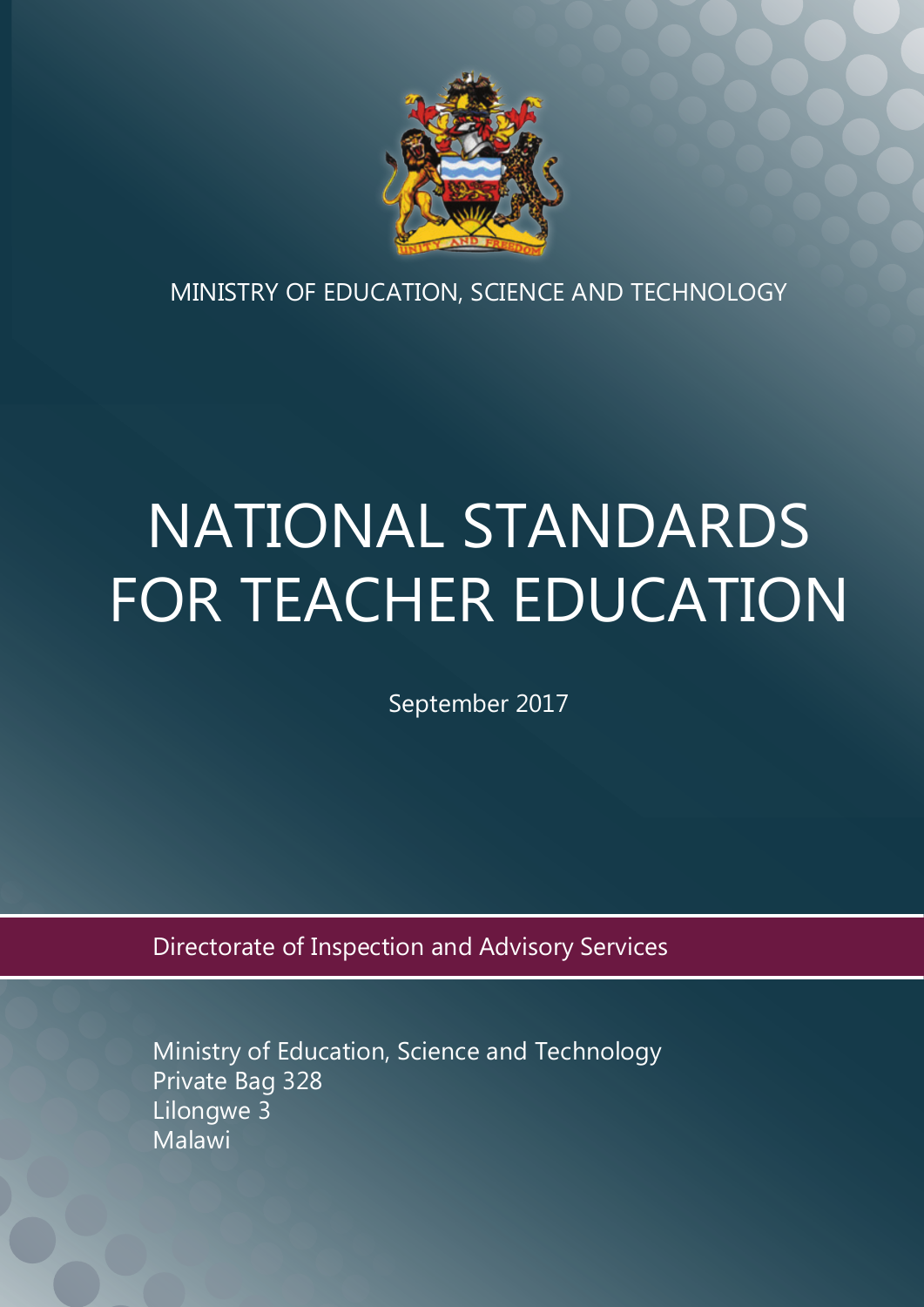**Copyright: 2017 Ministry of Education, Science and Technology, Private Bag 328, Lilongwe 3, Malawi. All Rights Reserved.**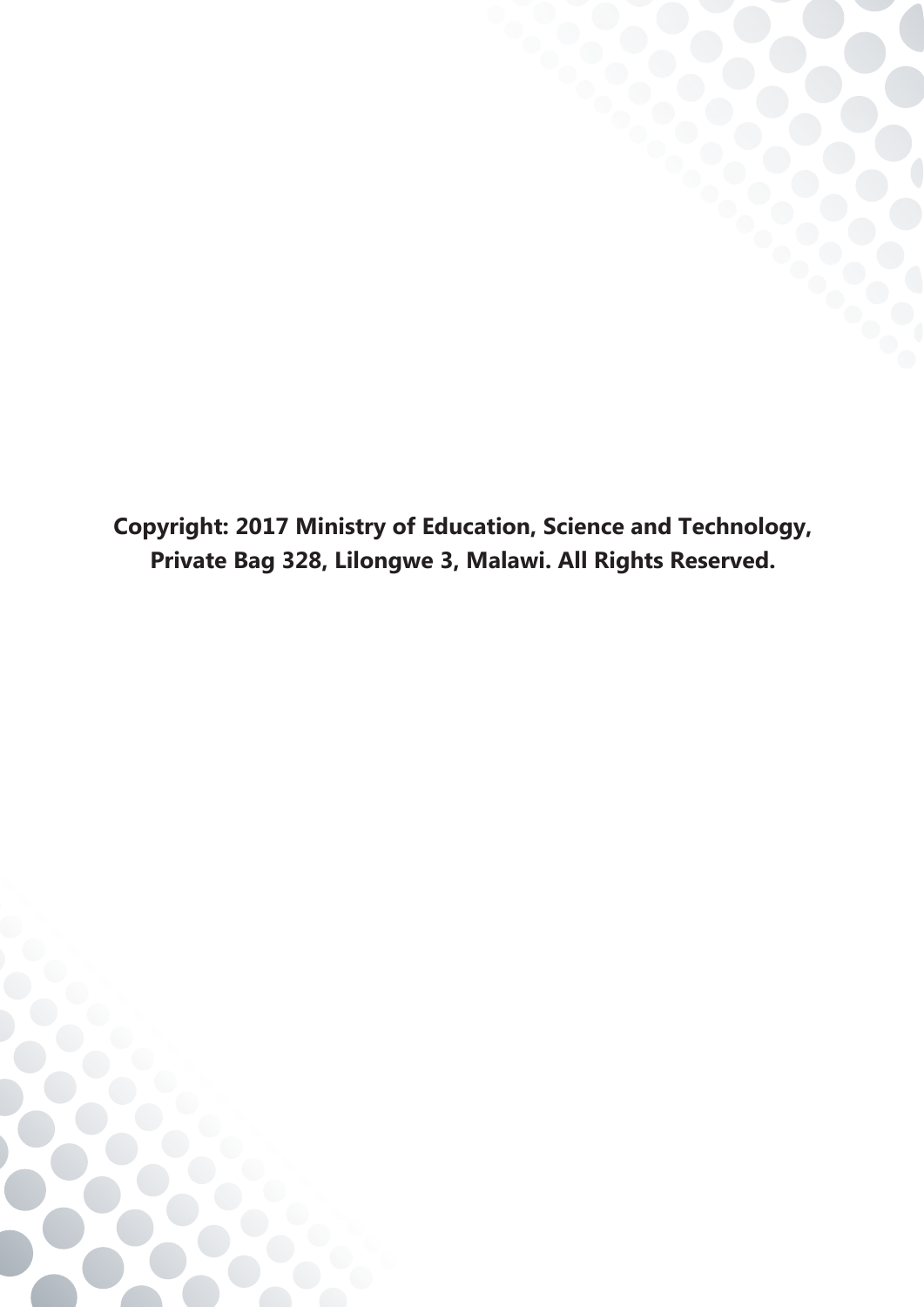# **Contents**

| Teacher Education Standard 4: Skills in assessing and supporting children's learning  14  |  |
|-------------------------------------------------------------------------------------------|--|
|                                                                                           |  |
| Teacher Education Standard 6: Impact of the Teacher Education Partnership  18             |  |
| THE NATIONAL STANDARDS FOR TEACHER EDUCATION: PROCESSES OF TEACHER EDUCATION  20          |  |
|                                                                                           |  |
|                                                                                           |  |
| Teacher Education Standard 9: Quality of teaching by the institution's staff  25          |  |
|                                                                                           |  |
| Teacher Education Standard 11: Teaching experiences for student teachers  28              |  |
| Teacher Education Standard 12: Student safety, support and welfare 30                     |  |
|                                                                                           |  |
|                                                                                           |  |
|                                                                                           |  |
| Teacher Education Standard 15: Leading and managing partnerships  36                      |  |
|                                                                                           |  |
| Teacher Education Standard 17: Modelling of professional conduct by staff  40             |  |
| Teacher Education Standard 18: Quality assurance and improvement  42                      |  |
|                                                                                           |  |
| APPENDIX 2: Links between the National Standards for Teacher Education and other national |  |
|                                                                                           |  |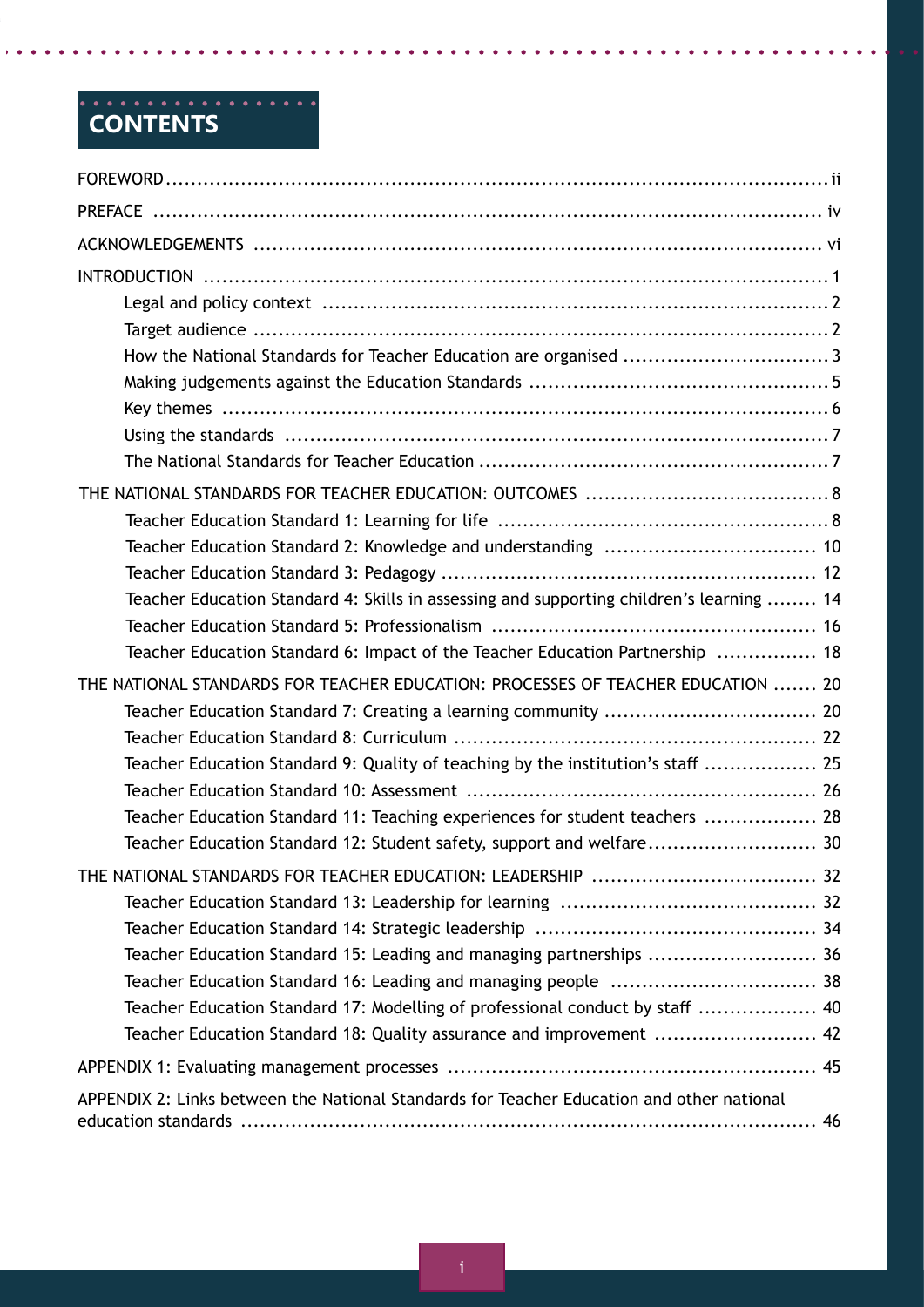#### . . . . . . . . . . . . . . . . . **Foreword**

The Ministry of Education, Science and Technology has a mandate under the *Education Act 2013*  (Section 4) to set and maintain national education standards. In 2015, my Ministry published an agreed set of *National Education Standards: Primary and Secondary Education*. I am now pleased to present a corresponding set of National Standards for Teacher Education. These Standards specify expected outcomes for student teachers and for the Teacher Education Partnerships through which their education is provided. They also identify the leadership and teaching processes which are essential to the achievement of these outcomes. These Standards are for use by all providers of teacher education, both public and private, whether they prepare teachers for employment in primary or secondary schools.

The Standards articulate clearly the educational experiences and achievements which key stakeholders, in particular student teachers, should expect their own institutions to deliver. Finally, the publication demonstrates how the success of institutions in achieving these outcomes for their students should be measured.

Since 1964, the country has introduced many modifications to the way it trains both primary and secondary teachers. Each time it has changed the system, it has done so in response to the current social, economic and political context and to the educational needs at the time. One result of these differing approaches to training teachers over the years has been the wide variety of ways of achieving the qualifications held by teachers.

The differences in the levels and types of teachers' qualifications have led to unevenness in teaching practice. This unevenness has had a serious impact on the quality of education experienced by learners in our schools. Every child has the right to an education of equal quality to that of his or her peers.

My Ministry has been aware of this issue for some time and, through its development of teacher education standards, is taking steps to ensure a better quality of education for all Malawi's children. The Standards depict the kind of teacher which Malawi needs. That teacher is the product of a partnership between teacher education institutions and teaching practice schools.

My Ministry is sharing these Standards with the education sector and its key stakeholders in a spirit of openness and transparency and to support the processes of education improvement. The Standards are presented in the form of minimum requirements for teacher education. All institutions should implement these requirements in order to improve the skills and overall quality of teachers in our schools. They should also strive to develop their practice and provision beyond minimum level through a process of self-evaluation, and to improve the system of teacher education in Malawi for the benefit of. key stakeholders

To this end, the Standards are aligned to the *Malawi Growth and Development Strategy II (MGDS II)*, the *National Education Sector Plan 2008 – 2017* and the *National Education Policy 2016*. They take into account the goals and objectives of education in Malawi and the guiding principles of access and equity, quality and relevance and governance and management in all education subsectors.

The Standards are points of reference for the work of policy-makers, development partners and education agencies as they drive forward educational change and reform across the country. It is the responsibility of education administrators to explain, interpret and exemplify the Standards to education practitioners and civil society within their individual contexts.

The specification of Standards enables more accurate and comprehensive reporting on the quality of education than has been possible in the past. The Directorate of Inspection and Advisory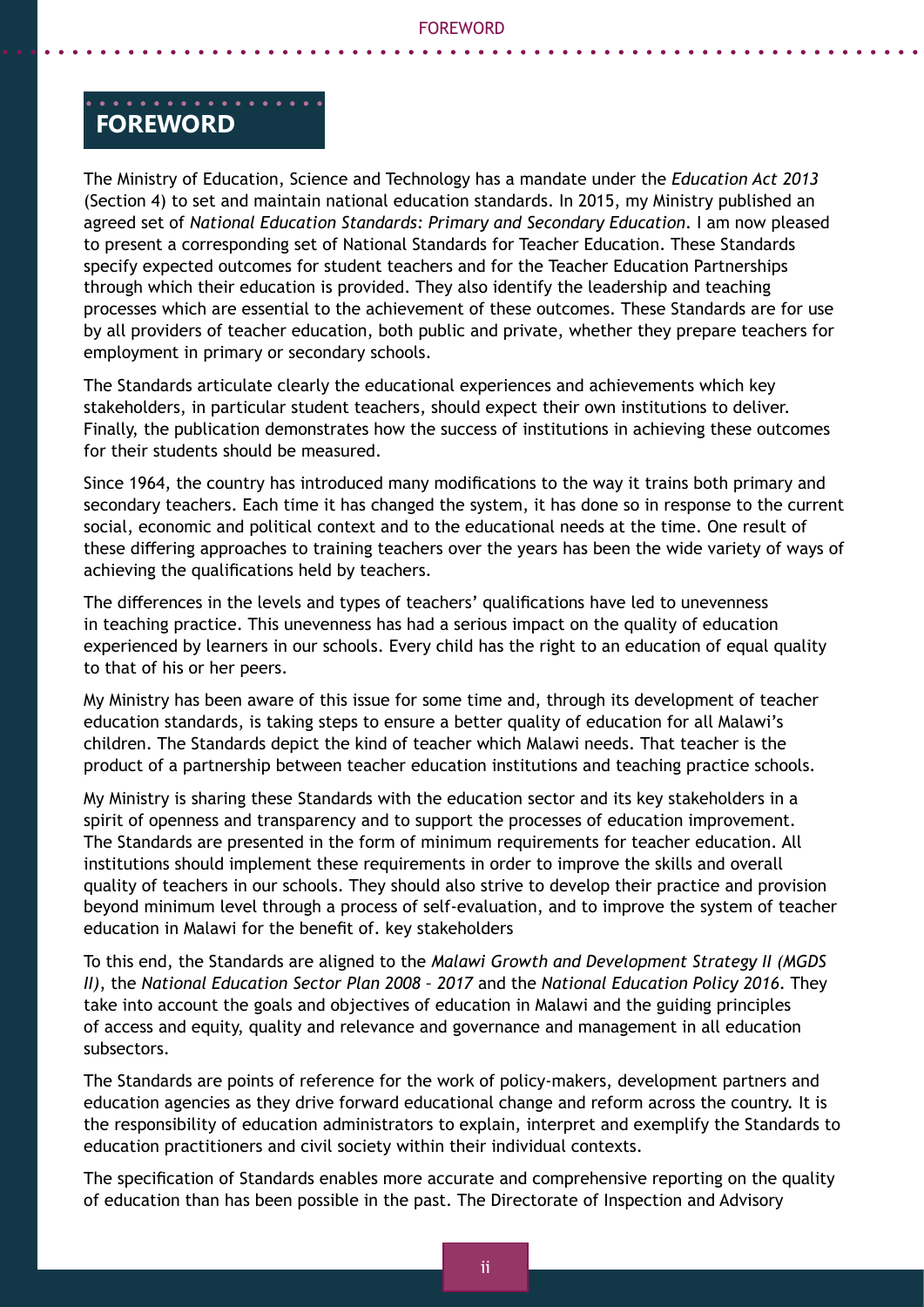Services has a duty under the Education Act 2013 to measure compliance with the Standards in institutions of teacher education and in teaching practice schools. It will report to the Ministry on the extent to which the Standards are being implemented and on the overall quality of teacher education. The Ministry and all its Directorates and Departments are committed to supporting the implementation of the *National Standards for Teacher Education*, to ensuring openness and transparency in reporting and to contributing to improvements in the quality of education across the country.

I sincerely wish to thank all stakeholders who, through several consultations, have contributed to the development of the *National Standards for Teacher Education*.

**Bright Msaka, S.C.** Minister of Education, Science and Technology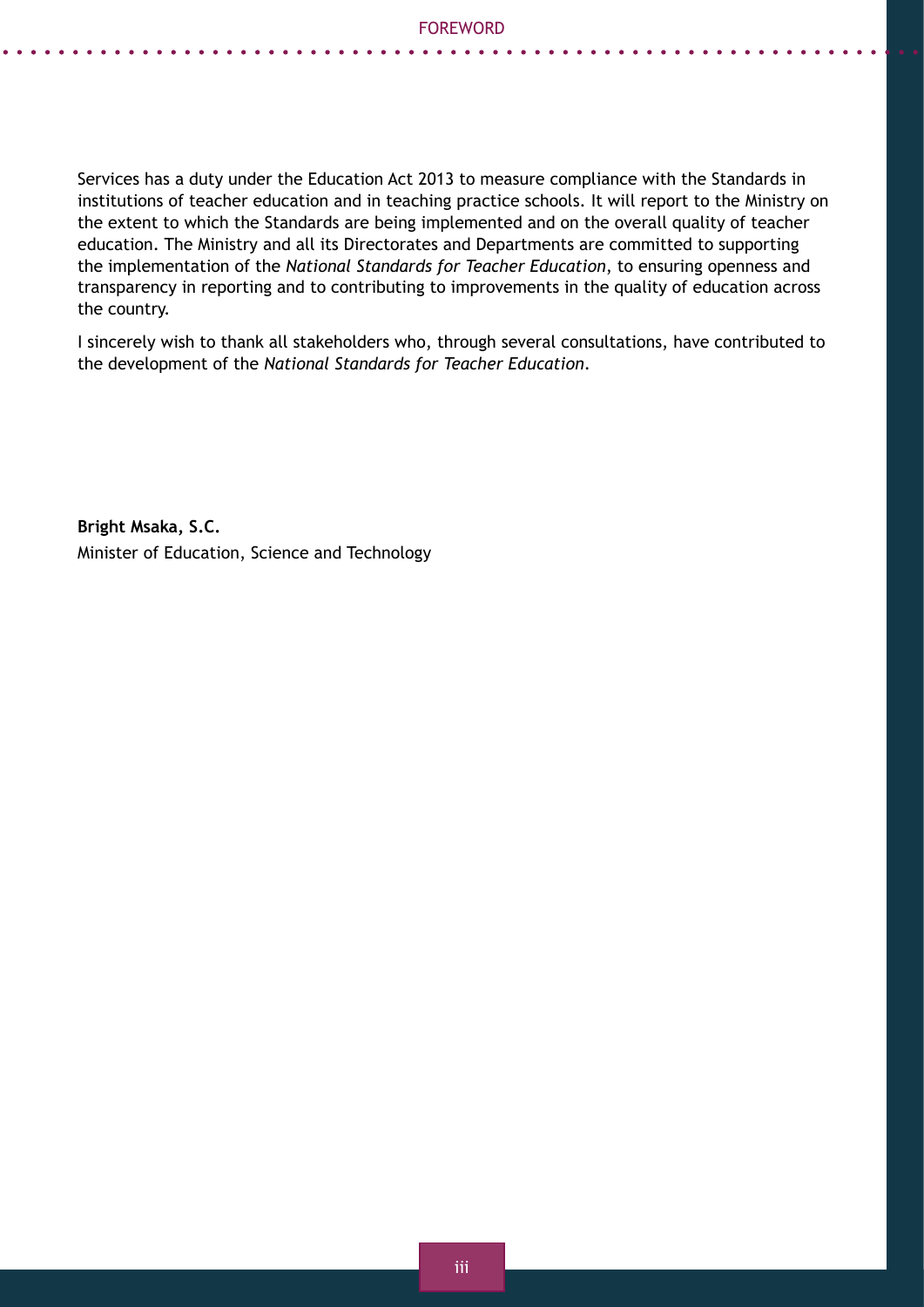### . . . . . . . . . . . . . . . . . **preface**

The *National Standards for Teacher Education* have been developed in order to achieve consistency in the approaches which institutions of teacher education use to prepare student teachers for their substantive roles in schools and to ensure that graduating students demonstrate expected competences when they enter employment. The Ministry has built on effective work already carried out in the teacher education sector, in order to ensure that leaders and staff in our teacher education institutions receive clear practical guidance as a support to their work. In particular, the Ministry has achieved its aim by harmonising existing frameworks of standards.

The *National Standards for Teacher Education* use a similar model to the quality standards within the *Teacher Training College Management Handbook*. However, rather than repeat these standards, the teacher education standards build on them, developing key concepts to a level beyond the minimum, that of effective practice. Teacher training colleges are expected to continue to ensure that key processes and management systems outlined within the *TTC Management Handbook* are in place and operational. Institutes of higher education are expected to implement similar systems within their own structures.

The *National Standards for Teacher Education* also take cognizance of the *Quality Assurance Guidelines* published by the National Council for Higher Education, in particular, *Part 1: the Standards and Guidelines for Internal Quality Assurance in Higher Education Institutions*.

The aim of the Standards is to specify both minimum requirements and effective practice in teacher education, for use in evaluation at a number of levels and in a range of contexts. Examples include the following:

- Inspectors from the Directorate of Inspection and Advisory Services will use the Standards to evaluate and report on the quality of teacher education for primary practitioners provided by Teacher Training Colleges across the country.
- Inspectors will also use the Standards to inform and shape their evaluative discussions with Deans of Education, Faculty Heads, Principals and Lecturers in Institutes of Higher Education which provide training for secondary practitioners.
- Officers from the Department of Teacher Education will use the Standards when planning the strategic direction of teacher education across the country and the support required by individual institutions.
- All institutions which provide teacher education will use the Standards to evaluate the quality of the education they provide for student teachers including those provided in partnership with teaching practice schools, in order to identify and implement priorities through their existing planning processes, and to monitor progress and measure success.
- Teaching practice schools will use the Standards to identify areas where improvements in their support to student teachers are needed, to develop stronger partnerships with the teacher education institutions with which they work and to build the necessary action into their improvement plans.
- Finally, national and international agencies, development partners and civil society organisations are advised to use the Standards to contextualise and plan their support for teacher education within the context of national, institutional and school improvement plans.

In summary, the purpose of the Standards is to:

- aid policy makers at national level in the evaluation of, and support for the effectiveness of teacher education across the country as a whole; and
- guide individual institutions, partnerships and practitioners in reviewing and improving their practice.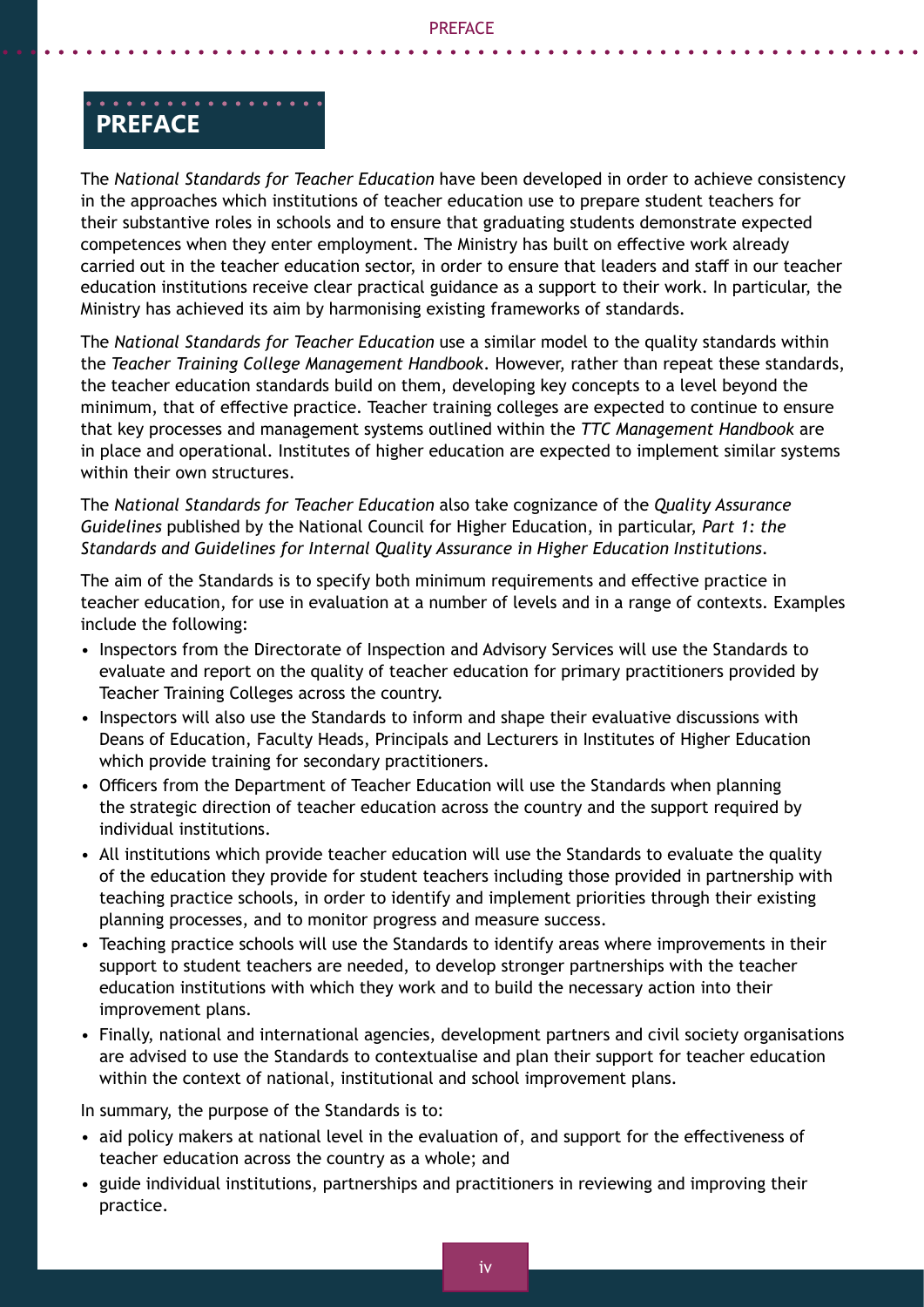This set of Standards has been produced by the Ministry of Education, Science and Technology through reference to existing frameworks for evaluation and by consulting with practitioners in the field through a process of validation.

In their final form, use of the Standards will focus on the achievement of three strategic outcomes: improved competences among student teachers and impact of supporting partnerships; improved teaching in teacher education institutions; and improved leadership and management of individual institutions and their partnership with schools.

These strategic outcomes provide a framework which both guides institutional improvement in accordance with stakeholders' needs and fulfils the mandate of the Ministry of Education, Science and Technology to promote education standards of the highest quality.

This set of National Standards for Teacher Education relates to the National Education Standards for Primary and Secondary Schools. In due course, one further set of standards will be produced for national and district support services.

The three sets of standards will complement each other and make a significant contribution to raising standards of teaching and learning across the country.

Lastly I wish to request the support and continued commitment from MoEST Directorates and Departments, Malawi Institute of Education (MIE), Malawi National Examinations Board (MANEB), Malawi National Library Services (MNLS), our Development Partners, and all other stakeholders in effective implementation of the Standards. DIAS, in particular, should intensify its commitment to evaluating, maintaining and improving standards in our teacher education institutions.

**Ken Ndala (PhD)** Secretary for Education, Science and Technology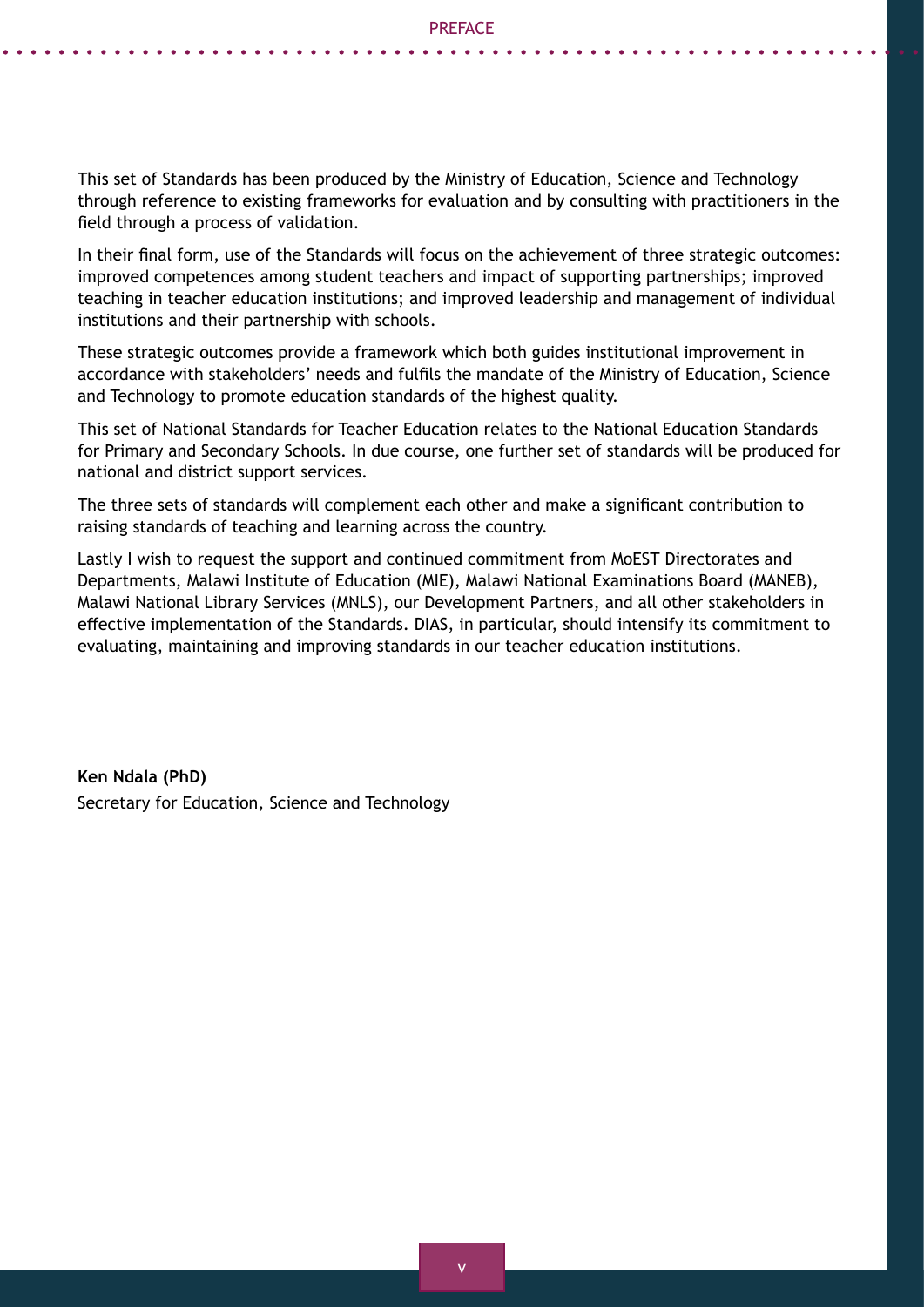# **acknowledgements**

The development of the National Standards for Teacher Education has been the result of collaboration by the Ministry of Education, Science and Teachnology (MoEST) and its key stakeholders. The MoEST therefore wishes to thank senior policy makers for providing strategic direction and the Directorate of Inspection and Advisory Services (DIAS) for playing a key role in the development and production of the standards. The MoEST would like to express its profound gratitude to all development partners, in particular Deutsche Gesellschaft für Internationale Zusammenarbeit (GIZ) for the technical and financial support towards development of these standards. Special thanks go to Deans of Education, Heads of Faculties of Education, College Principals, Headteachers, college staff, teacher mentors and student teachers for providing constructive contributions towards the development of these standards. The process of developing National Standards for Teacher Education also benefitted from the contributions made through the Standards, Research and Development Technical Working Group.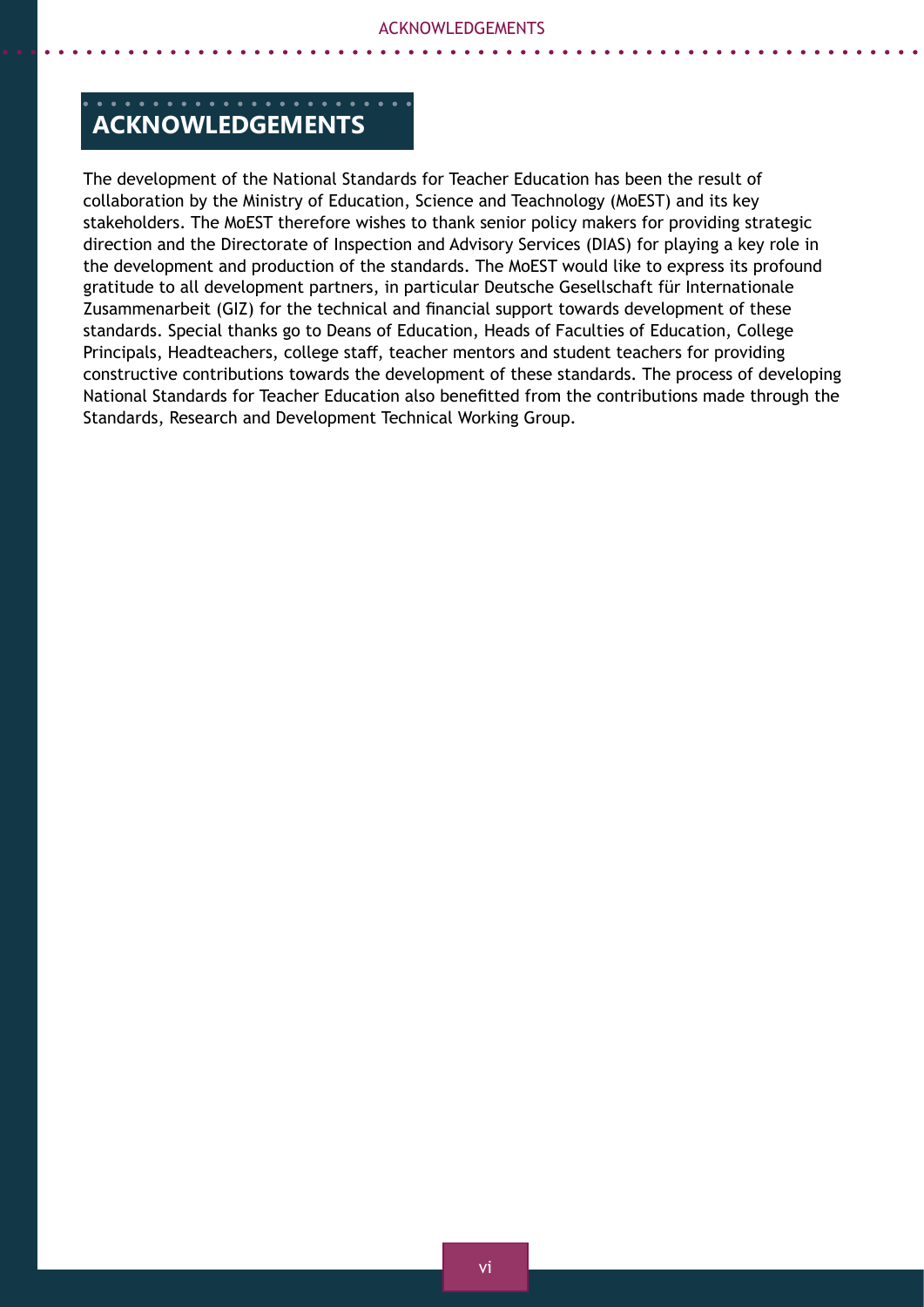#### **Introduction**

The aim of the National Standards for Teacher Education is to establish expectations of the quality of education that should be provided in all institutions of Initial Teacher Education (ITE).

The publication *National Standards for Teacher Education (NSTE)* uses the same framework as the recently published *National Education Standards: Primary and Secondary Education (MoEST 2015)* (NES) but with content which is distinctive to the context of teacher education. The Standards draw on work carried out by the Directorate of Inspection and Advisory Services (DIAS), working in partnership with the Department of Teacher Education (DTED) and with key stakeholders in Teacher Education Institutions across Malawi. They reflect accepted good practice in ITE and take into account the experiences and views of leaders and staff in Teacher Training Colleges (TTCs), University Faculties of Education, Teacher Education Colleges<sup>1</sup> and Teaching Practice Schools  $(TPSs)$ , and of student teachers<sup>2</sup> themselves.

The Standards in the NSTE are underpinned by, and complement the standards within the *Teacher Training College Management Handbook* (MoEST 2014). They also take account of the *Standards and Guidelines for Quality Assurance in Malawi's Higher Education Institutions* published by the National Council for Higher Education (NCHE 2012), in particular those Standards in Part 1 which are about internal quality assurance in higher education institutions. These standards and those in NES have been mapped against each other so that users of the publications can reflect on, and make use of the linkages and relationships between and among these key documents. (See Appendix 2)

Primary teacher education is delivered through a formal partnership of TTCs and partner schools, supported by a Memorandum of Understanding. Institutes of secondary teacher education also work in partnerships with schools, although these are not formally defined. The Standards identify minimum requirements which all institutions and their partner schools should fulfil so that student teachers are able to benefit fully from the education and training they receive. The Standards also identify requirements typical of practice which exceeds minimum standards as well as practice which is effective.

The Standards provide practical support for strategic and operational planning. Institutions carry out such planning so that they can address each of their main areas for improvement systematically. In this way, they should steadily achieve the vision set out in their Charters or similar statements of aims and purpose. The increasing importance of joint working with Teaching Practice Schools makes it desirable that at least some joint planning should take place within the Teacher Education Partnership, where this exists. The Standards provide points of reference for institutions in planning their next steps for improvement and benchmarks to use internally to evaluate their own provision, monitor their progress and establish whether improvement targets have been achieved.

The Standards will be used in external evaluation of the quality of education in institutions carried out by DIAS as part of its national role in assuring the Minister of Education, Science and Technology and the general public that Teacher Education services are being delivered at an acceptable level of quality.

<sup>1</sup> In the context of this publication, the term institution is used for all institutions which provide ITE. Occasionally, the term college is used where specific issues are deemed more relevant to TTCs

<sup>2</sup> In the context of this publication, the term student or student teacher is used for young people studying in TTCs, University Faculties of Education or Colleges of Teacher Education. The term learner is used for children or adolescents studying in primary or secondary schools.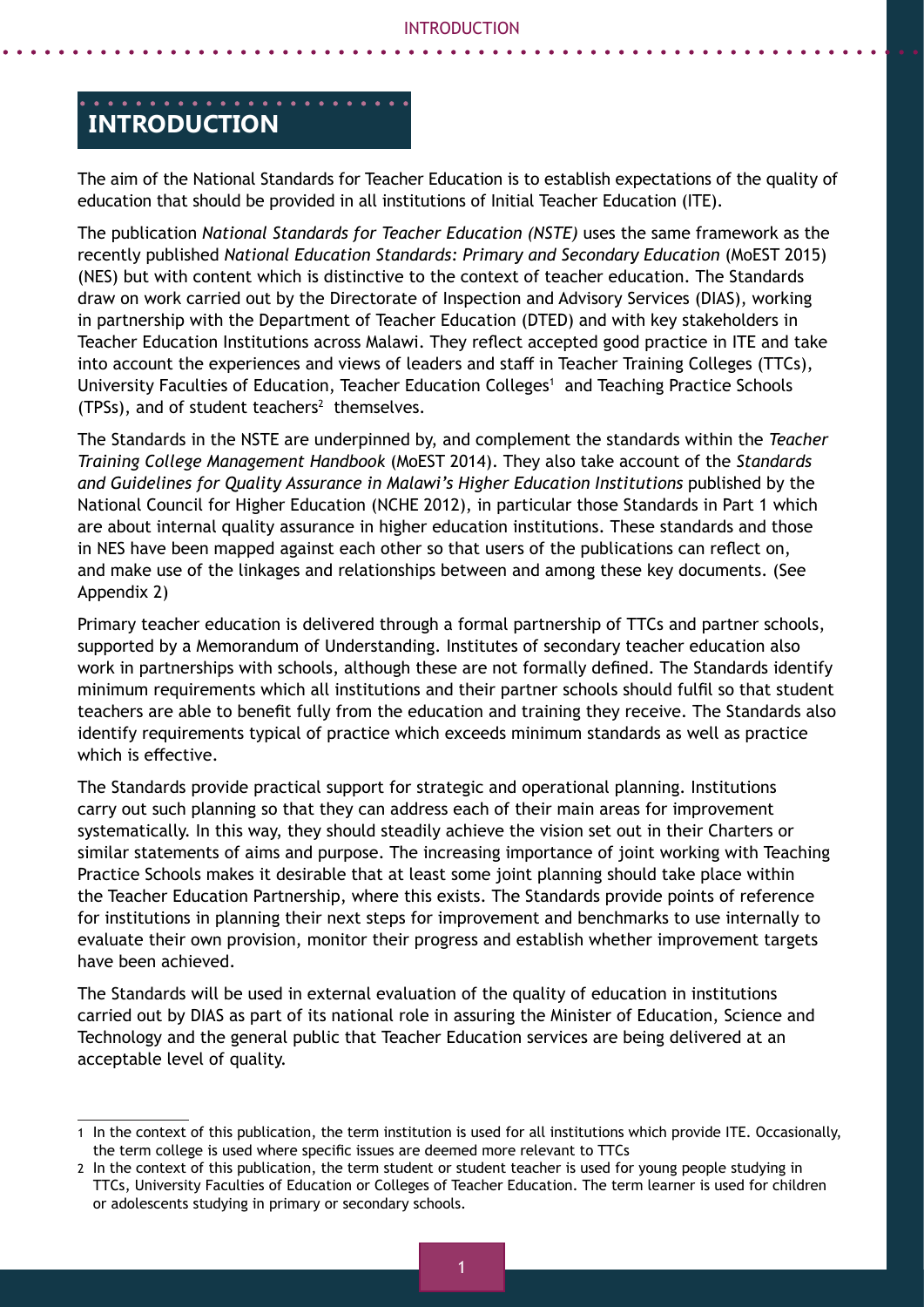# **Legal and policy context**

The Standards have been set in accordance with The Constitution of the Republic of Malawi 2006 Section 25 which stipulates that every person is entitled to education and that the schools or institutions offering education should be maintained according to official standards. The Education Act (2013) Section 4(c) stipulates that it shall be the duty of the Minister to set and maintain national education standards.

The National Council for Higher Education (NCHE) was established by Act of Parliament No. 15 of 2011, with the primary purpose of providing accreditation and quality assurance services in higher education institutions.

The National Education Standards: Primary and Secondary Education set down expectations of education quality in important aspects of school education in Malawi.

The National Education Policy (MoEST 2016) spells out Government policy on education. It outlines sector priorities and defines the education policies that will guide the development of the education sector in Malawi.

# **Target audience**

The NSTE are for use by the following groups of people:

- Principals and staff in Teacher Training Colleges, Colleges of Education and University Faculties of Education;
- Headteachers, mentors and teachers in Teaching Practice Schools;
- Members of governing bodies, where these exist
- Members of local communities who provide accommodation and support to student teachers during their School Experience;
- Local government officials who oversee the schools in which student teachers carry out their teaching practice;
- Advisers and Inspectors from DIAS;
- Officials from DTED;
- Ministry officials from other Directorates;
- Education specialists working in other educational agencies and in international and nongovernmental organisations;
- Members of associations of College Principals and other education professionals; and
- All educationists with a professional interest in teacher education.

The Standards and the requirements within them may be used for a range of purposes and in a number of contexts. Examples include the following:

- for external evaluation of the work of the institution, its partners and the Teacher Education Partnership through inspection using a subset of standards selected by DIAS;
- to evaluate, monitor and report on the quality of teacher education across the country as a whole;
- when considering the quality of practice in Malawi within an international context and when making comparisons with teacher education elsewhere;
- for ongoing and systematic internal evaluation of the work of the institution, its partners and the Teacher Education Partnership;
- to identify areas of focus for internal supervision of the quality of teaching, assessment and support by the institution's staff;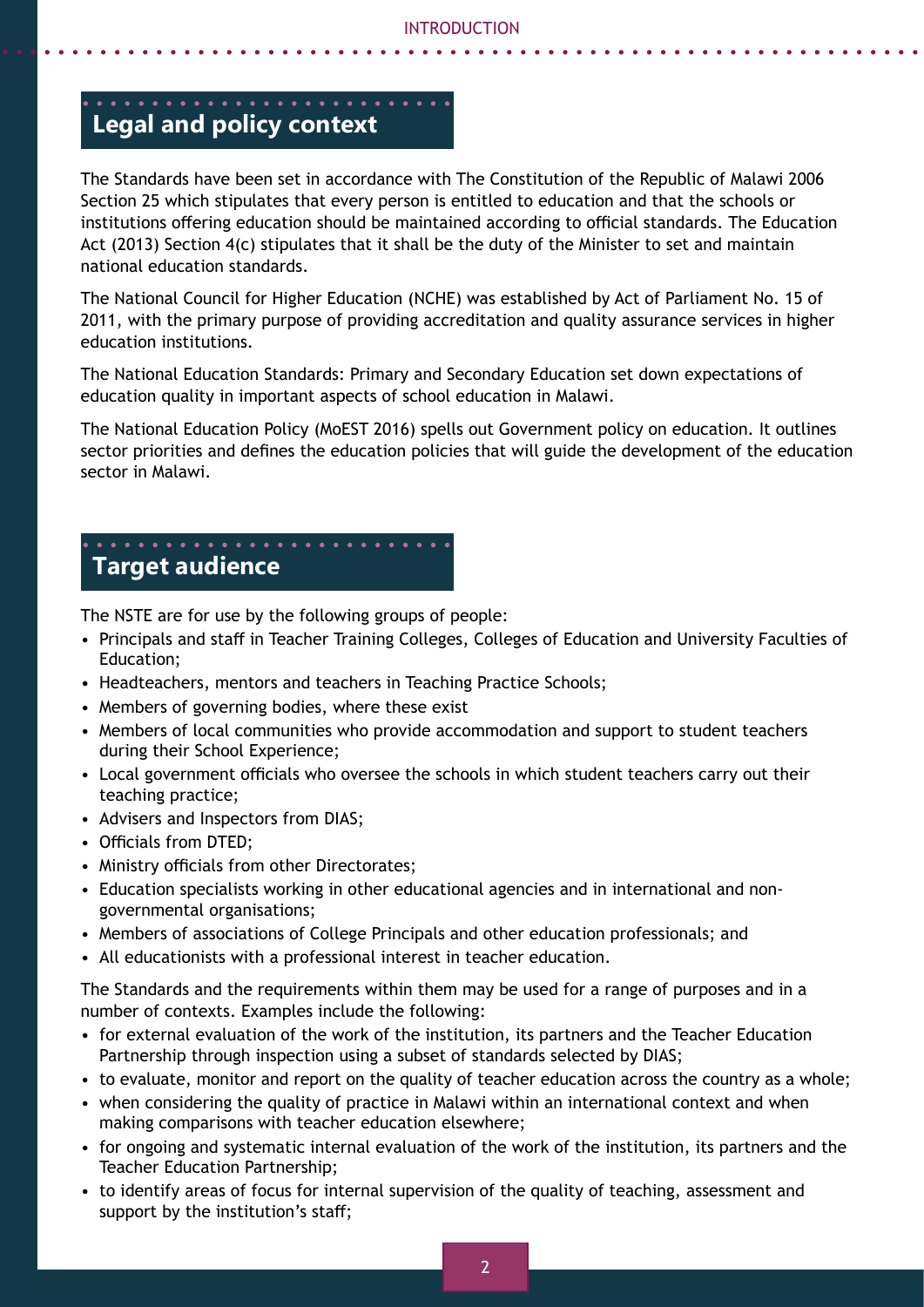- to identify areas for improvement and specific targets for strategic and operational planning, to monitor progress in implementation and to judge success;
- to provide focal points for discussion at whole staff and departmental meetings and during meetings of the institution and its TPSs;
- to inform the design and content of training sessions for headteachers and mentors from TPSs;
- for reference when planning professional development for teacher educators;
- for reference in briefings and presentations about teacher education;
- to encourage consistent, valid and reliable approaches to evaluation among teacher educators working at all levels, locally and nationally; and
- to foster partnerships among key stakeholders by providing a shared frame of reference and a common language to use when discussing joint developments in teacher education.

# **How the National Standards for Teacher Education are organised**

There are 18 standards for teacher education. These standards fall into three groupings.

1. *Outcomes* achieved by the institution and its TPSs. These outcomes are of two kinds. Firstly there are the outcomes which all student teachers should achieve by the end of their two-year course (three or four years for secondary student teachers), in other words what they should be able to do and how they should be able to conduct themselves. Secondly, there are the broader outcomes for all stakeholders which the institution and its teaching practice schools have achieved through their partnership.

| Area     | <b>No</b> | <b>Education Standard</b>                                      |
|----------|-----------|----------------------------------------------------------------|
| Outcomes |           | <b>Outcomes for student teachers</b>                           |
|          |           | Learning for life                                              |
|          | 2.        | Knowledge and understanding                                    |
|          | 3.        | Pedagogy                                                       |
|          | 4.        | Skills in assessing and supporting children's learning         |
|          | 5.        | Professionalism                                                |
|          |           | Outcomes for the institution and its teaching practice schools |
|          | 6.        | Impact of the Teacher Education Partnership                    |

2. Key *processes* for teacher education, the core activities which result in student teachers achieving these outcomes.

| Area              | <b>No</b> | <b>Education Standard</b>                      |
|-------------------|-----------|------------------------------------------------|
| Processes of      |           | <b>Outcomes for student teachers</b>           |
| teacher education |           | Creating a learning community                  |
|                   | 8.        | Curriculum                                     |
|                   | 9.        | Quality of teaching by the institution's staff |
|                   | 10.       | Assessment                                     |
|                   | 11.       | Teaching experiences for student teachers      |
|                   | 12.       | Student safety, support and welfare            |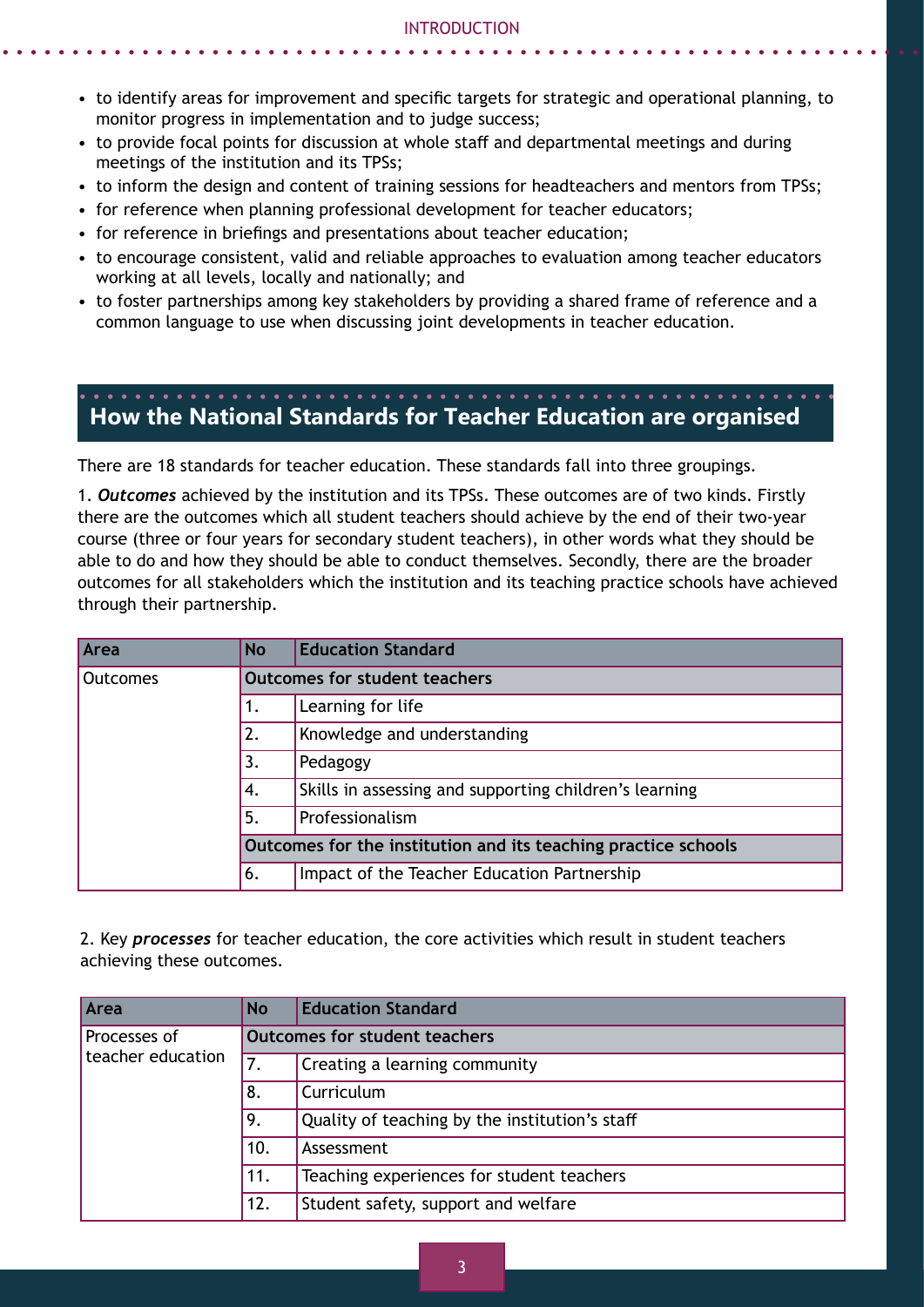3. The features of *leadership* which drive these processes so that they function effectively and result in positive outcomes for student teachers.

| Area       | <b>No</b> | <b>Education Standard</b>                  |
|------------|-----------|--------------------------------------------|
| Leadership |           | <b>Outcomes for student teachers</b>       |
|            | 13.       | Leadership for learning                    |
|            | 14.       | Strategic leadership                       |
|            | 15.       | Leading and managing partnerships          |
|            | 16.       | Leading and managing people                |
|            | 17.       | Modelling of professional conduct by staff |
|            | 18.       | Quality assurance and improvement          |

The three-part structure within which the standards are organised is based on cause and effect. The model may be used to identify strengths or areas for improvement in the outcomes achieved by each institution and its partner schools, and to track these back to their origins in some of the processes of teacher education and/or leadership.

This three-part structure is very similar to the one used to organise the National Education Standards: Primary and Secondary Education (NES) and the quality standards in the Teacher Training College Management Handbook (TTC MHB).

| <b>NES</b>               | <b>Outcomes for students</b> | The teaching process                    | Leadership and<br>management |
|--------------------------|------------------------------|-----------------------------------------|------------------------------|
|                          |                              |                                         |                              |
| <b>TTC</b><br><b>MHB</b> | Outputs                      | Processes of teaching<br>and management | Inputs                       |
|                          |                              |                                         |                              |
| <b>NSTE</b>              | <b>Outcomes</b>              | Processes of teacher<br>education       | Leadership                   |
|                          |                              |                                         |                              |

The relationships among these three frameworks of standards enable connections and cross references to be made which can help in the improvement process.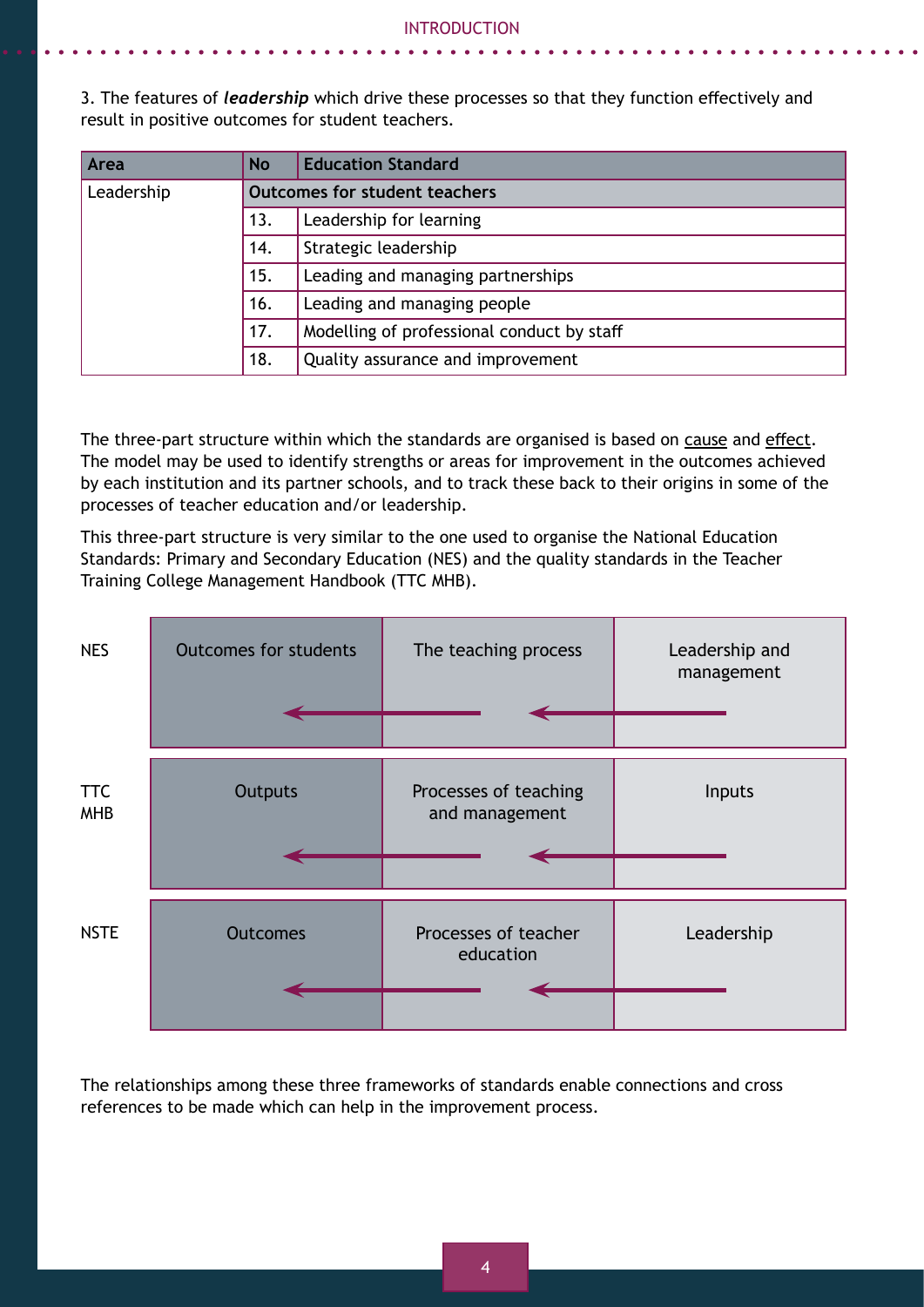#### **Making judgements against the Teacher Education Standards**

The Standards are presented at four levels of achievement. Each level is exemplified within a set of requirements, which specify the provision and practice which should be able to be observed and measured if the appropriate level of performance has been met.

| Level 4:<br><b>Effective Practice</b>                  | The requirements at Level 4 are intended to be aspirational and yet within<br>the reach of all institutions. They should provide clear expectations of<br>the quality of teacher education which all institutions and their partner<br>schools should aim to provide. These expectations can be used to design<br>improvement targets for partners to work on together. Partnerships which<br>achieve Level 4 may provide models of good practice for others to emulate. |
|--------------------------------------------------------|--------------------------------------------------------------------------------------------------------------------------------------------------------------------------------------------------------------------------------------------------------------------------------------------------------------------------------------------------------------------------------------------------------------------------------------------------------------------------|
| Level 3:<br><b>Exceeds Minimum</b><br><b>Standards</b> | Level 3 identifies some of the key outcomes, processes and activities<br>typical of practice which is better than the minimum standard.                                                                                                                                                                                                                                                                                                                                  |
| Level 2:<br><b>Meets Minimum</b><br><b>Standards</b>   | Level 2 presents the basic requirements expected of all Teacher Education<br>Partnerships in Malawi in each of the 18 Standards.                                                                                                                                                                                                                                                                                                                                         |
| Level 1:<br><b>Below Minimum</b><br><b>Standards</b>   | Level 1 relates to those institutions and their partner schools which fail to<br>achieve the requirements of an adequate education for student teachers in<br>one or more respects. Such partnerships should make immediate plans for<br>improvement.                                                                                                                                                                                                                    |

Making judgements against the standards requires evidence to be gathered, analysed and weighed. Evidence is broadly of three different kinds:

- **Statistical or quantitative data**, for example, percentages achieving examination success or completing the course.
- **Perception measures**, which draw on the views of stakeholders gathered through interviews, surveys, focus groups or in meetings.
- **Direct observation** in a range of contexts, for example, in classes at the institution, in TPSs, across the campus or in hostels.

Such evaluations are never made on the basis of only one piece of evidence. Evidence needs to be checked against other evidence and confirmed (triangulated) to ensure that it is reliable and that judgements are robust. In particular, users would gather and record examples of practice which support the judgements made.

When making judgements against the standards, users of the standards should always start at Level 2. They should judge whether or not each of the requirements at Level 2 has been met. If they have all been met, then performance should be judged as having met the standard at Level 2. The requirements at Level 3 may then be evaluated. It is essential that all the requirements are met before the level is awarded as otherwise poor practice which potentially has a seriously negative impact on the experience and achievements of student teachers may persist without being addressed.

If one or more of the requirements at Level 2 however, has not been met, the institution and its partners should develop a plan for improving practice in that area. The same process should be used for evaluating practice against Level 4, if it has been established that all the requirements at Level 3 have been met.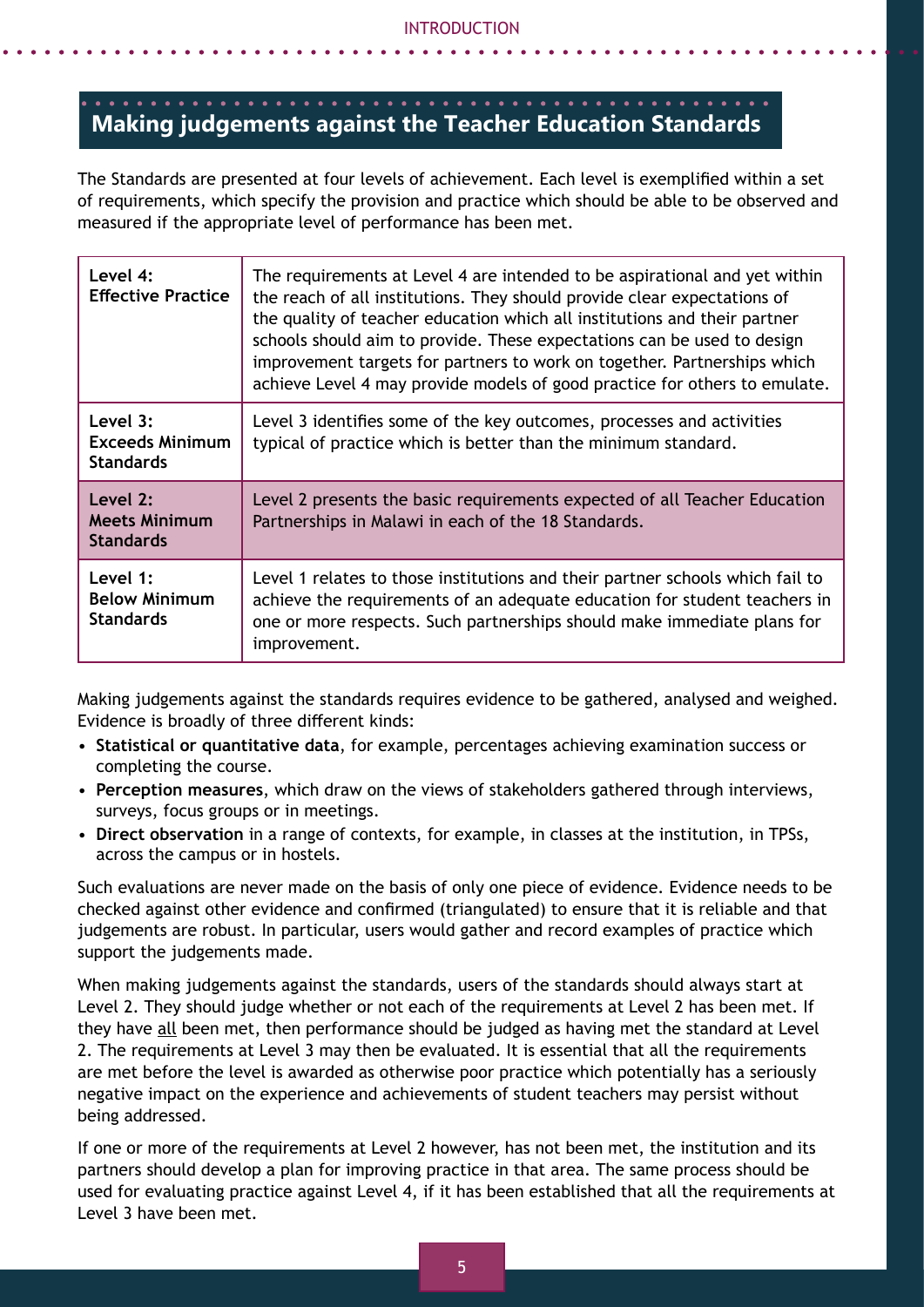Supplementary information about each standard and how it is evaluated is presented on a page facing the Standard itself. First there is an explanation of what the standard focuses on. This section is followed by a series of bullet points suggesting how evidence for the achievement of that standard can be gathered. In particular, it indicates the source of any quantitative evidence, how stakeholder's views might be gathered and the nature of any observation which might be carried out. Finally, this page provides cross-references to corresponding standards in the TTC Management Handbook and those for internal evaluation produced by the National Council for Higher Education.

#### **Key themes**

Some key themes permeate all three parts of the framework of standards. These themes reflect some of the current thinking about teacher education.

One key theme, is that of developing skills in independent, self-motivated learning. Its prominence promotes the idea that teaching has little point unless it results in effective learning. Learning is an active lifelong process which may take place within various contexts.

Three Standards address learning directly. Among the key outcomes for student teachers is learning for life: the development of skills, qualities and attitudes which are essential in many contexts and aspects of life, not just in teaching. To promote this broad approach to learning, the institution and its partner schools strive to develop a learning community. In this supportive environment, all members – staff, students and stakeholders in partner schools – focus on learning and improvement, both personal and professional, helping each other to develop the necessary skills. For the learning community to be effective, it needs to be led. However, while those who hold senior posts of responsibility may be in the lead, Leadership for learning may also be demonstrated by other members of staff. Indeed, students may also be prepared to take on lead roles in enabling and supporting learning among their peers.

The Standards also reflect the key qualities which institutions and their partners aim to foster in their students. Such qualities may include aspects such as creativity, resilience, self-motivation and self-management. Again, interconnections among the standards demonstrate how staff enable the development of such qualities in students through the teaching and support they provide. Standard 5: *Professionalism* measures staff success in encouraging these attributes among student teachers. Student teachers have already entered adulthood by the time they enrol and so many of these qualities relate to attitudes and skills which will stand them in good stead, not just as teachers, but also in their personal lives.

Another strand relates to the development of skills in reflection. Student teachers are encouraged to reflect on teaching and learning, in particular the relative success of the strategies they use in the classroom (Standard 3: *Pedagogy*). They identify strengths in their practice on which they can build and areas which they will strive to improve. In particular, student teachers reflect on learners' responses, and how they can aid their progress and contribute to their next steps in learning. Reflection is essential to practice-based learning in which student teachers engage actively in teaching and observe the practice of others while they learn about educational principles, rather than studying the theory and then engaging in a separate period of practice. (Standard 11: *Teaching experiences for student teachers*)

All the skills, qualities and attitudes mentioned so far are integral features of professionalism. In their work in the college or other institution, during their school experience and in their communal lives, student teachers acquire particular competences and expertise. They develop positive supportive attitudes towards their learners and pride in teaching as a profession. In particular, they subscribe to ethical codes of conduct.

Staff in both the institution and the school have important roles in modelling professional attitudes and behaviour for the benefit of student teachers. Commitment to improvement is a key aspect of professionalism. It is also a key theme of the National Standards for Teacher Education.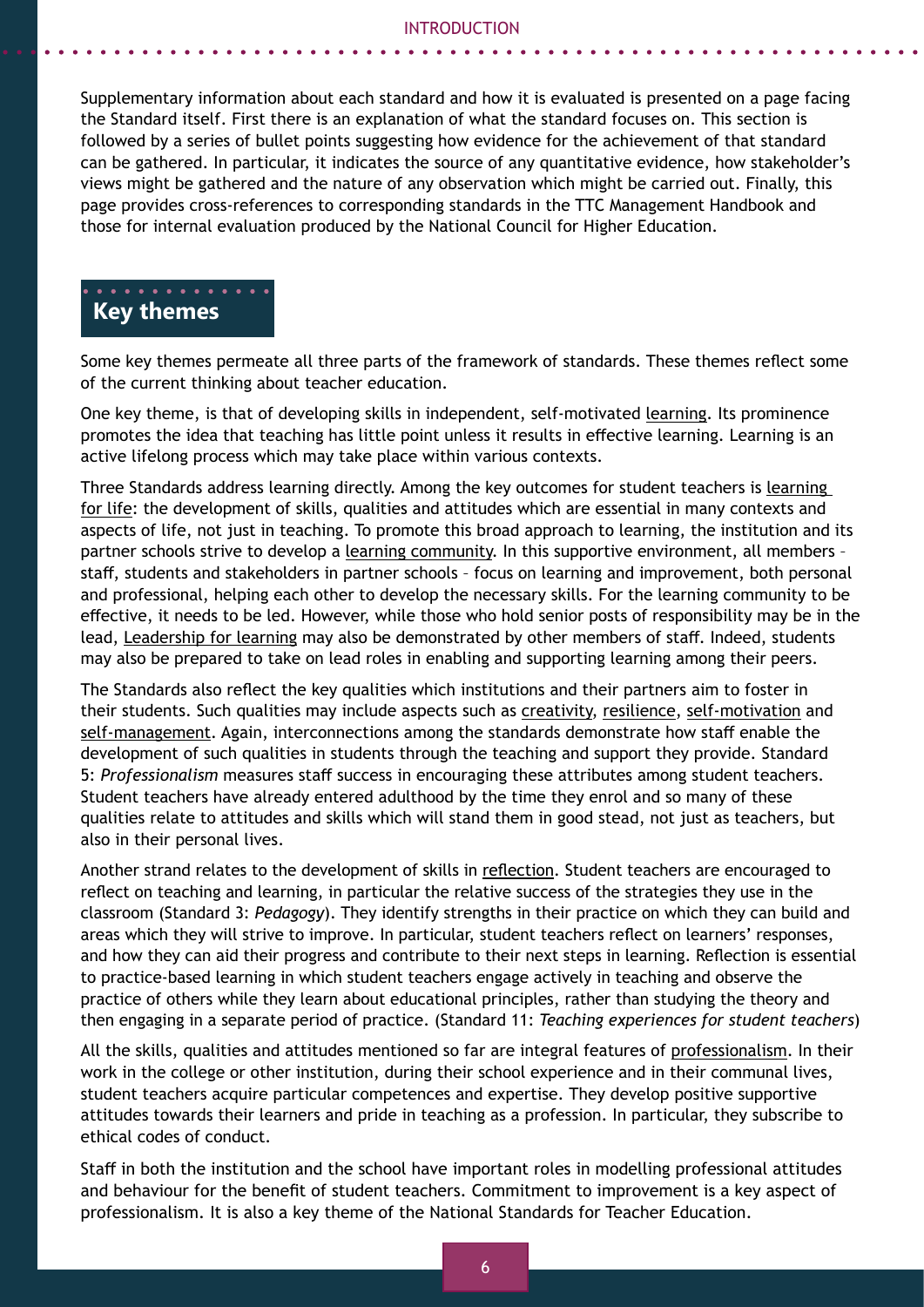# **Using the standards**

The standards in NSTE are for use in both internal and external evaluation.

Institutions, working with their TPSs, should use the standards systematically and selectively over time in order to identify strengths on which to build and aspects for improvement. Some aspects for improvement may relate to issues at whole-institution or partnership level. Other aspects may relate to the work of individual departments. Specific targets for improvement will be included in strategic and operational plans.

DIAS inspectors will select groups of standards for use in inspecting, monitoring and reporting on the quality of teacher education and in providing support and challenge to institutions and their TPSs. DIAS will also base its national reports on teacher education on specific standards within NSTE. DIAS reports are used to inform the identification, planning and implementation of national priorities for improving teacher education.

# **The National Standards for Teacher Education**

| Area                              | <b>No</b>                            | <b>Education Standard</b>                                      |  |
|-----------------------------------|--------------------------------------|----------------------------------------------------------------|--|
| Outcomes                          | <b>Outcomes for student teachers</b> |                                                                |  |
|                                   | 1.                                   | Learning for life                                              |  |
|                                   | 2.                                   | Knowledge and understanding                                    |  |
|                                   | 3.                                   | Pedagogy                                                       |  |
|                                   | 4.                                   | Skills in assessing and supporting children's learning         |  |
|                                   | 5.                                   | Professionalism                                                |  |
|                                   |                                      | Outcomes for the institution and its teaching practice schools |  |
|                                   | 6.                                   | Impact of the Teacher Education Partnership                    |  |
|                                   |                                      |                                                                |  |
| Processes of teacher<br>education | 7.                                   | Creating a learning community                                  |  |
|                                   | 8.                                   | Curriculum                                                     |  |
|                                   | 9.                                   | Quality of teaching by the institution's staff                 |  |
|                                   | 10.                                  | Assessment                                                     |  |
|                                   | 11.                                  | Teaching experiences for student teachers                      |  |
|                                   | 12.                                  | Student safety, support and welfare                            |  |
|                                   |                                      |                                                                |  |
| Leadership                        | 13.                                  | Leadership for learning                                        |  |
|                                   | 14.                                  | Strategic leadership                                           |  |
|                                   | 15.                                  | Leading and managing partnerships                              |  |
|                                   | 16.                                  | Leading and managing people                                    |  |
|                                   | 17.                                  | Modelling of professional conduct by staff                     |  |
|                                   | 18.                                  | Quality assurance and improvement                              |  |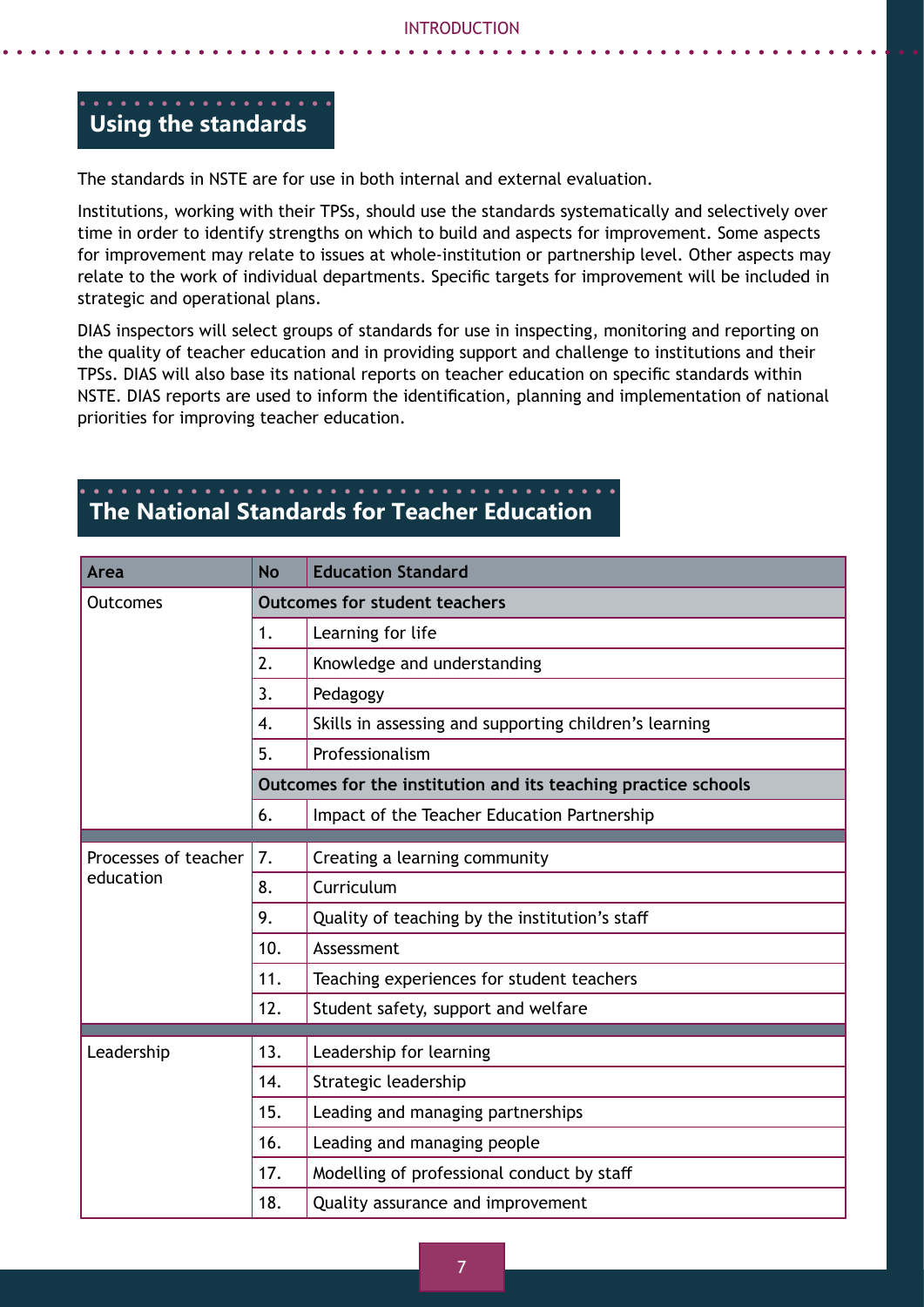# *Teacher Education Standard 1: Learning for life*

This standard evaluates the extent to which student teachers develop transferable skills, qualities and attitudes which will be important for them as teachers and may also be applied in a wide range of other contexts throughout their future lives.

| Level of<br><b>Achievement</b>                   | <b>Requirements</b>                                                                                                                                                                                                                                                                                                                                                                                                                                                                                                                                                   | $\sqrt{x}$ |
|--------------------------------------------------|-----------------------------------------------------------------------------------------------------------------------------------------------------------------------------------------------------------------------------------------------------------------------------------------------------------------------------------------------------------------------------------------------------------------------------------------------------------------------------------------------------------------------------------------------------------------------|------------|
| 4. Effective<br><b>Practice</b>                  | Student teachers:<br>demonstrate confidence in questioning and challenging accepted ideas<br>1.<br>and arriving at their own views.<br>show determination to succeed, cope well in adversity and persevere<br>2.<br>when things are difficult.<br>3. demonstrate practical problem-solving skills.<br>show creativity, demonstrate curiosity about the world beyond their<br>4.<br>own context and enjoy learning beyond the set curriculum.<br>evaluate the quality of their own work against course criteria and seek<br>5.<br>evaluation by others as appropriate. |            |
| 3. Exceeds<br><b>Minimum</b><br><b>Standards</b> | Student teachers:<br>6. demonstrate well-developed affective skills and the ability to<br>empathise with others and see things from more than one point of<br>view.<br>7. show that they are adaptable, flexible and prepared to take difficult<br>decisions.<br>8. show resilience when faced with challenging circumstances.<br>take practical steps to improve in the areas identified through<br>9.<br>individual reflection, peer discussion and advice from school and staff<br>in their college or other institution.                                          |            |
| 2. Meets<br><b>Minimum</b><br><b>Standards</b>   | <b>Student teachers:</b><br>10. demonstrate patience, confidence and positive attitudes.<br>11. show that they think through the implications and possible<br>consequences of any decisions they may make.<br>12. accept personal responsibility for the quality of their work without<br>making excuses or blaming others.<br>13. demonstrate the skills and qualities necessary for employment in the<br>teaching profession.<br>14. demonstrate well-developed skills of reflection and awareness of their<br>own strengths and areas for improvement.             |            |
| 1. Below<br>Minimum<br><b>Standards</b>          | One or more of the requirements relating to Minimum Standards (Level 2)<br>has not been met.                                                                                                                                                                                                                                                                                                                                                                                                                                                                          |            |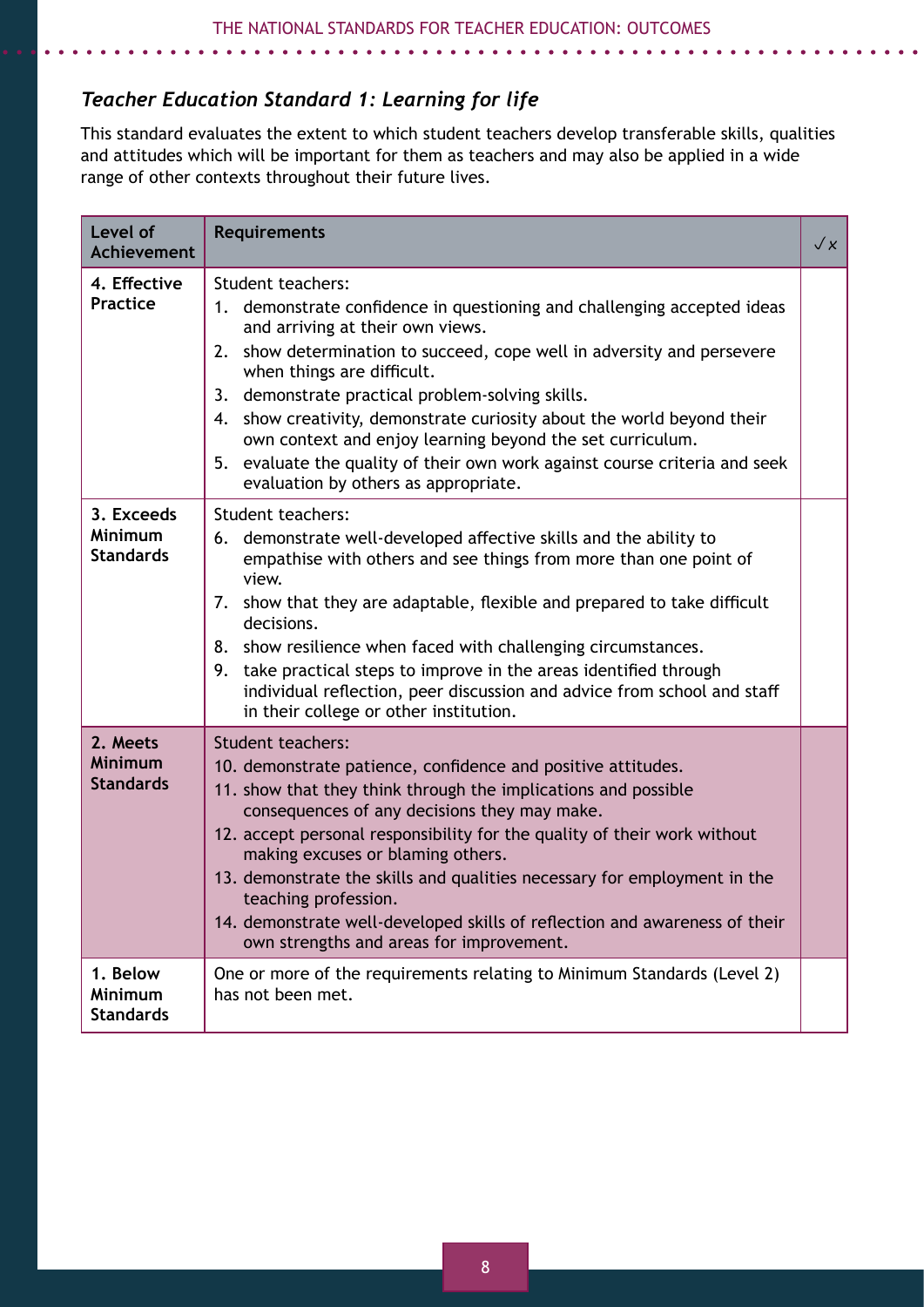# *Using Teacher Education Standard 1: Learning for life*

This standard is concerned with a wide range of learning which student teachers acquire during the duration of their course and which contributes to their becoming lifelong learners in their personal and professional lives. This learning is exemplified through their actions, behaviour and the qualities they demonstrate on campus and during teaching practice. While they may gain some of that learning through the set curriculum, timetabled classes and school experience, they develop other aspects within a wide range of activities and contexts provided by institutions, Teaching Practice Schools and the local community. Examples may include: active engagement in a Student Council, engaging in or leading clubs and extra-curricular activities in their institution or Teaching Practice School, and providing support to their peers, to the children they teach and as volunteers in the community. Active participation in such activities helps students to develop skills in planning, problem solving and leadership. They develop team-working skills, cultivate positive relationships and learn to be empathetic and responsive to the needs and concerns of others, key aspects of emotional intelligence.

Student teachers need opportunities to develop positive relationships with the other sex as appropriate for their age, while also learning how to protect themselves physically, emotionally and sexually. Students of both sexes need to develop mutually respectful relationships and also demonstrate respect for differences in others. In other words, students should develop and model inclusive attitudes and behaviour and demonstrate tolerance and understanding. Students of both sexes may come under pressure from fellow students or staff to engage in risky behaviours of various kinds. All students need to learn to value themselves, be assertive and withstand pressure both from people they care for and from those on whose approval they may be dependent, for example, staff.

Skills, attitudes and qualities which are essential for employment, particularly as teachers, include time management, patience, organisational skills, reliability, conscientiousness, information skills, personal reflection and the ability to work productively in teams. Information technology (IT) skills are increasingly important. All these attitudes and skills are useful in many aspects of life.

Student teachers encounter various challenges during teaching practice and community life which, if approached in a positive manner, help them become resilient, independent and solution focused. The extent to which student teachers are treated as young adults rather than children, the kind of learning they carry out in lectures and classes and what is expected of them by staff in the institution and school also make them more - or less - autonomous and independent. All activities, whatever their context, should lead to students developing skills in reflection, an ability to accept responsibility, change aspects of their behaviour or performance and become more flexible and adaptable.

#### **When using this standard in evaluation, gather and analyse** *some* **of the following evidence.**

- Oral/written reports by, or interviews with, academic, guidance and hostel staff in the college or other institution and head teachers and staff in TPSs about the extent to which students are successful in developing broader skills and qualities, supported by examples.
- Personal reflections by student teachers, both orally and within the School Experience Journal (SEJ) and elsewhere. Accounts and examples of experiences which may have helped them develop specific skills, attitudes and qualities.
- Views of the community about the conduct and attitudes of students, their contributions to community life and how they develop in maturity and understanding over time, with examples.
- Interviews about, or written or oral accounts of, achievements in wider activities beyond course work.
- Direct observations of the conduct of student teachers in schools and within institution and community life.
- Examples of student teachers managing with minimal resources, creating their own teaching materials and persevering in challenging circumstances.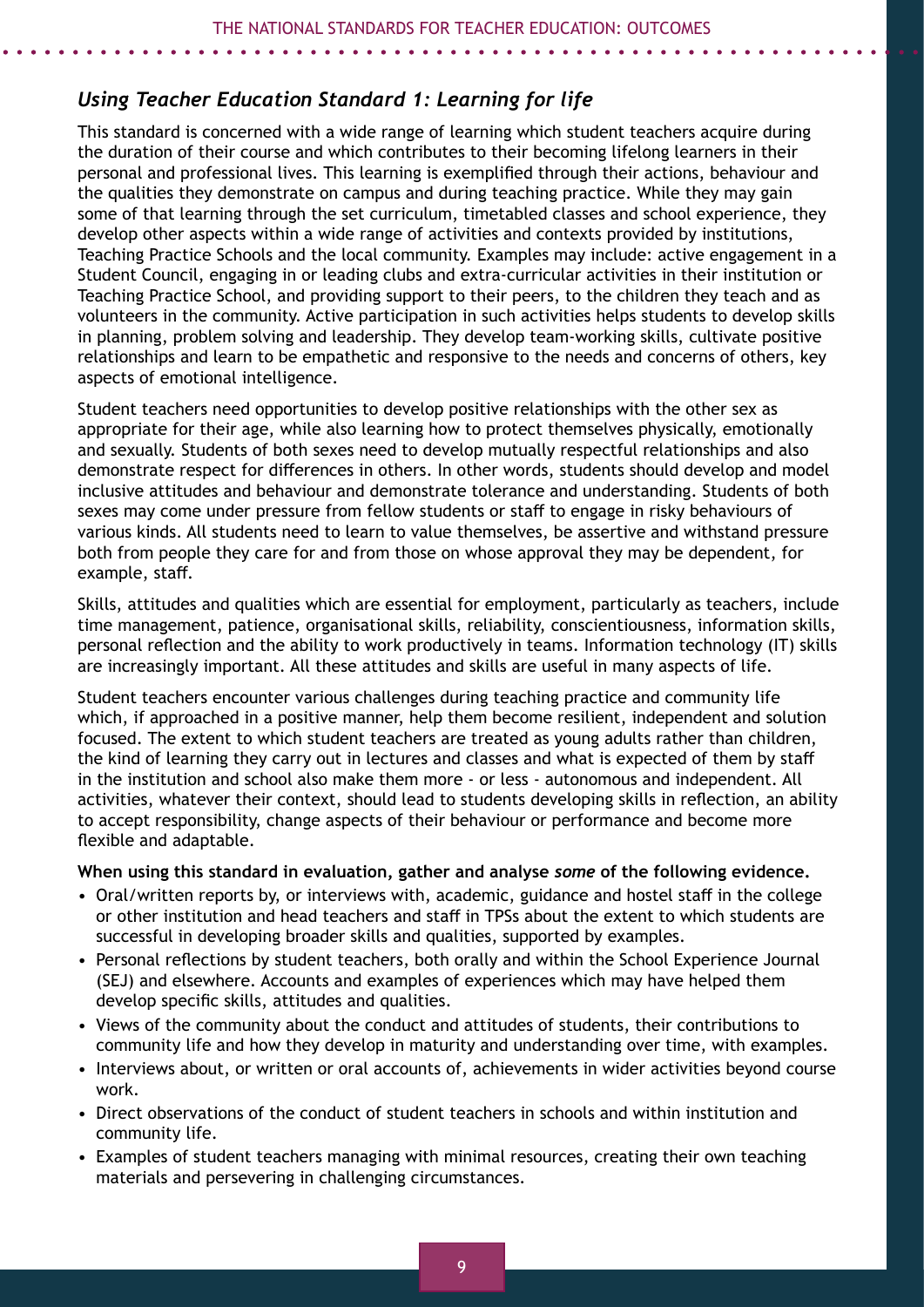# *Teacher Education Standard 2: Knowledge and understanding*

This standard evaluates the extent to which student teachers have acquired the knowledge and developed the understanding they need to meet children's learning needs.

| Level of<br><b>Achievement</b>                   | <b>Requirements</b>                                                                                                                                                                                                                                                                                                                                                                                                                                                                                                                                                                                                                                                                                                                                                                                                                                            | $\sqrt{x}$ |
|--------------------------------------------------|----------------------------------------------------------------------------------------------------------------------------------------------------------------------------------------------------------------------------------------------------------------------------------------------------------------------------------------------------------------------------------------------------------------------------------------------------------------------------------------------------------------------------------------------------------------------------------------------------------------------------------------------------------------------------------------------------------------------------------------------------------------------------------------------------------------------------------------------------------------|------------|
| 4. Effective<br><b>Practice</b>                  | Student teachers:<br>1. are conversant with national legislation and guidelines and international<br>conventions and charters which set the goals and expectations of<br>education for children in Malawi, and specify the actions required to<br>safeguard their physical, psychological and emotional well-being.<br>have a deep understanding of the content and concepts of the<br>2.<br>curriculum at the stage they teach, beyond what learners need to know.<br>take an active interest in the subjects and topics they teach and<br>3.<br>understand how to interest learners.<br>understand the various teaching and learning strategies which they can<br>4.<br>use to enable every child to learn, and deploy them effectively.                                                                                                                     |            |
| 3. Exceeds<br><b>Minimum</b><br><b>Standards</b> | Student teachers:<br>know and understand the aims of education in Malawi and how these<br>5.<br>influence the teaching and support they provide for learners.<br>know and understand how the curriculum at each stage builds on prior<br>6.<br>learning and provides a firm basis for future learning.<br>know and understand how concepts, topics and themes in different<br>7.<br>subject or curricular areas are linked, and how to demonstrate this to<br>learners.<br>are aware of, and understand recent developments in educational<br>8.<br>practice and the implications these have for teaching and learning in<br>specific subject or curriculum areas or at specific stages.<br>understand the social, educational and motivational factors which<br>9.<br>contribute to learners dropping out of school and what can be done to<br>address these. |            |
| 2. Meets<br><b>Minimum</b><br><b>Standards</b>   | <b>Student teachers:</b><br>10. have a sound knowledge of their subject and curriculum areas, in<br>relation to the stages they teach.<br>11. understand how children develop and learn and how to build this<br>awareness into their planning and teaching.<br>12. are familiar with a range of practical teaching approaches relevant to<br>the subjects and stages they teach, and understand when and how to<br>deploy them to capture children's interest and help them to take their<br>next steps in learning.<br>13. understand the main barriers to learning and how these can be<br>addressed within the context in which they work.                                                                                                                                                                                                                 |            |
| 1. Below<br><b>Minimum</b><br><b>Standards</b>   | One or more of the requirements relating to Minimum Standards (Level 2)<br>has not been met.                                                                                                                                                                                                                                                                                                                                                                                                                                                                                                                                                                                                                                                                                                                                                                   |            |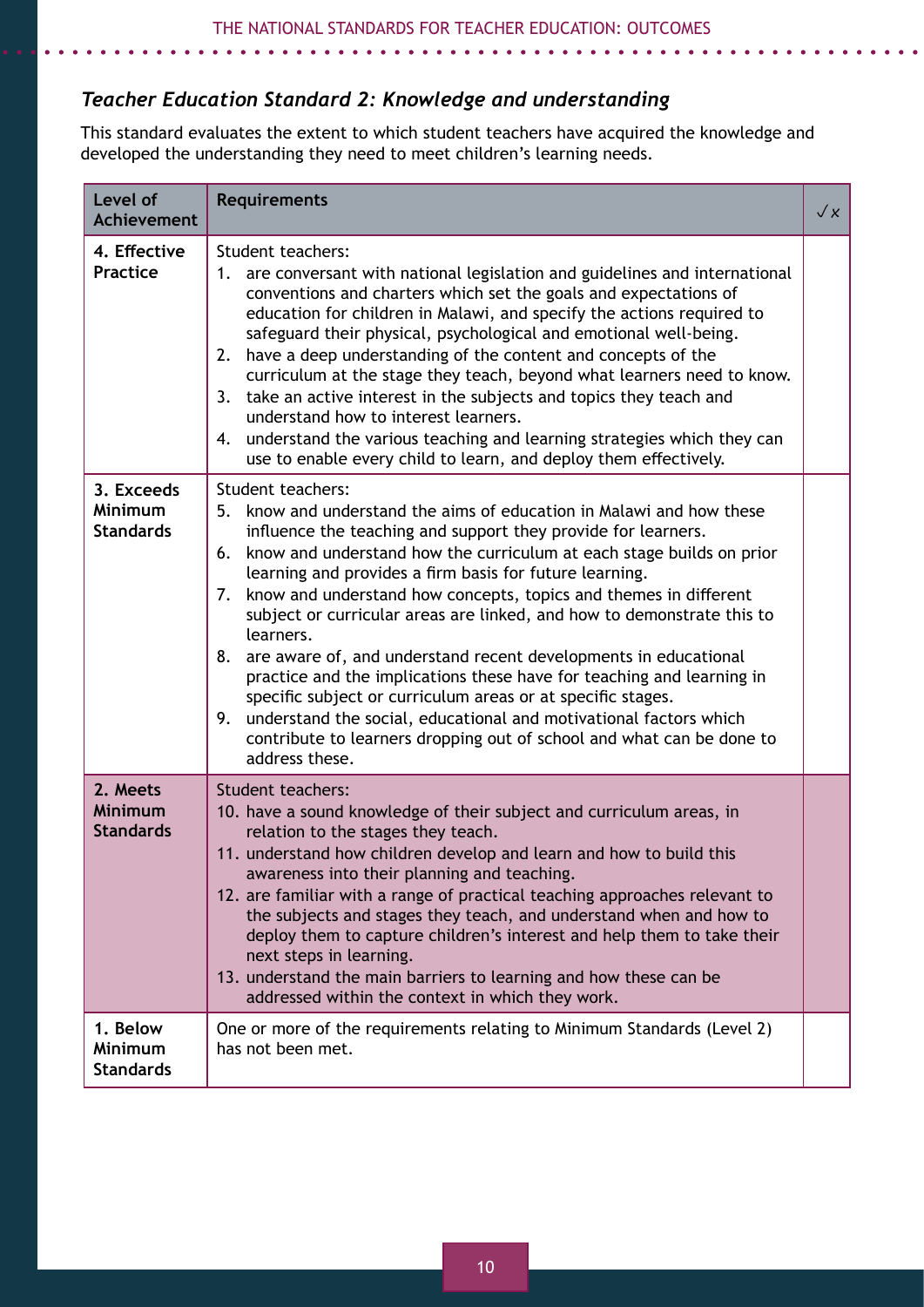# *Using Teacher Education Standard 2: Knowledge and understanding*

Education Standard 2 is not just about students knowing the content of the taught curriculum, individual programmes, cross-cutting themes or theoretical pedagogical approaches. It is also about understanding them in sufficient depth to be able to adjust their teaching to the developmental and learning needs and interests of the children in their classes and to use that knowledge in practical contexts. They should know both the content and the pedagogical approaches in sufficient depth to understand the difficulties which learners may have in some aspects of learning and how to address these in the way they teach.

The practical application within teaching, assessment and support of what students know and understand is evaluated within Standard 3 *Pedagogy* and Standard 4 *Skills in assessing and supporting children's learning*.

Student teachers carry out their teaching and support activities within the statutory context of legislation such as the Education Act 2013, which sets out the goals for education in Malawi. They should also be aware of the significance for their own practice of national and international laws and conventions on children's rights and child protection, and national advice on good pedagogical and inclusive practice.

#### **When using this standard in evaluation, gather and analyse** *some* **of the following evidence.**

- Direct observations of the responses of student teachers during lectures, practical demonstrations, laboratory work and within other contexts to gauge the depth and breadth of their knowledge and understanding.
- Direct observations of the extent of students' knowledge and understanding of effective pedagogy, their confidence and mastery of their subject matter and ability to apply what they have learned in various contexts, for example, within peer teaching or micro-teaching, in the demonstration school and during their school experience.
- Examples of the written work, folios and practical artefacts produced by student teachers as part of their course work.
- Discussions with student teachers about the aspects of courses, topics and themes about which they are most confident and those which they have found more challenging.
- Discussions with student teachers about key features of pedagogy at specific phases. Examples could include, at the early stages how to develop pre-reading and pre-writing skills, teach phonics as one approach among many and develop basic skills in mathematics in a way which enables children to understand and not just use mathematical processes. Similarly at other stages, discussions could focus on the content and pedagogical approaches expected and most appropriate in the relevant subject areas.
- Records of internally moderated lesson observations by staff in the institution and partner schools which focus on student teachers' knowledge and understanding of what and how they should teach.
- Records of personal reflections by student teachers, within the School Experience Journal (SEJ) or in other formats.
- Records of internal assessments and student profiles, continuous, formative and summative, which indicate progress in the acquisition of knowledge and development of understanding.
- Performance in externally assessed examinations.
- Reports/feedback from head teachers or mentors.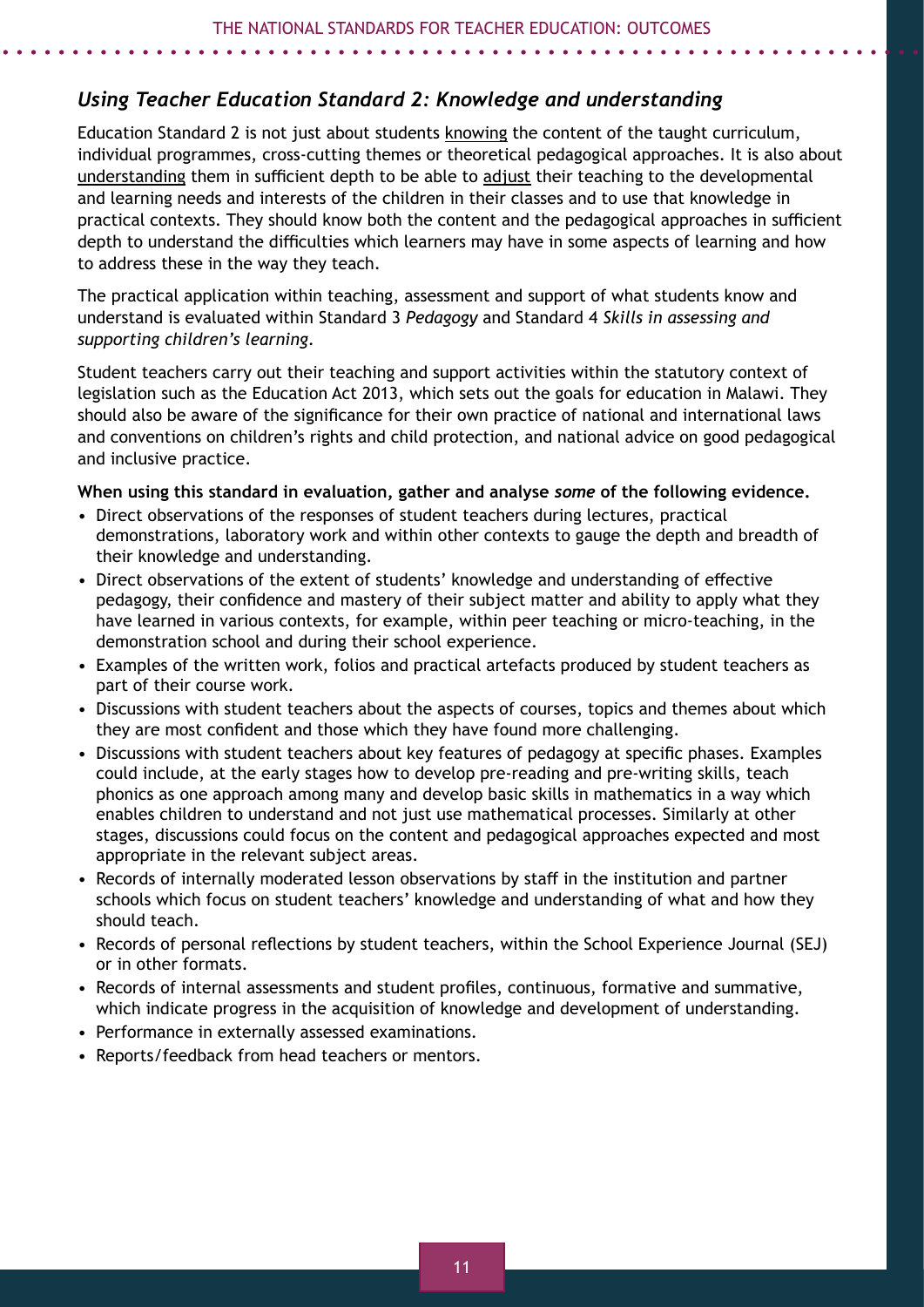# *Teacher Education Standard 3: Pedagogy*

. . . . . . . . . . .

This standard evaluates the extent to which student teachers demonstrate expected professional teaching competences.

| Level of<br><b>Achievement</b>                   | <b>Requirements</b>                                                                                                                                                                                                                                                                                                                                                                                                                                                                                                                                                                                                                                                                                                                                                                                                                                                                                                                                                                                                                        | $\sqrt{x}$ |
|--------------------------------------------------|--------------------------------------------------------------------------------------------------------------------------------------------------------------------------------------------------------------------------------------------------------------------------------------------------------------------------------------------------------------------------------------------------------------------------------------------------------------------------------------------------------------------------------------------------------------------------------------------------------------------------------------------------------------------------------------------------------------------------------------------------------------------------------------------------------------------------------------------------------------------------------------------------------------------------------------------------------------------------------------------------------------------------------------------|------------|
| 4. Effective<br><b>Practice</b>                  | Student teachers:<br>select teaching approaches in response to children's needs, interests<br>1.<br>and experiences, and use them flexibly to support learning and<br>cultivate a stimulating environment.<br>deploy effective teaching and learning skills appropriate to learners'<br>2.<br>age, stage and needs, including appropriate use of IT.<br>demonstrate creativity, innovation and resourcefulness in preparing<br>3.<br>and developing teaching approaches and materials.<br>maintain a particular focus on literacy and numeracy across learning<br>4.<br>contexts.                                                                                                                                                                                                                                                                                                                                                                                                                                                          |            |
| 3. Exceeds<br><b>Minimum</b><br><b>Standards</b> | Student teachers:<br>5. ensure an appropriate pace of learning and manage learning time<br>effectively, taking account of the size of the class and the needs of all<br>the children.<br>6. use a range of up-to-date and effective teaching methods, including<br>practical demonstration and the use of materials beyond the textbook,<br>to encourage children to participate actively in lessons and work<br>effectively with each other.<br>demonstrate positive relationships with children and well-developed<br>7.<br>interpersonal skills.<br>show how topics and concepts are linked, including across subject or<br>8.<br>curriculum areas.<br>plan and deliver well-structured and varied lessons on which they<br>9.<br>reflect, and which they adapt according to learners' responses and<br>needs.                                                                                                                                                                                                                          |            |
| 2. Meets<br>Minimum<br><b>Standards</b>          | Student teachers:<br>10. demonstrate high standards of literacy and oral communication<br>and use English correctly across all subject areas taught, adjusting<br>word choice and expression to learners' language competence, as<br>appropriate.<br>11. help learners make the transition from using only their mother tongue<br>to proficiency in Chichewa and English.<br>12. explain topics and concepts well and deploy an appropriate range of<br>teaching approaches, including organising meaningful activities and<br>developing and using locally made resources.<br>13. use different types of questioning to encourage learners to think for<br>themselves and explain their views.<br>14. reflect on the effectiveness of the teaching approaches they deploy to<br>help children to learn, and adjust their plans and practice in response.<br>15. deploy a range of positive approaches to managing learners' behaviour<br>and tackling bullying, to ensure a safe, inclusive and positive learning<br>environment for all. |            |
| 1. Below<br>Minimum<br><b>Standards</b>          | One or more of the requirements relating to Minimum Standards (Level 2)<br>has not been met.                                                                                                                                                                                                                                                                                                                                                                                                                                                                                                                                                                                                                                                                                                                                                                                                                                                                                                                                               |            |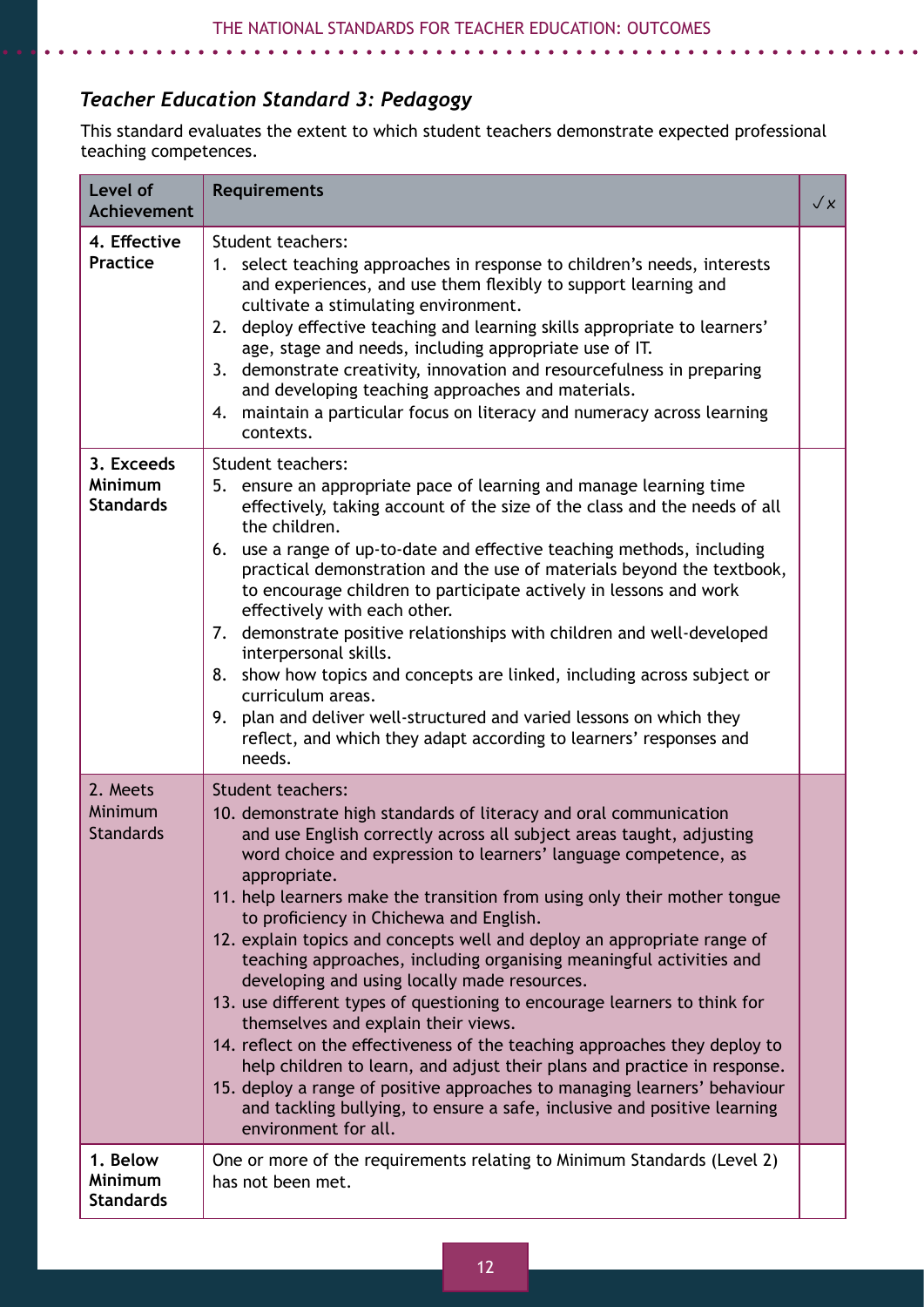# *Using Teaching Education Standard 3: Pedagogy*

Education Standard 3 is about students applying their knowledge of the curriculum and the theory of pedagogy to help children to learn. The development of teaching skills is at least as important as the acquisition of knowledge. However, effective teachers do not apply these skills separately but holistically. Teaching involves flexible use of a range of skills and approaches in response to learners' understanding, progress and interest. Judging whether student teachers have developed the necessary pedagogical skills is best carried out through observation. While it can be useful to review teaching plans, it is the flexibility with which these plans are implemented and the extent to which teaching is adjusted in response to children's progress and needs which matter. 'Responsiveness' is key to identifying appropriate levels of support or challenge for groups or individuals.

This standard is not just about the use of particular teaching methods. It is also about creating a positive environment for learning. Student teachers should have the ability to manage, encourage and support learners, including those who are having difficulty, without recourse to punitive disciplinary methods. Several factors may contribute to inattention and poor behaviour, for example, ineffective teaching methods, failure to address the learning needs of all the children in the class, poor time management and learning activities or resources which do not interest or engage them. Sanctions for poor behaviour should never humiliate learners, be demeaning or undermine their dignity, status or relationships with peers. Rewards for good behaviour should be appropriate and motivating. Routine rewards may lose their value if they are used too frequently. Praise should be earned and given for success in relation to prior achievements, not just to highly performing learners.

#### **When using this standard in evaluation, gather and analyse** *some* **of the following evidence.**

- Observations to gauge the range and effectiveness of methods deployed and learners' responses.
- Observations of the interpersonal skills of student teachers and the extent to which they develop positive relationships with learners and use their affective skills to engage their interest in learning.
- Reports on, and records of internally moderated lesson observations by institution and school staff, in internal teaching practice (e.g. micro teaching, demonstration school) and school experience.
- Examples of the use of learning resources, locally made and any available IT (e.g. mobile phones, tablet computers or smart boards), to aid learning. Ask both student teachers and learners about frequency and effectiveness. Quality and effective use are more important than mere existence.
- Internal assessment records, profiles and portfolios, including the use of the SEJ for reflection.
- Discussions of the choice and variety of activities and methods used and students' confidence in teaching. The extent to which they implement the teaching approaches learnt in the TE institution even when school staff do not use up-to-date methods.
- Interviews with students about occasions when teaching did not go according to plan, why this was, what they have learnt and what they would do differently next time.
- Interviews/meetings with parents, staff and community members.
- Learners' performance in continuous and end-of-block or term assessments.
- School discipline records. Discussions with student teachers and learners about methods used to manage behaviour, e.g. seating plans, techniques to reduce noise levels, sanctions and rewards.

#### **Level 2 of Standard 3 is supported by these standards in the TTC Management Handbook:**

- 72: Student teachers use at least 80% of defined teaching and learning skills.
- 73: Student teachers use at least 80% of methods learned during college-based year.

#### **A similar standard developed by NCHE is:**

• 1.5 Learning resources and student support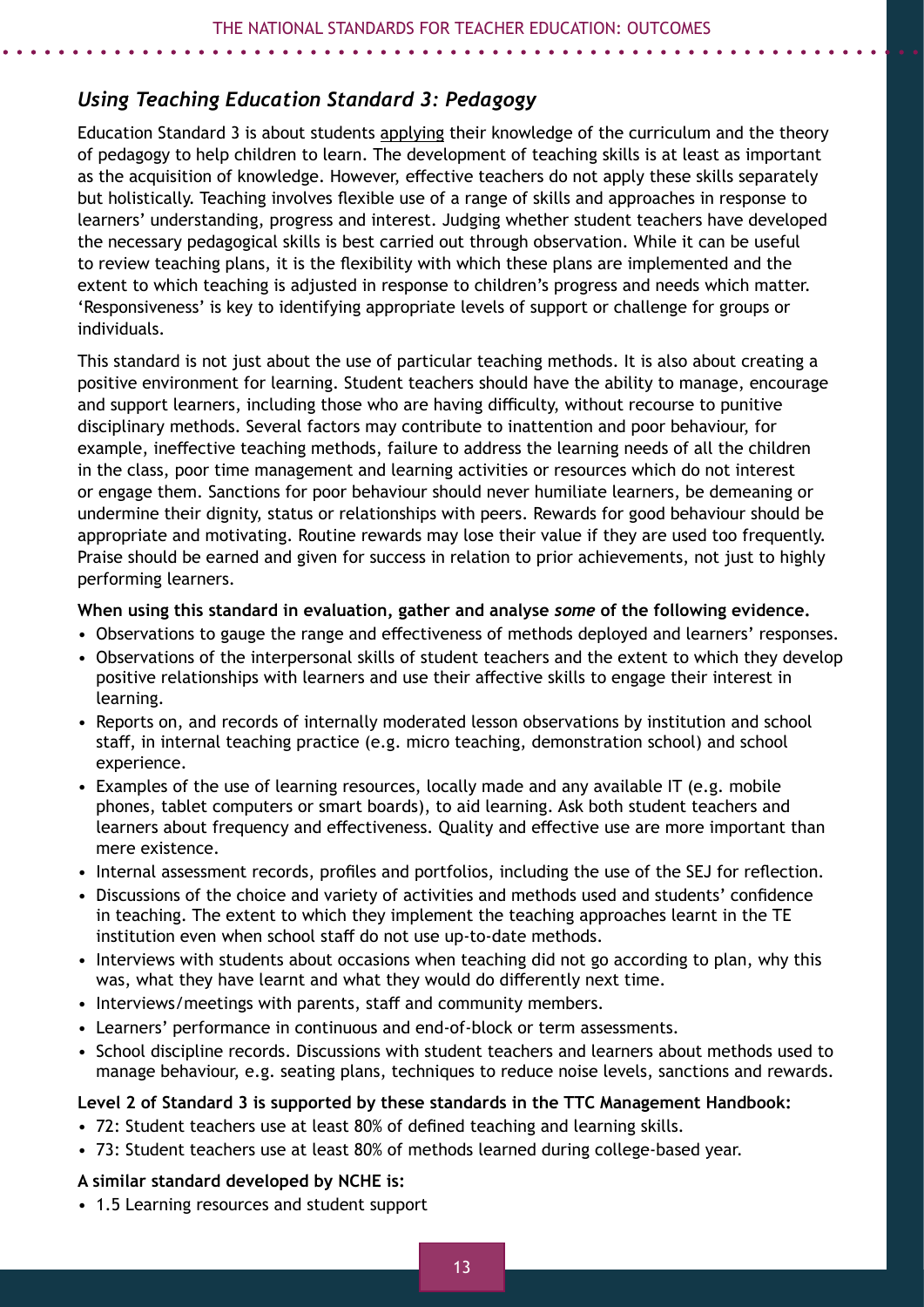# *Teacher Education Standard 4: Skills in assessing and supporting children's learning*

This standard evaluates the effectiveness with which student teachers assess learners' strengths and needs, build on these strengths, address the aspects with which they are having difficulty and provide support for their next steps in learning.

| Level of<br><b>Achievement</b>                   | <b>Requirements</b>                                                                                                                                                                                                                                                                                                                                                                                                                                                                                                                                                                                                                                                                                                                                                                                                                                                        | $\sqrt{x}$ |
|--------------------------------------------------|----------------------------------------------------------------------------------------------------------------------------------------------------------------------------------------------------------------------------------------------------------------------------------------------------------------------------------------------------------------------------------------------------------------------------------------------------------------------------------------------------------------------------------------------------------------------------------------------------------------------------------------------------------------------------------------------------------------------------------------------------------------------------------------------------------------------------------------------------------------------------|------------|
| 4. Effective<br><b>Practice</b>                  | Student teachers:<br>1. have high expectations of all learners, including those who receive<br>little support from their families, and enable them to succeed to the<br>best of their abilities.<br>2. assess and report on the strengths and learning needs of high<br>achievers, those with particular talents and those experiencing<br>significant barriers to learning, and provide individualised support as<br>advised by experienced staff.<br>3. provide advice to parents on how they might work with the school<br>to support their children's learning, drawing on suggestions from<br>experienced staff.<br>4. track the performance of learners as indicated by records of<br>summative data and use the information to address any issues of<br>concern relating to the attainment of individual learners, curriculum<br>coverage or teaching methods.      |            |
| 3. Exceeds<br><b>Minimum</b><br><b>Standards</b> | Student teachers:<br>5. report to parents about their children's progress, achievements and<br>needs, orally and/or in writing, using the format required by the<br>school and an appropriate language and style.<br>6. make appropriate and flexible use of inclusive approaches to enable<br>children to overcome any barriers to learning they may have, and to<br>challenge those who are doing well, working with school staff, parents<br>and community members as necessary.<br>7. are aware of the physical, emotional and sexual risks faced by many<br>children and take action to protect and safeguard them, seeking and<br>following advice from senior staff as necessary.<br>monitor the progress of all the learners in the class and use that<br>8.<br>information as a basis for reflecting on the effectiveness of the<br>teaching methods they employ. |            |
| 2. Meets<br><b>Minimum</b><br><b>Standards</b>   | <b>Student teachers:</b><br>9.<br>make regular, appropriate and effective use of a range of oral and<br>written assessment methods, both formative and summative, and<br>adjust their planning and practice to meet learners' needs more<br>effectively.<br>10. provide regular and constructive feedback to learners and their<br>parents, and explain how learners can improve their work and build on<br>their prior learning.<br>11. recognise the signs that may indicate possible disability or special<br>educational needs and seek further advice as necessary in order to<br>address these needs.<br>12. create a secure and supportive environment for learning.                                                                                                                                                                                                |            |
| 1. Below<br><b>Minimum</b><br><b>Standards</b>   | One or more of the requirements relating to Minimum Standards (Level 2)<br>has not been met.                                                                                                                                                                                                                                                                                                                                                                                                                                                                                                                                                                                                                                                                                                                                                                               |            |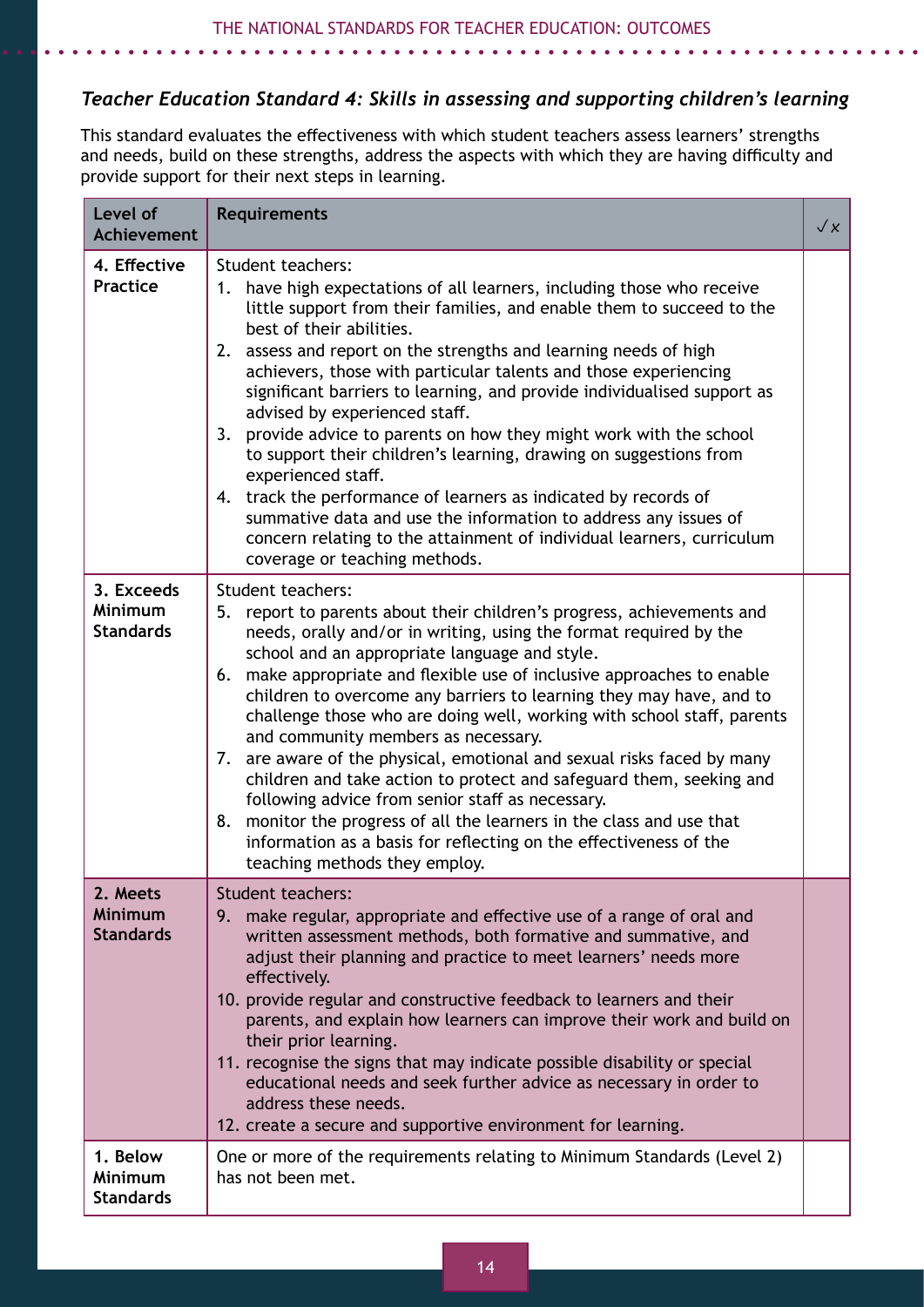#### *Using Teacher Education Standard 4: Skills in assessing and supporting children's learning*

Student teachers need to be able to use assessment for a range of purposes: to support learning; to help learners plan their next steps in learning; to inform learners and their parents of their progress; to summarise and report on learners' achievements; and to monitor the effectiveness of their own teaching so that they can adjust both its focus and the methods used, as necessary.

In particular, students should use assessment to help children to learn more effectively. Children learn best when they understand clearly what they are learning and what is expected of them. They need constructive feedback about the quality of their work, and advice on what they can do to make it better. They should understand their next steps. Different children, or groups of children, may have different next steps. They learn at different rates so some achieve success more quickly than others.

This standard focuses on the use of assessment for learning as well as for summative testing and reporting to parents. Continuous assessment means assessment of ongoing classwork, not continuous testing. Its purpose is to support learning and enable teachers to intervene to address any difficulties learners may have as soon as they become apparent. Such assessment also enables teachers to set appropriate challenges for those who are achieving well.

Effective assessment is key to effective teaching and to learners' progress. Student teachers should not just 'mark' exercise books. They should identify key features of learners' performance, give sincere praise for genuinely good work (for that learner, not in relation to the rest of the class) and select a very few areas for improvement. Advice on improvement should be specific and practical.

#### **When using this standard in evaluation, gather and analyse** *some* **of the following evidence.**

- Observations of oral and written assessment carried out in class.
- Discussions about the progress of the classes taught, the assessment evidence gathered and feedback provided. Ask how students have used this information to adjust their practice and plan for children's next steps in learning.
- Discussions of case studies of individual learners or groups of learners in order to ascertain how well student teachers know children's strengths and learning needs and the appropriateness of the steps they are taking to address these needs. Ask about support for those with special educational needs and how well they are progressing.
- Discussions about what students would do if they became aware that individual learners were at risk in some way. What would you do if…? Does it ever happen that…?
- Discussions with students about how they support learners with particular barriers to learning: not just 'remedial' lessons, but differentiated planning, tasks and support. How well is this going? Also address the same issue in relation to higher achieving or particularly talented learners.
- Reports on, and records of internally moderated observation, evaluation and reporting on the assessment carried out by students, by institutional and school staff.
- Assessment records for learners in the classes taught by student teachers, in order to gauge the effectiveness of the assessment and the use of assessment information to help children progress.

#### **Level 2 of Standard 4 is supported by these standards in the TTC Management Handbook:**

- 72: Student teachers use at least 80% of defined teaching and learning skills.
- 73: Student teachers use at least 80% of methods learned during college-based year.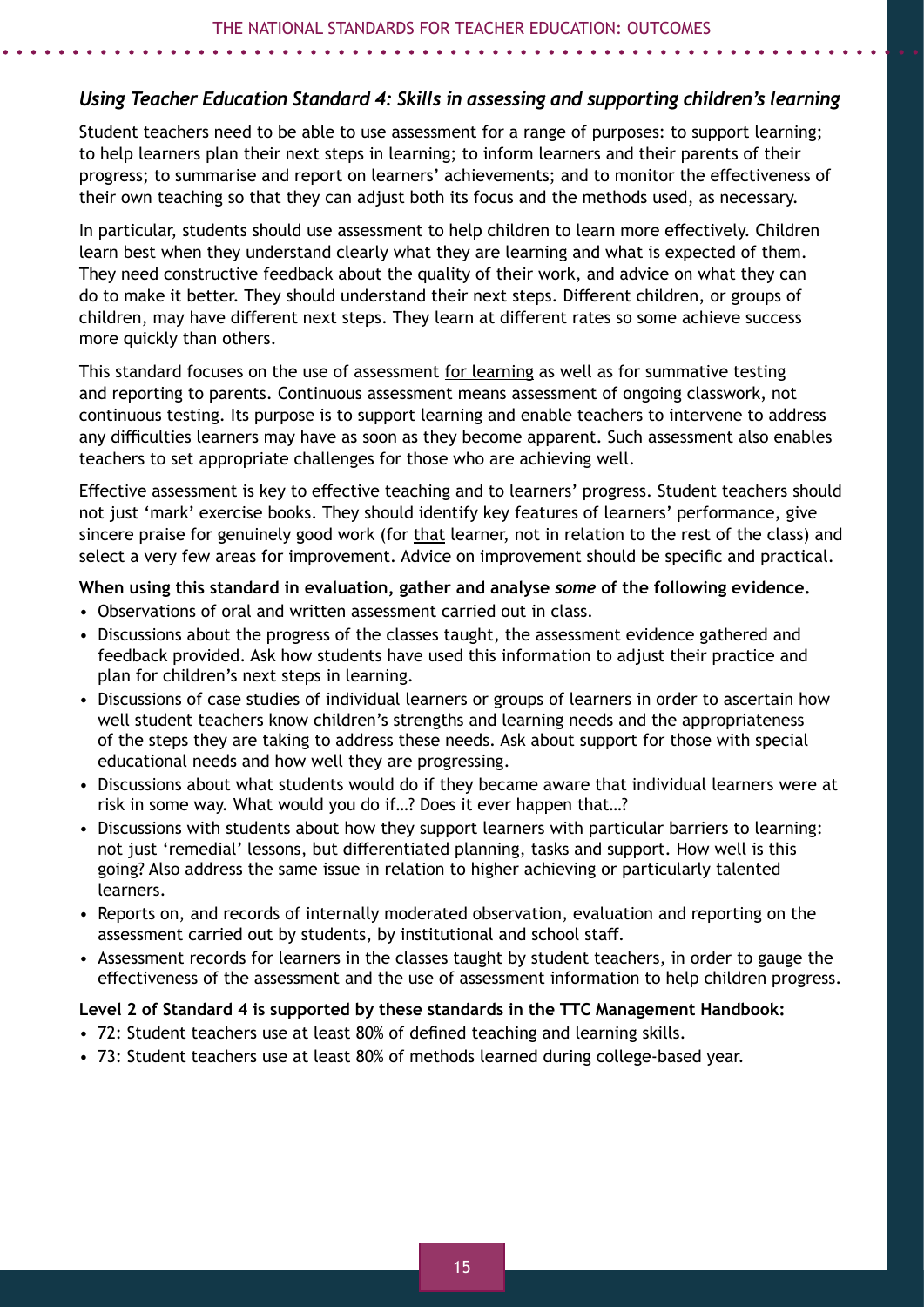# *Teacher Education Standard 5: Professionalism*

This standard evaluates the extent to which student teachers demonstrate appropriate attitudes and standards of behaviour in their institutions, teaching practice schools and the community.

| Level of<br><b>Achievement</b>                   | <b>Requirements</b>                                                                                                                                                                                                                                                                                                                                                                                                                                                                                                                                                                                                                                                                                                             | $\sqrt{\varkappa}$ |
|--------------------------------------------------|---------------------------------------------------------------------------------------------------------------------------------------------------------------------------------------------------------------------------------------------------------------------------------------------------------------------------------------------------------------------------------------------------------------------------------------------------------------------------------------------------------------------------------------------------------------------------------------------------------------------------------------------------------------------------------------------------------------------------------|--------------------|
| 4. Effective<br><b>Practice</b>                  | Student teachers:<br>demonstrate high regard for the vision, values and policies of their<br>1.<br>institution and teaching practice schools by putting them into practice<br>in their daily activities.<br>demonstrate consistently high standards of personal and professional<br>2.<br>conduct, in their institution and during their school experience.<br>as far as possible, relate to the children for whose learning they are<br>3.<br>responsible as rounded individuals with particular needs, talents,<br>family circumstances and interests.<br>4. accept personal responsibility for continuing to learn and developing<br>their professional knowledge and skills.                                                |                    |
| 3. Exceeds<br><b>Minimum</b><br><b>Standards</b> | Student teachers:<br>5. demonstrate an interest in, and commitment to, teaching and a pride<br>in their chosen profession.<br>demonstrate positive attitudes and the competences to manage their<br>6.<br>professional responsibilities.<br>contribute to the life and work of the school and institution by<br>7.<br>carrying out their assigned responsibilities to the best of their ability.<br>continuously reflect on the professionalism of their conduct and<br>8.<br>demeanour and the extent to which they act as positive models for the<br>learners in their care and to fellow students.                                                                                                                           |                    |
| 2. Meets<br><b>Minimum</b><br><b>Standards</b>   | <b>Student teachers:</b><br>9. act as role models to their learners, have appropriate relationships<br>with them in line with accepted moral principles. and maintain<br>acceptable standards of professional and personal conduct in their<br>institution, the community and during teaching practice.<br>10. show respect for all learners, their families and their ethnic, religious,<br>linguistic and cultural communities.<br>11. fulfil their responsibility to safeguard learners' safety, well-being and<br>human rights.<br>12. show awareness of, and commitment to, the vision, values and ethos<br>of their institution and their teaching practice schools and to the<br>national goals for education in Malawi. |                    |
| 1. Below<br><b>Minimum</b><br><b>Standards</b>   | One or more of the requirements relating to Minimum Standards (Level 2)<br>has not been met.                                                                                                                                                                                                                                                                                                                                                                                                                                                                                                                                                                                                                                    |                    |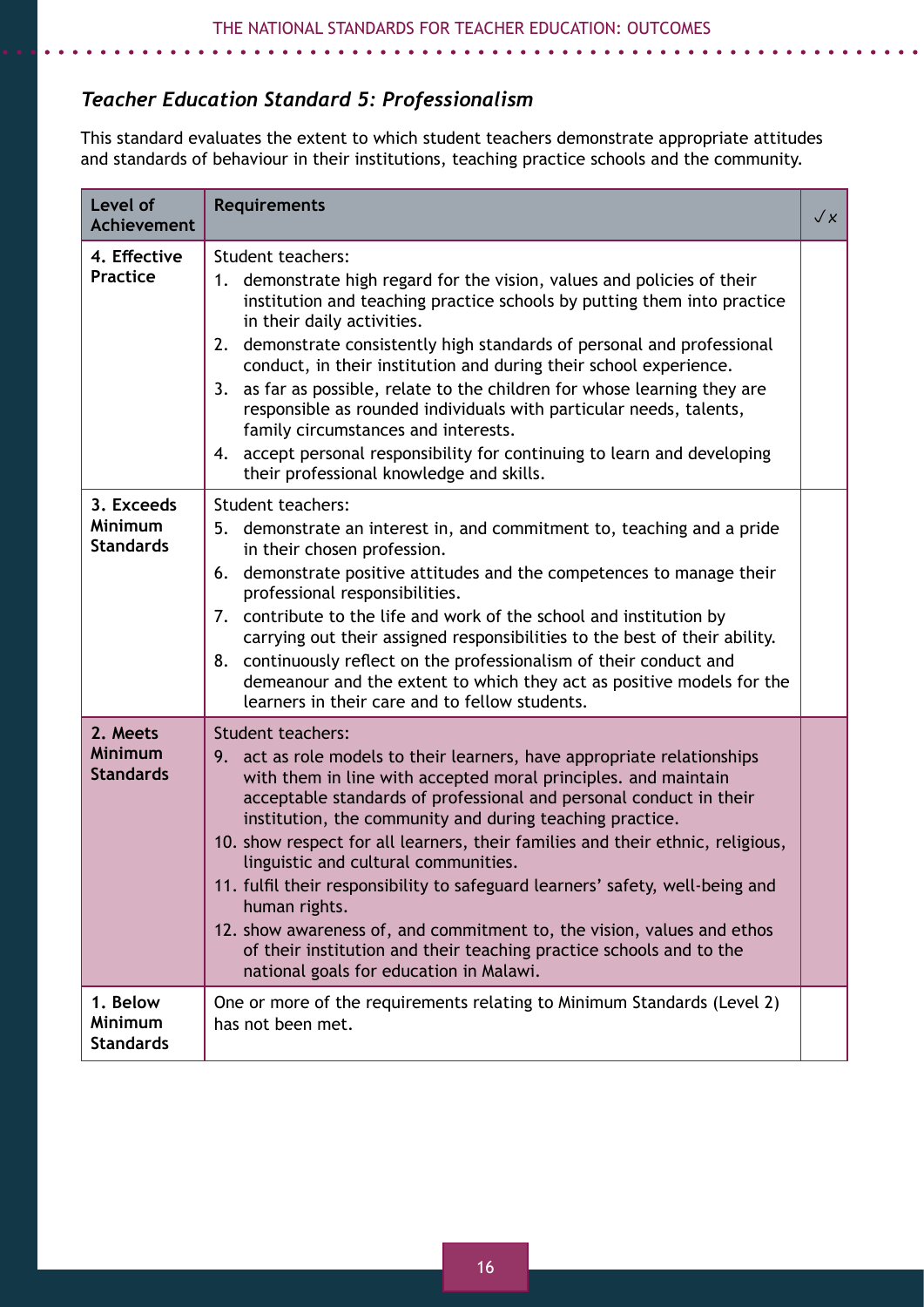### *Using Teacher Education Standard 5: Professionalism*

This standard focuses on the behaviour and competences expected of professional people. In education, professional competences include aspects like preparation and planning, developing a positive learning environment, teaching and assessment and responsibilities associated with the role of a teacher. They include aspects such as a smart appearance, courteous demeanour, reliability, demonstration of the expected skills, ethical conduct and the ability to manage one's own work. Student teachers, like qualified teachers, are expected to prepare their lessons, arrive on time, attend regularly, teach all their timetabled classes and assess learners' work. In addition, effective teachers relate to the 'whole child', enabling them to take account of the various pressures and influences that may affect children's learning.

In addition to these positive features of professionalism, there are negative behaviours which student teachers should avoid. Like teachers, they should not risk learners' safety or harm their learning by being absent from class, displaying violent or threatening physical or emotional behaviour or using cruel or demeaning language. Teachers should have respect for children's rights, including the right to education and to be protected from sexual advances from adults, particularly those like teachers who are in positions of influence and power. Student teachers, like qualified teachers, should combat harmful practices within the community, with the support of senior staff in the school and/or district and community leaders, and never engage in such practices themselves.

#### **When using this standard in evaluation, gather and analyse** *some* **of the following evidence.**

- Records of attendance and punctuality, expressed as a percentage of the days supposed to be worked.
- Records of lesson observations by institutional and school staff, field observations, accounts of extra-curricular activities or notes in student files.
- Interviews with students about their responsibilities, reflections on their achievements as teachers, and what they see as their next steps in developing their professional skills.
- Discussions with students of case studies of learners for whom they have provided additional support or challenging situations in which they have had to protect learners from harm.
- Interviews with school and institutional staff about the professional conduct of student teachers.
- Oral or written reports from the institution's staff, TPSs and community leaders about the quality of student teachers' interactions and the support and respect they show to others, particularly the vulnerable and those from poor socio-economic backgrounds or with special educational needs or disabilities.
- Records of conduct and misconduct in the institution, school or community or any behaviour which demeans others or threatens their safety, particularly that of women and girls.
- In interviews, familiarity with key national advice such as the *National Goals for Education in Malawi* and the *National Education Standards: Primary and Secondary Education*, as demonstrated in interviews and meetings, and through application within their teaching and other professional activities.
- Implementation in their work of key Articles within the *UN Convention of the Rights of the Child* and the *African Charter on the Rights and Welfare of the Child*, for example, Articles 11, 12, 13, 27 and 31 from the Charter.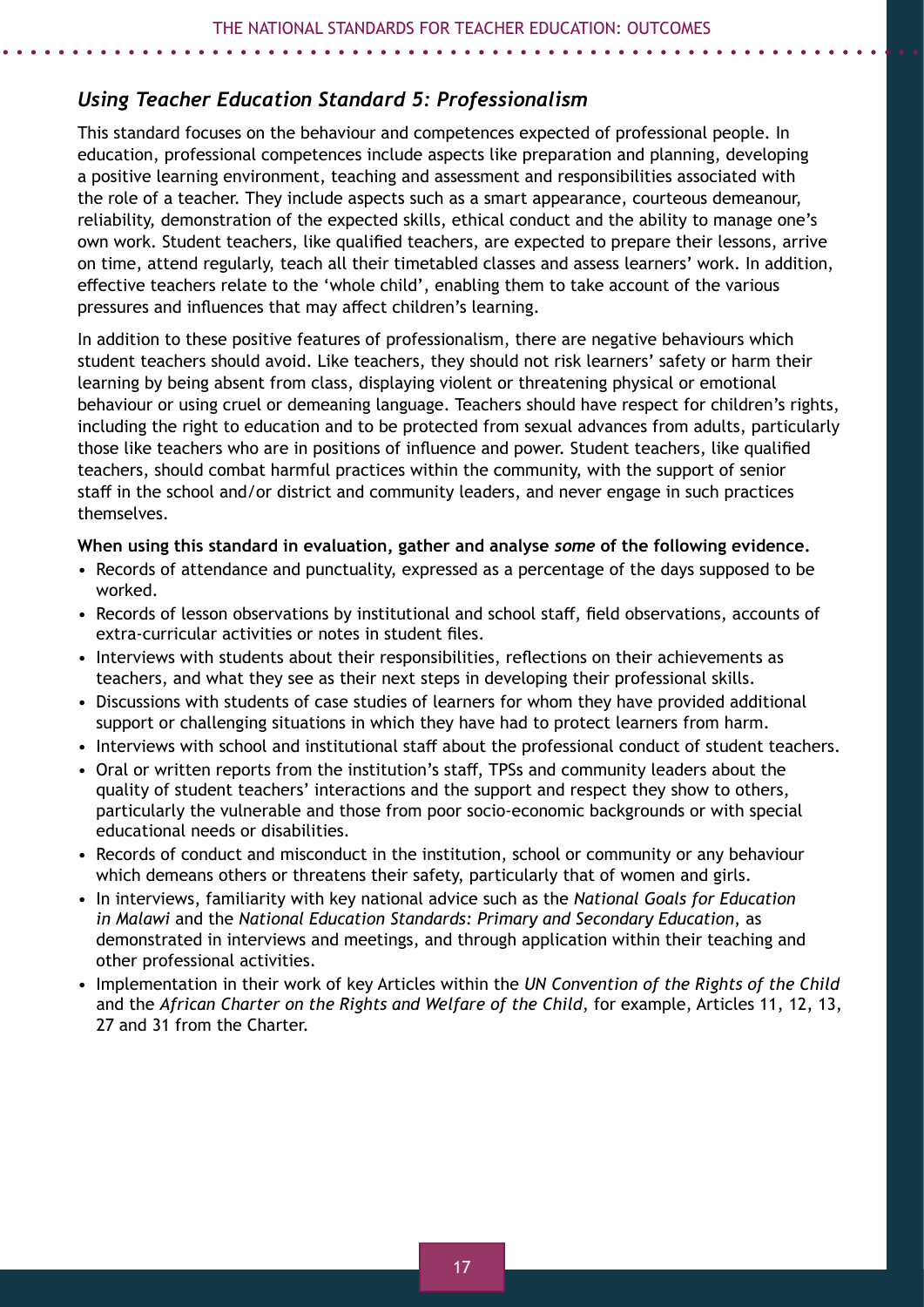# *Teacher Education Standard 6: Impact of the Teacher Education Partnership3*

This standard evaluates the effectiveness of joint working between institution and teaching practice schools and the extent to which together they achieve the aims of the partnership.

| Level of<br><b>Achievement</b>                 | <b>Requirements</b>                                                                                                                                                                                                                                                                                                                                                                                                                                                                                                                                                                                                                                                                                                                                                                                                               | $\sqrt{x}$ |
|------------------------------------------------|-----------------------------------------------------------------------------------------------------------------------------------------------------------------------------------------------------------------------------------------------------------------------------------------------------------------------------------------------------------------------------------------------------------------------------------------------------------------------------------------------------------------------------------------------------------------------------------------------------------------------------------------------------------------------------------------------------------------------------------------------------------------------------------------------------------------------------------|------------|
| 4. Effective<br>Practice                       | The institution and its partners can demonstrate achievement of their<br>1.<br>strategic objectives over at least three years.<br>The institution and its partner schools have a positive nationwide<br>2.<br>reputation.<br>3.<br>Quantitative data on student outcomes have notably improved or been<br>maintained at a high level.<br>Almost all student teachers enrolled achieve their final qualification.<br>4.<br>5. When samples of students are followed up after five years, almost all<br>are found to be still employed in education.<br>The Teacher Education Partnership has built networking,<br>6.<br>communication and collaboration with other institutions and with local<br>districts into its work and improved the quality and consistency of<br>practice as a result.                                     |            |
| 3. Exceeds<br>Minimum<br><b>Standards</b>      | Most of the priorities within the annual action plan have been<br>7.<br>implemented and have had a demonstrably positive impact on the<br>quality of education experienced by student teachers.<br>Trends in quantitative data relating to student outcomes are<br>8.<br>consistently positive.<br>The institution, its student teachers and staff make a positive<br>9.<br>contribution to the life and work of partner schools and the local<br>community.<br>10. The Teacher Education Partnership has had an increasingly positive<br>impact on the quality of teacher education experienced by students<br>and shares examples of successful practice with other institutions.                                                                                                                                               |            |
| 2. Meets<br><b>Minimum</b><br><b>Standards</b> | 11. Almost all student teachers enrolled complete the two-year course.<br>12. Most students express overall satisfaction with the course and feel<br>safe and well supported in their institution and in the contexts and<br>communities in which they live and learn.<br>13. Most headteachers and mentors are satisfied with the quality of<br>collaboration with the institution.<br>14. The institution, its students and partnerships are respected in the local<br>area and their contributions to community life are valued.<br>15. The Teacher Education Partnership Agreement has been implemented<br>and is supported by regular meetings which result in practical action.<br>16. Networking with other institutions has resulted in the introduction of<br>new and improved practices which benefit student teachers. |            |
| 1. Below<br>Minimum<br><b>Standards</b>        | One or more of the requirements relating to Minimum Standards (Level 2)<br>has not been met.                                                                                                                                                                                                                                                                                                                                                                                                                                                                                                                                                                                                                                                                                                                                      |            |

<sup>3</sup> Primary TTCs and TPSs work together within the framework of a Teacher Education Partnership Agreement. Professional partnerships with districts, divisions and other agencies may be less formally defined.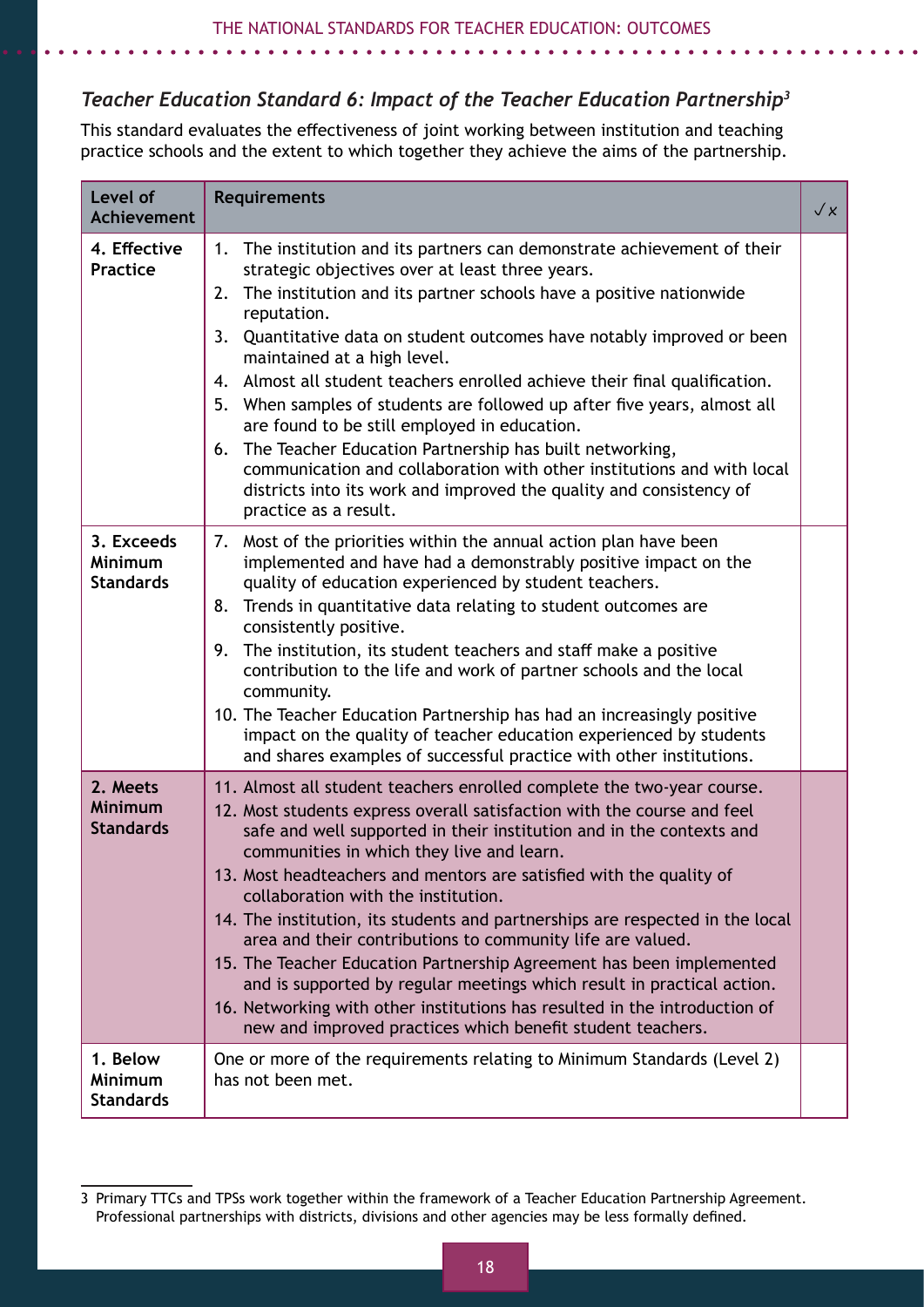# *Using Teacher Education Standard 6: Impact of the Teacher Education Partnership*

This standard focuses on impact: on whether the action taken by the institution and its partners is effective in achieving their goals. 'Impact' should relate to real improvements in the quality of education and training experienced by students and stated in the partnership's plans.

Standard 6 is an outcome measure directly related to Standard 18: *Quality assurance and improvement*. Evaluating this standard requires analysis of three main kinds of evidence: quantitative or statistical data, stakeholders' views and direct observation. The TTC Management Handbook and NCHE standards recommend that samples of graduating students should be followed up after a period of time to evaluate long-term impact in terms of retention within education and career success (tracer studies).

The following table of equivalencies has been used in setting the quantitative measures in this standard. It may also be useful when reporting on performance.

| Almost all     | $90%+$        |
|----------------|---------------|
| Most           | 75% - 89%     |
| A majority     | $51\% - 74\%$ |
| Less than half | 16%-50%       |
| A few          | 15% or fewer  |

#### **When using this standard in evaluation, gather and analyse** *some* **of the following evidence.**

- Trends in quantitative data over 3+ years including qualifications, examination results, withdrawals and completion, analysed by gender and other relevant factors.
- Comparisons between the % quantitative data of different institutions of a similar roll and status.
- Views of student teachers and other key stakeholders in focus groups, interviews or surveys.
- Newspaper and other reports recording the contributions made by the institution, its staff, students and partners to education generally and to community and national life.
- Examples presented by the institution, of leaders, staff and/or partners presenting, publishing and networking beyond the institution (in print and through online publications and forums).
- Progress reports on, and reviews of, the implementation and impact of strategic and operational planning, supported by observable and/or measurable evidence.
- Reports on the implementation of the Memorandum of Understanding between TTCs and TPSs. Interviews with the institution's leaders and headteachers and mentors from schools.

#### **Level 2 of Standard 6 is supported by these standards in the TTC Management Handbook:**

- 66: Number of withdrawals maximum 5% of enrolment at the end of the training course. Reasons are recorded and analysed.
- 67: Examination results (normal distribution of grades) are recorded and analysed.
- 68: At least 75% of student teachers are satisfied with the training course (annual survey).
- 69: At least 80% of teaching practice schools are satisfied with the collaboration.
- 74: Results of tracer studies available.

#### **A similar standard developed by NCHE is:**

• 1.7 Public information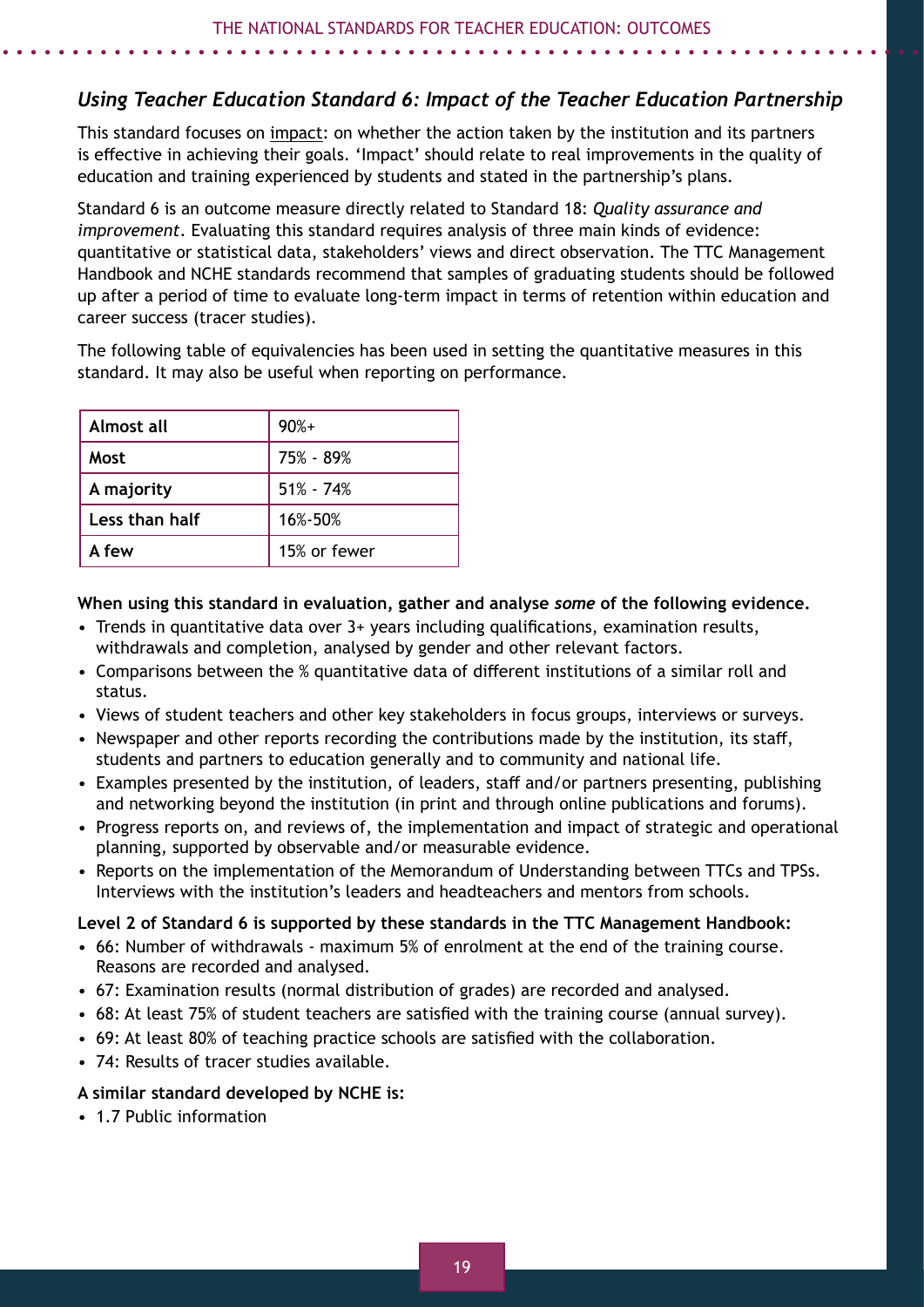# *Teacher Education Standard 7: Creating a learning community*

This standard evaluates the extent to which the institution is successful in developing a culture and environment which values and nurtures lifelong learning.

| Level of<br><b>Achievement</b>                   | <b>Requirements</b>                                                                                                                                                                                                                                                                                                                                                                                                                                                                                                                                                                                                                                                                                                                    | $\sqrt{x}$ |
|--------------------------------------------------|----------------------------------------------------------------------------------------------------------------------------------------------------------------------------------------------------------------------------------------------------------------------------------------------------------------------------------------------------------------------------------------------------------------------------------------------------------------------------------------------------------------------------------------------------------------------------------------------------------------------------------------------------------------------------------------------------------------------------------------|------------|
| 4. Effective<br><b>Practice</b>                  | Staff encourage students to question and challenge what they are<br>1.<br>learning, and to present their own views based on individual research<br>and reflection.<br>The institution is successful in promoting, valuing and supporting<br>2.<br>curiosity, creativity and innovation among students and staff.<br>The institution takes effective steps to make access to information<br>3.<br>sources as equitable and flexible as possible.<br>4. Students are taught how to detect bias and prejudice in what they<br>read and research.                                                                                                                                                                                          |            |
| 3. Exceeds<br><b>Minimum</b><br><b>Standards</b> | 5. Staff encourage students to think for themselves and develop their<br>own ideas.<br>6. Library and other information sources are available to students and<br>staff when they need them, in the evenings and at weekends.<br>7. Students and staff make effective use of the information and library<br>services available, both print and online.<br>8. Staff develop and model an ethos of learning and a reading culture<br>beyond the set curriculum or specific subject areas.<br>9. Staff take practical steps to help students develop their research skills<br>and to promote autonomy and independence in learning.<br>10. The institution encourages students to engage and collaborate with<br>others in their learning. |            |
| 2. Meets<br>Minimum<br><b>Standards</b>          | 11. Staff help students to learn how to learn, and teach them practical<br>study skills during orientation and at other times.<br>12. Staff reflect on, and talk about their own learning, and encourage<br>students to reflect on theirs by providing tasks and materials such as<br>journals which provide a structure for reflection.<br>13. Students are encouraged to be open to new ideas and to consider<br>familiar issues from unfamiliar perspectives.<br>14. Information and library services, both print and online, provide staff<br>and students with up-to-date, appropriate and sufficient support to<br>learning.<br>15. The institution and its partners promote mutual respect and support<br>for learning.         |            |
| 1. Below<br>Minimum<br><b>Standards</b>          | One or more of the requirements relating to Minimum Standards (Level 2)<br>has not been met.                                                                                                                                                                                                                                                                                                                                                                                                                                                                                                                                                                                                                                           |            |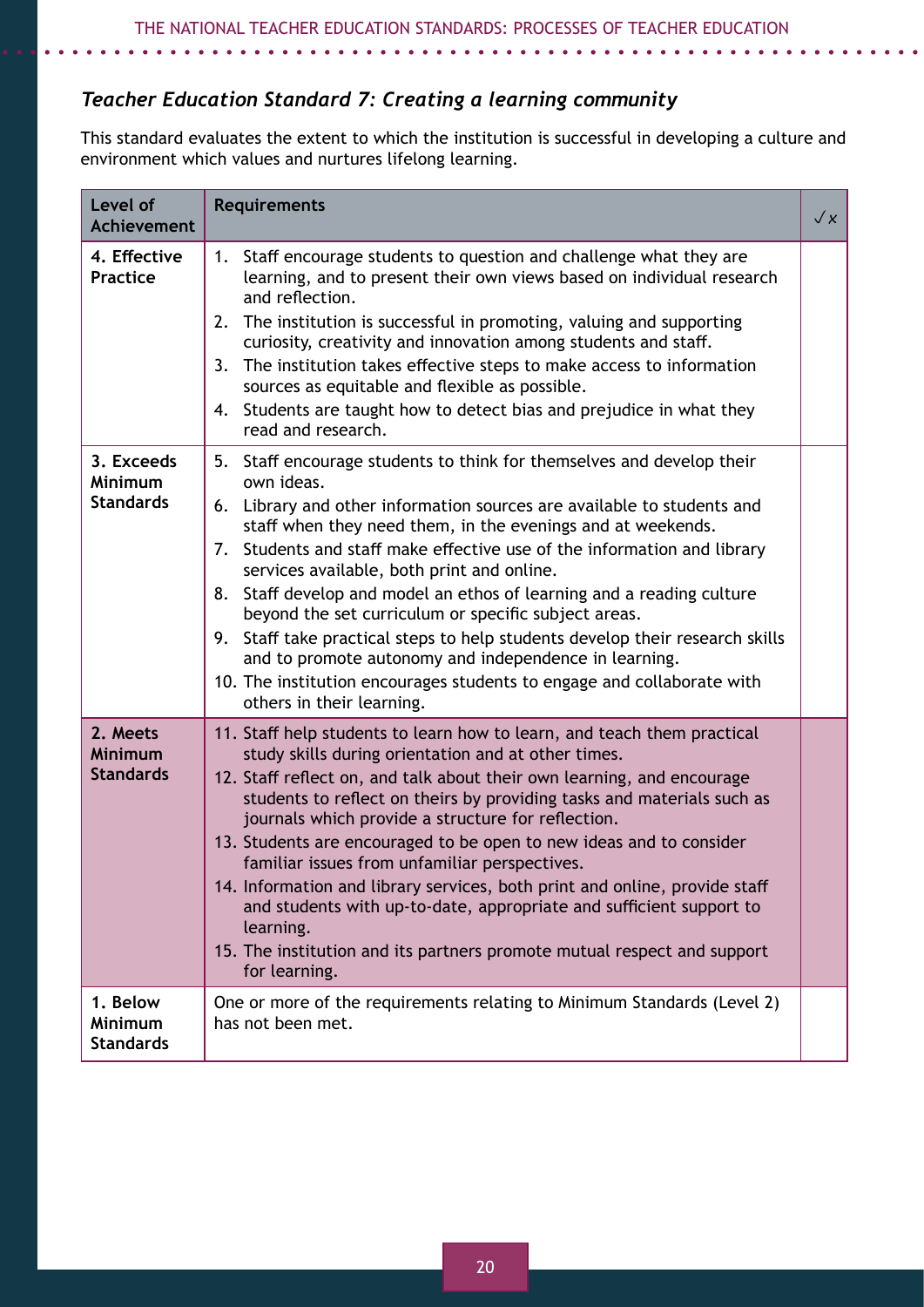# *Using Teacher Education Standard 7: Creating a learning community*

This standard is based on the key idea that educational institutions do not just exist to teach students, but to share strategies which help them to learn. In other words, the focus of education has shifted from teaching to learning. The fact that students may be taught does not necessarily mean that they learn, or learn effectively. Institutions and their partners should strive to develop student teachers as autonomous self-motivated learners. Standard 7 and Standard 1: *Learning for life* are therefore closely linked.

The most effective way of helping students to become self-managing committed learners is for the institution's and school staff to present themselves as convincing and genuine models of lifelong learning. Staff do not need to pretend that they know everything. Instead, they share with students the view that everyone is a learner and that they too are learners, as are all those working in education: national and local officials, head teachers and school staff, principals, lecturers and educationists working for other agencies. Staff in institutions and schools model the process of learning for the benefit of student teachers. In turn, student teachers and school staff model the process of learning for learners.

There are several key elements in developing the institution and it partnership as a learning community. The partnership must demonstrate that it values learning even through small things like ensuring the library is open when people want to use it. Staff should share their skills and experience in independent reading and research, including simple things like teaching students how to carry out an effective search on the internet or through print resources, and how to take brief, focused and well-structured notes on what they have read. Learning does not just happen in classrooms and lecture halls. It can take place anywhere through a whole range of experiences. In order to learn effectively, some students may need additional time and support. This is to be provided when they need it. Staff help students reflect on their learning and strive to minimise any barriers to learning. They also reflect on their own learning and on the nature and effectiveness of the support they give to students.

In a learning community, both staff and students share the belief that improving the quality of education is achieved by all the members working together. They do not just learn in or through the institution and its partnership; they learn about it, what it does well and what it needs to improve.

**When using this standard in evaluation, gather and analyse** *some* **of the following evidence.**

- Observation of lessons and other learning experiences, to evaluate: the extent to which lecturers encourage self-motivated learning through well-designed open-ended tasks; and demonstrate that learning is a significant element in their own professional and personal lives.
- Observation of library use and whether users' searches are focused, efficient and effective.
- Interviews with staff and students about how they learn and receive support in developing learning strategies. Ask about topics, books, websites or other resources which have stimulated their interest and contributed to the breadth of their knowledge. What is the most interesting thing they have learned recently, the information source and how and when was it accessed?
- Interviews about the range of IT available to students and staff, both personal and provided by the institution; the main uses of IT and how users distinguish between reliable and unreliable sources of information and between reason and opinion.
- Interviews about how critical skills are cultivated, e.g. through research and collaboration.
- Library rosters, records, and reviews of resources regarding their relevance and appeal, including donated books. Check the range of literature in both local languages and English as evidence of a genuine reading culture and responsiveness to personal tastes.
- Minutes of meetings which indicate that learning informs decision making.
- Reports/feedback from head teachers or mentors.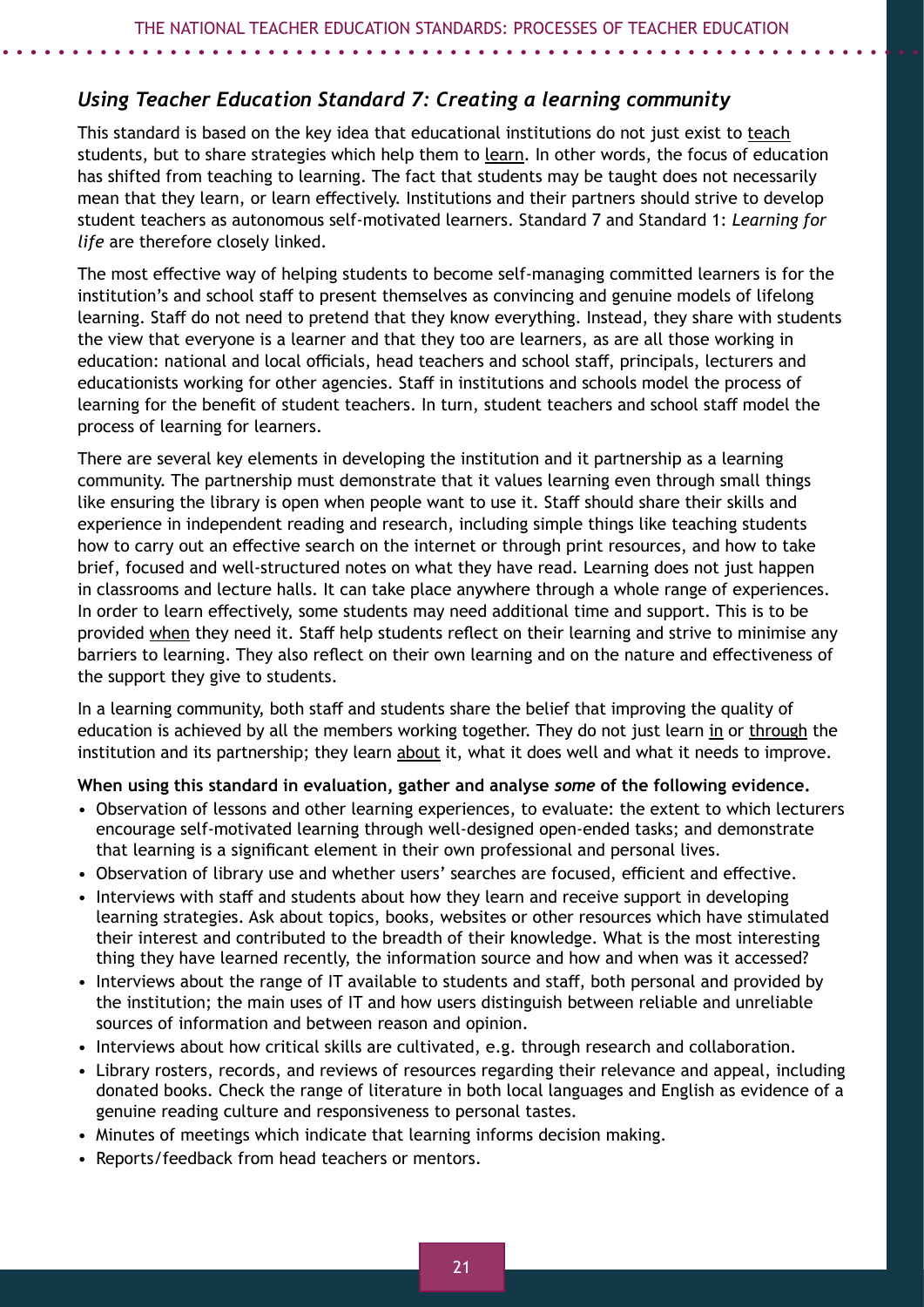# *Teacher Education Standard 8: Curriculum*

This standard evaluates the extent to which the institution is successful in developing a culture and environment which values and nurtures lifelong learning.

| Level of<br><b>Achievement</b>                   | <b>Requirements</b>                                                                                                                                                                                                                                                                                                                                                                                                                                                                                                                                                                                                                                                                                                                                                                                                                                                                                                                                                                    | $\sqrt{x}$ |
|--------------------------------------------------|----------------------------------------------------------------------------------------------------------------------------------------------------------------------------------------------------------------------------------------------------------------------------------------------------------------------------------------------------------------------------------------------------------------------------------------------------------------------------------------------------------------------------------------------------------------------------------------------------------------------------------------------------------------------------------------------------------------------------------------------------------------------------------------------------------------------------------------------------------------------------------------------------------------------------------------------------------------------------------------|------------|
| 4. Effective<br><b>Practice</b>                  | The curriculum provides scope for learning in a wide range of contexts,<br>1.<br>studying some elements in depth and identifying linkages between<br>them.<br>2. Students experience a practice-based curriculum, in which they apply<br>the teaching methods they have learnt within the context of the<br>content they are to deliver.<br>The balance and timing of key curriculum elements, including teaching<br>3.<br>experience, are carefully planned and monitored to avoid overload and<br>provide enough time for reflection.<br>4. Staff are positively encouraged to review, refresh and develop<br>courses, programmes and methodology, and to try new and innovative<br>approaches.<br>Best practices in developing and delivering the curriculum are shared<br>5.<br>with other institutions.                                                                                                                                                                           |            |
| 3. Exceeds<br><b>Minimum</b><br><b>Standards</b> | 6. Courses and programmes provide an appropriate blend of theory and<br>practice, including learning through the use of IT, as appropriate.<br>7. Courses and programmes are periodically revised to ensure that the<br>curriculum in the institution relates to the curriculum in schools.<br>Students become familiar with the causes of poor achievement in<br>8.<br>schools and how to counter them using the methods available to them<br>within their current context.<br>Students frequently reflect on the learning and teaching which they<br>9.<br>have experienced themselves and observed in their own and others'<br>lessons, with a view to identifying key features, strengths and aspects<br>for improvement.<br>10. Through the curriculum they deliver, the institution and its partner<br>schools promote the view that all children can learn and progress,<br>although at differing rates, and that teaching should be supportive and<br>assessment constructive. |            |
| 2. Meets<br><b>Minimum</b><br><b>Standards</b>   | <b>Student teachers:</b><br>11. experience a broad curriculum based on current national curriculum<br>guidelines.<br>12. become familiar with, and practise a range of methodologies<br>responsive to learners' interests, needs and stages of development and<br>designed to engage, motivate and support.<br>13. learn, observe and practise positive and effective strategies for<br>managing behaviour and including all children in learning.<br>14. become familiar with children's rights under international conventions<br>and reflect on how these rights should influence the way they teach.<br>15. receive support to improve their communication skills, including oral<br>and written English and relevant local language.                                                                                                                                                                                                                                              |            |
| 1. Below<br><b>Minimum</b><br><b>Standards</b>   | One or more of the requirements relating to Minimum Standards (Level 2)<br>has not been met.                                                                                                                                                                                                                                                                                                                                                                                                                                                                                                                                                                                                                                                                                                                                                                                                                                                                                           |            |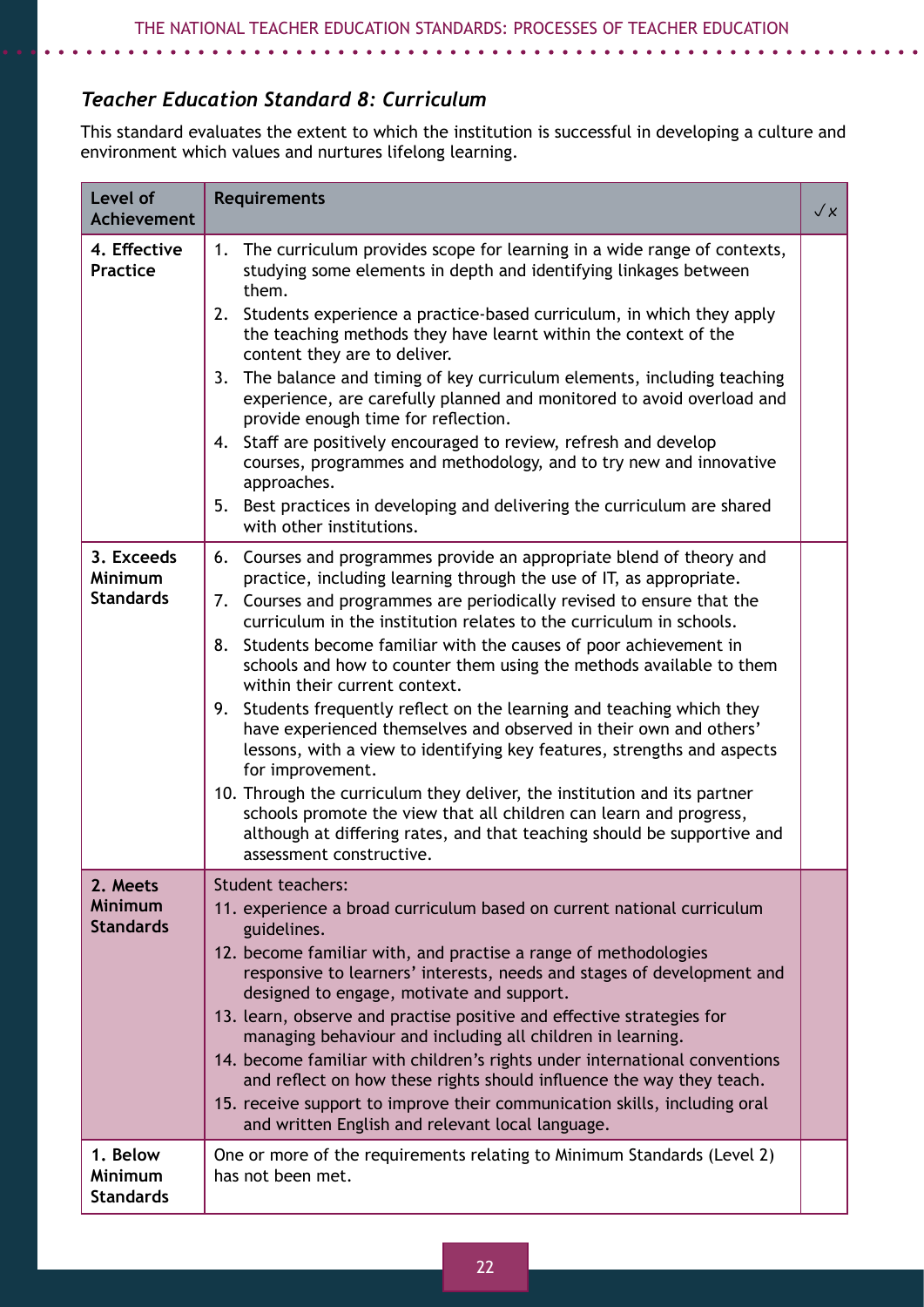# *Using Teacher Education Standard 8: Curriculum*

This standard relates in particular to the curriculum **as experienced by students**, not just what is set down in formal documentation or what is supposed to be provided. The curriculum comprises what students learn over the duration of their course in a range of contexts: within courses, during school experience and in wider activities. The 'hidden' curriculum is particularly important in preparing students for future employment and independent living. It helps them to develop problem solving skills and qualities such as resilience and empathy, requirements of Standard 1: *Learning for life*.

Documentation outlining the set curriculum is of minimal value on its own as evidence. The curriculum students actually experience may be affected by staff absence and imbalance caused by various factors such as staff preference for particular topics and the availability of resources.

The curriculum for teacher education differs from that in primary and secondary schools. It combines practical training with content-based education. 'Content' relates to pedagogy as well as 'knowledge'. Students learn about learning, about teaching strategies and about applying strategies within specific subject areas. They then practise them in the field.

Knowledge about education continually changes as a result of research and evaluation. Student teachers should be aware that the content of their ITE course soon becomes out of date. They should therefore aim to continue learning from their own experience of teaching and from further study.

Finally, the curriculum relates to the goals of education in Malawi and to the kind of learner which teachers aim to develop. These goals are underpinned by formal agreements on safeguarding the rights of children to education and care, such as Articles in the *UN Convention on the Rights of the Child* and the *African Charter on the Rights and Welfare of the Child (1999)*. Articles 11, 12, 13, 27 and 31 in the Charter focus on reducing drop out; supporting girls' education; safeguarding the safety of children from exploitation, abuse and neglect; extra-curricular activities; and inclusive approaches to supporting the education and promoting the self-reliance of children with special educational needs. Courses or cross-cutting themes should enable students to reflect on their own responsibilities for safeguarding children.

#### **When using this standard in evaluation, gather and analyse** *some* **of the following evidence.**

- The findings of end-of-course or end of-topic surveys of students' views and reviews by staff.
- Analysis of the institution's timetable, including timing of teaching practice, to check breadth of curriculum coverage and time allocated to specific elements to ensure sufficient depth.
- Interviews with staff about new and innovative elements in courses and programmes, including how they are being monitored.
- Interviews with students about the range of courses, subjects, themes and topics which they experience, how effectively these are delivered and what they have learnt.
- Review of staff attendance, records of work and student portfolios to check actual curriculum coverage.

#### **Level 2 of Standard 8 is supported by these standards in the TTC Management Handbook:**

- 3: Curriculum for the Teacher Training Programme is operational.
- 4: Teacher Training Programme Handbook available for each student and lecturer.
- 42: Curriculum with all learning areas completely delivered according to the programme.
- 43: Timetable comprises 30 study hours per week.
- 50: Cross-cutting issues (Health and Nutrition, Gender Responsive Pedagogy and HIV Mainstreaming) and concepts included in the curriculum.
- 51: A range of extra-curricular activities is offered to the student.
- 60: Curriculum fully available, with syllabuses in all Learning Areas.

#### **A similar standard developed by NCHE is:**

• 1.2 Approval, monitoring and periodic review of programmes and awards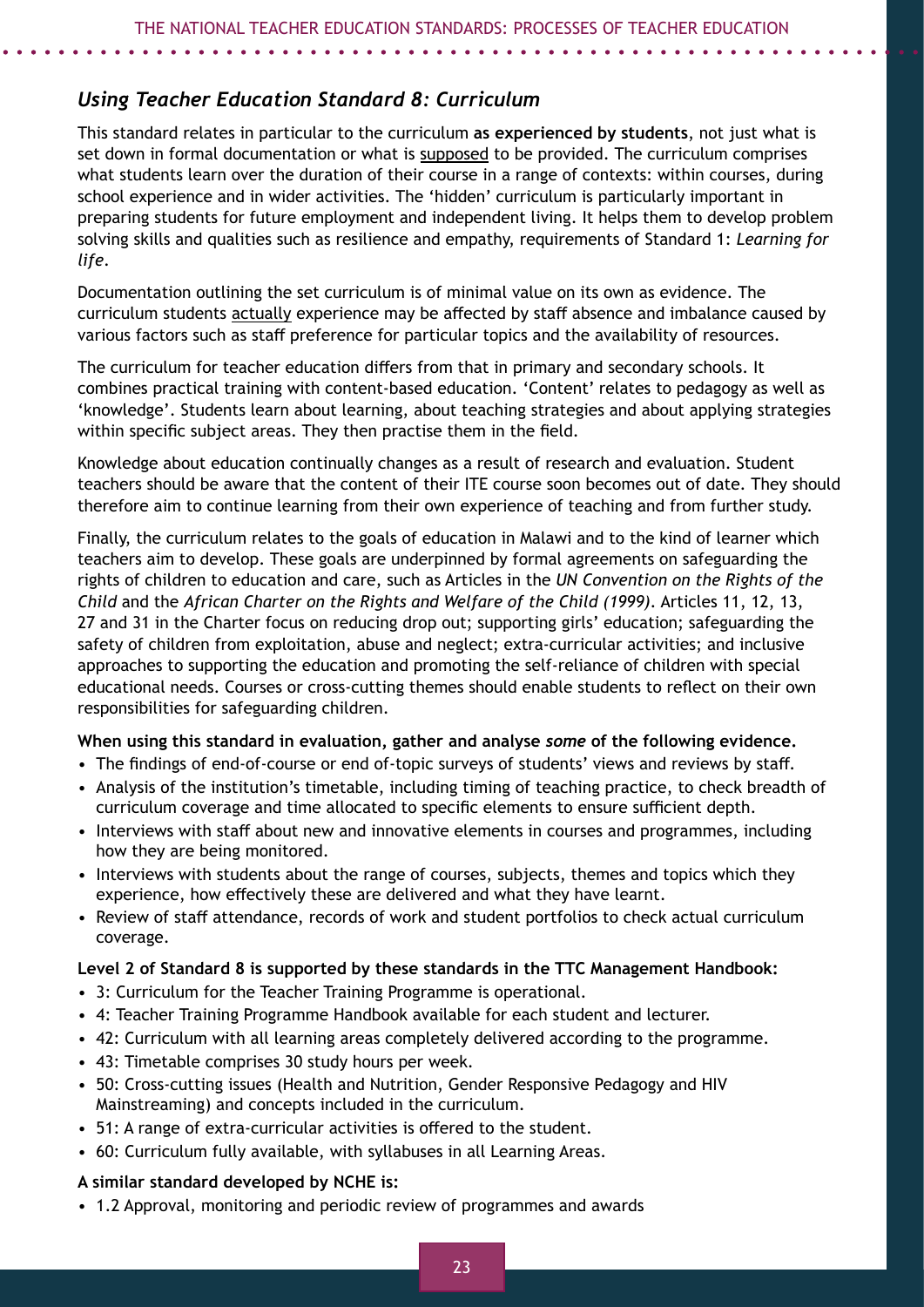# *Teacher Education Standard 9: Quality of teaching by the institution's staff*

This standard evaluates the extent to which the teaching methodology used by staff provides student teachers with positive models and enables them to learn effectively.

| Level of<br><b>Achievement</b>                   | <b>Requirements</b>                                                                                                                                                                                                                                                                                                                                                                                                                                                                                                                                                                                                                                                                                                                                                                                                                                                                             | $\sqrt{x}$ |
|--------------------------------------------------|-------------------------------------------------------------------------------------------------------------------------------------------------------------------------------------------------------------------------------------------------------------------------------------------------------------------------------------------------------------------------------------------------------------------------------------------------------------------------------------------------------------------------------------------------------------------------------------------------------------------------------------------------------------------------------------------------------------------------------------------------------------------------------------------------------------------------------------------------------------------------------------------------|------------|
| 4. Effective<br><b>Practice</b>                  | Staff:<br>1. develop and model new and imaginative approaches to teaching and<br>learning, including development and use of resources.<br>develop students' investigative and research skills by setting well-<br>2.<br>designed tasks with clear targets and deadlines, using online resources<br>as appropriate.<br>have effective interpersonal skills which include providing praise<br>3.<br>where it is due and building students' confidence in their learning.<br>4. develop students' higher-order thinking skills through asking questions<br>which stimulate thought and provide an appropriate level of<br>intellectual challenge.                                                                                                                                                                                                                                                  |            |
| 3. Exceeds<br><b>Minimum</b><br><b>Standards</b> | Staff:<br>5. plan for classes and assignments carefully and in good time, and are<br>flexible in responding to the learning needs and progress of their students.<br>take practical steps to support transition from school or prior<br>6.<br>experience to the institution, including helping students to develop<br>study skills and skills for independent learning.<br>7. reflect on their own teaching as an integral aspect of their own<br>practice, in order to help students to think about and reflect on<br>teaching as a process.<br>link their teaching to what happens in schools, using resources such as<br>8.<br>film, audio recording and other technology, as appropriate.<br>promote critical thinking by encouraging students to analyse, evaluate,<br>9.<br>synthesise and apply what they are learning, with the aim of becoming<br>independent self-motivated learners. |            |
| 2. Meets<br><b>Minimum</b><br><b>Standards</b>   | Staff:<br>10. are knowledgeable about the overall curriculum and the subject areas<br>they teach.<br>11. have had practical experience teaching classes at the developmental<br>stage or in the sector about which they lecture.<br>12. plan, use and model a variety of appropriate teaching methods which<br>encourage active learning and participation.<br>13. deliver courses effectively, deploying a range of methodology matched<br>to the topic, students' needs and the stages they will teach, including<br>locally made resources, practical demonstrations and use of IT as<br>appropriate.<br>14. ensure that students are aware of, and understand the learning<br>outcomes expected.<br>15. explain topics well and provide appropriate exemplification,<br>support and questioning to encourage student teachers to think for<br>themselves.                                   |            |
| 1. Below<br><b>Minimum</b><br><b>Standards</b>   | One or more of the requirements relating to Minimum Standards (Level 2)<br>has not been met.                                                                                                                                                                                                                                                                                                                                                                                                                                                                                                                                                                                                                                                                                                                                                                                                    |            |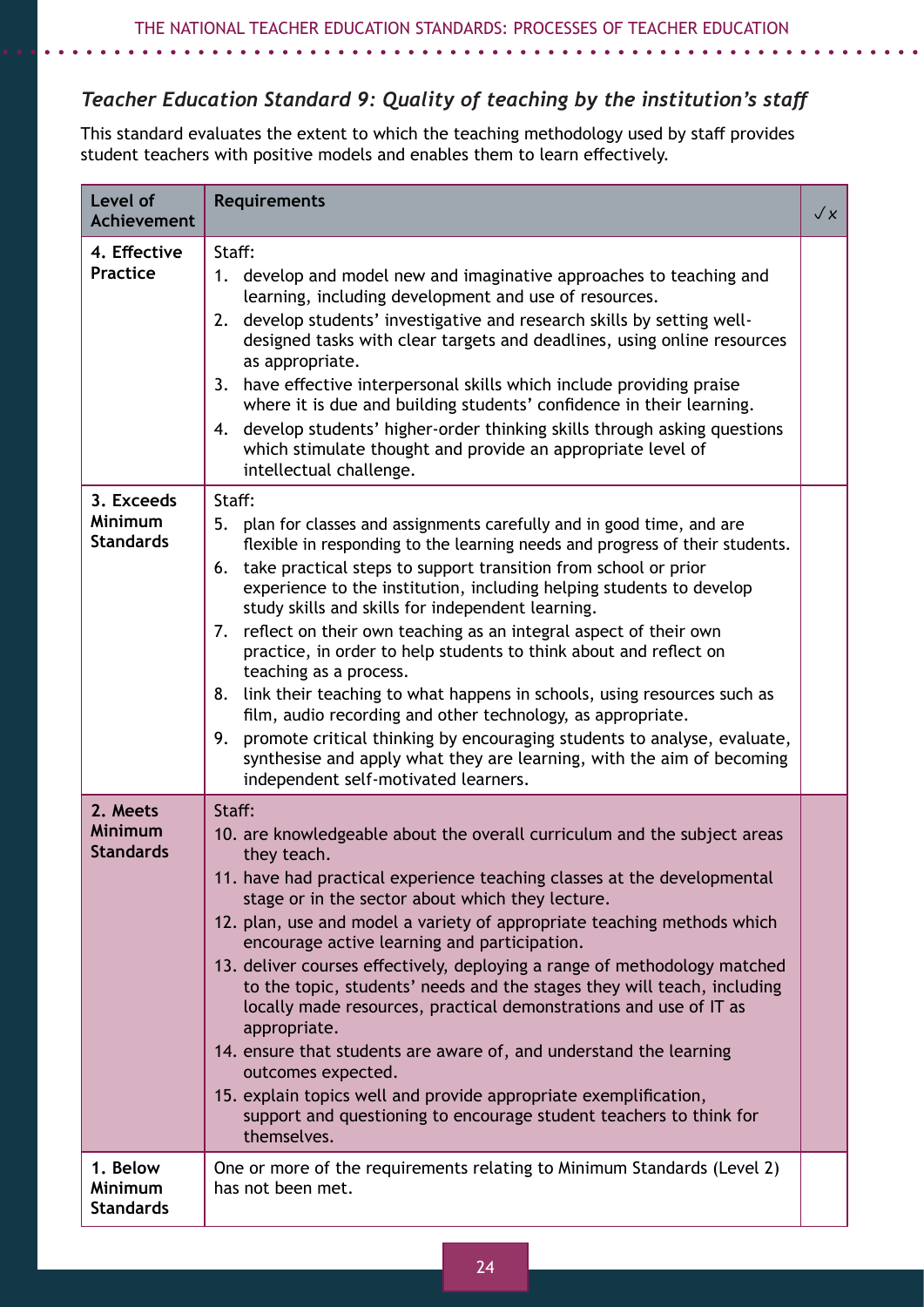# *Using Teacher Education Standard 9: Quality of teaching by the institution's staff*

This standard relates to the effectiveness with which lecturers deploy their knowledge, understanding and skills to help student teachers to learn and to become effective practitioners themselves. In particular, it focuses on the strategies they use to develop independence and higher-order thinking skills among students so that they become self-motivated and self-disciplined learners. Staff should model and exemplify the skills which they want student teachers themselves to develop. How students are taught will influence the kinds of teachers they become.

Lecturers do not just teach subjects to students. They also introduce them to the phase- and stage- related pedagogy which students themselves will use in schools. The most effective way of doing this is through demonstration within their own teaching and also through the judicious use of carefully selected exemplars to stimulate discussion and reflection on teaching as a process. Ideally, lecturers should have had practical experience in teaching learners at the relevant stage or phase, either in substantive posts or through other classroom experiences.

#### **When using this standard in evaluation, gather and analyse** *some* **of the following evidence.**

- Records and observation of the methods used to develop the communication skills of student teachers, including different types of reading and writing skills and skills in structured oral presentation.
- Records and observation of the range and use of teaching methods deployed by staff, for example: project work; studies of the learning experiences of individual children; role play; field trips; discussion and critique of illustrative materials and teaching practice in a range of contexts; guided reading; and independent research.
- Peer observations by colleagues of lectures, practical classes, fieldwork and other learning experiences, for mutual advice, support and collaboration.
- Class observations carried out by senior staff at departmental or institutional level, focusing on the quality and range of questioning, group activities, independent study and laboratory work as appropriate, with indications of strengths and areas for improvement.
- Students' oral or written reviews of the range and quality of resources and teaching methods used and of their effectiveness.
- Case studies of the introduction of new approaches, particularly any innovative methods: what went well and what requires further development.
- Lecturers' lesson plans and schemes, supported by practical evidence of the effectiveness with which they were implemented, gathered from students' work, interviews or other sources.
- Students' progress in learning relative to the learning outcomes expected, as indicated in assessment records, discussions and interviews with staff and students.
- Percentage pass rates in examinations, both internal and external.

#### **Level 2 of Standard 9 is supported by these standards in the TTC Management Handbook:**

- 41: Quality Standards of the Teaching Process set and applied.
- 44: Key teaching and learning procedures are defined and in place: timetabling, continuous assessment, teaching practice, supervision.
- 63: Teaching and learning skills defined.
- 64: 100% lessons carried out.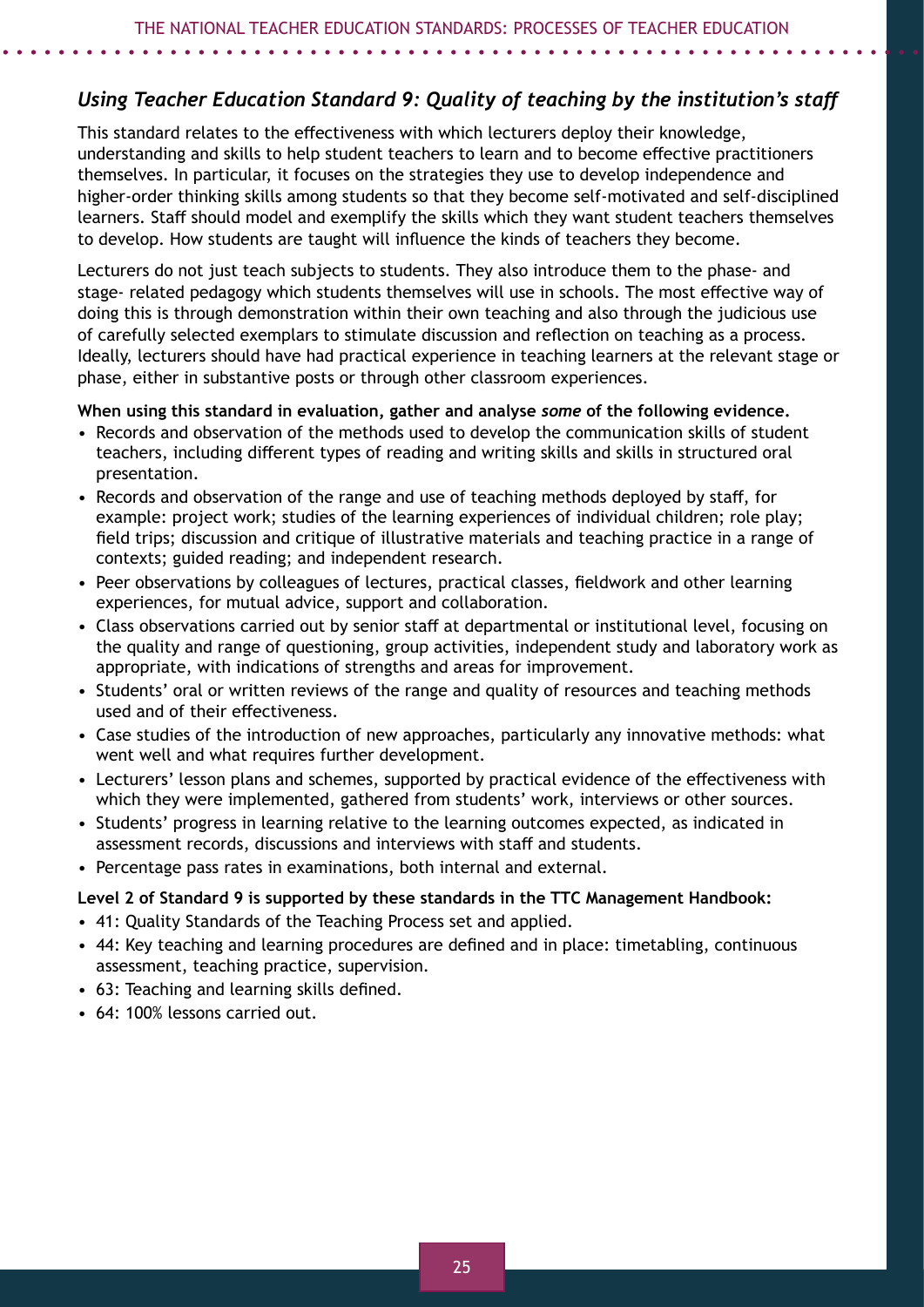# *Teacher Education Standard 10: Assessment*

*A A A A A A* 

. . . . . . .

This standard evaluates the extent to which assessment and feedback are used by the institution and its partner schools to help student teachers to identify their strengths and needs and plan for improvement.

| Level of<br><b>Achievement</b>                 | <b>Requirements</b>                                                                                                                                                                                                                                                                                                                                                                                                                                                                                                                                                                                                                                                                                                                                                                                                                         | $\sqrt{x}$ |
|------------------------------------------------|---------------------------------------------------------------------------------------------------------------------------------------------------------------------------------------------------------------------------------------------------------------------------------------------------------------------------------------------------------------------------------------------------------------------------------------------------------------------------------------------------------------------------------------------------------------------------------------------------------------------------------------------------------------------------------------------------------------------------------------------------------------------------------------------------------------------------------------------|------------|
| 4. Effective<br><b>Practice</b>                | 1. The strengths and needs of student teachers are ascertained<br>on their entering the institution and periodically thereafter, in<br>order to build on prior learning and provide additional support as<br>necessary.<br>Staff are familiar with the signs which indicate that individual<br>2.<br>students may have specific barriers to learning or disabilities, and<br>take steps to address them.<br>3. Staff with specific knowledge and expertise in special educational<br>needs and less common barriers to learning work with their<br>colleagues to model the best up-to-date practice in addressing<br>these factors among the student body.<br>Departmental heads compare the performance of different classes<br>4.<br>and discuss with their colleagues how to improve consistency of<br>teaching and support to students. |            |
| 3. Exceeds<br>Minimum<br><b>Standards</b>      | 5. Students' skills are assessed across a wide range of tasks, including<br>practical, collaborative and investigative activities.<br>6. Staff in both the institution and schools model good practice in<br>deploying approaches to peer- and self-assessment.<br>Staff make available and explain to students the criteria by<br>7.<br>which their work is assessed and support them in monitoring and<br>reflecting on their own progress, within the taught curriculum and<br>during teaching practice.<br>8. Departments monitor and track students' progress and attainment,<br>identify any individual needs or barriers to learning, provide<br>feedback and give additional support if students' work does not<br>meet the standards required.                                                                                     |            |
| 2. Meets<br><b>Minimum</b><br><b>Standards</b> | Staff provide constructive oral and written feedback which<br>9.<br>builds students' confidence and increases their awareness and<br>understanding of their own strengths and learning needs.<br>10. Regular internal moderation of formative and summative<br>assessment promotes consistency, equity and fairness.<br>11. Staff demonstrate integrity in making clear and fair judgements of<br>the work and progress of student teachers.<br>12. Staff in the institution and schools know their students well and<br>provide and deploy appropriate learning resources in response to<br>any additional support needs identified.<br>13. Departments use a range of oral and written approaches to<br>assessing students' progress and attainment, which are aligned<br>with the curriculum and matched to subject, topic and stage.    |            |
| 1. Below<br><b>Minimum</b><br><b>Standards</b> | One or more of the requirements relating to Minimum Standards (Level<br>2) has not been met.                                                                                                                                                                                                                                                                                                                                                                                                                                                                                                                                                                                                                                                                                                                                                |            |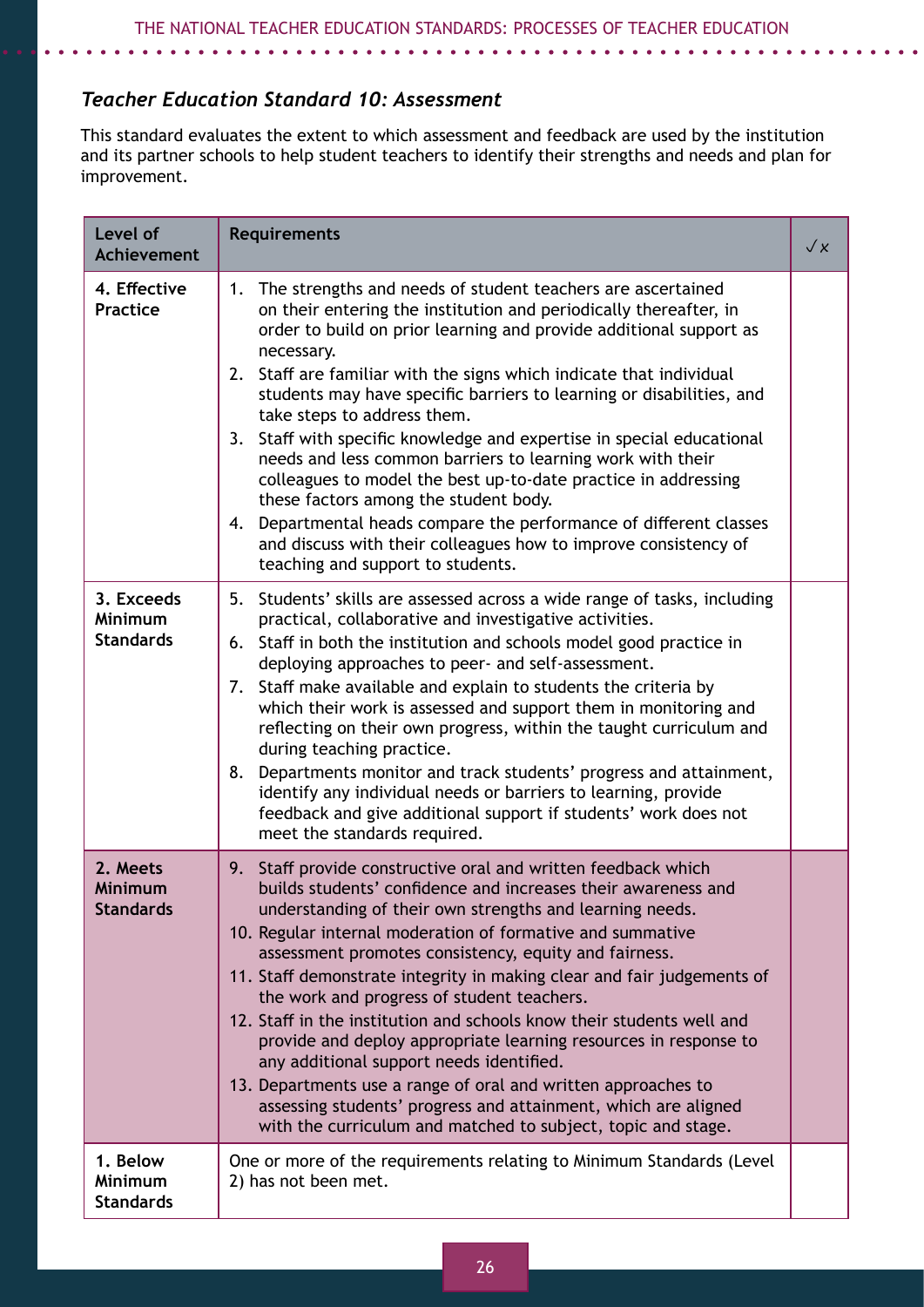#### *Using Teacher Education Standard 10: Assessment*

This standard evaluates the effectiveness with which students' learning is assessed and supported. Formative, summative, peer-assessment and self-assessment are based on agreed criteria. Assessment of practical teaching skills is competence based. Formative assessment helps students to identify their strengths and aspects for improvement. When staff identify hitherto unrecognised barriers to learning or special educational needs they agree with students the steps required to address them and any support needed. Students learn how to use formative assessment by engaging in it during their school experience. Criteria for institution-based learning and for observation and assessment of teaching practice should be transparent and shared with students through explanation and exemplification. Students cannot improve their practice if they are unaware of, or do not understand, the criteria by which it is judged or the competences they should demonstrate.

Departments should undertake internal moderation using examples of students' work, direct observation or filmed exemplars. During moderation, staff agree and set standards of performance in relation to assessment criteria. They identify key features of practice and performance relating to each criterion. They use examples of practice at each level as benchmarks when assessing the work of the full cohort of students. The institution's staff agree with mentors and head teachers how criteria relating to classroom observation should be interpreted and applied, to ensure consistency.

#### **When using this standard in evaluation, gather and analyse** *some* **of the following evidence.**

- Ongoing records which indicate the range, purpose and outcomes of assessment, and include formative, summative, qualitative and quantitative data. Notes should include observations and reflections by institutional and school staff, and also those of students, as well as summative grades. Peer-assessment and self-assessment should relate to clear learning outcomes.
- Interviews with students about the helpfulness and constructiveness of feedback by institutional and school staff and the effectiveness of any support provided.
- Discussions with staff on how they track students' progress in the taught curriculum, in practical activities and during teaching practice.
- Observations of teaching practice by institutional and school staff, whether they avoid formulaic approaches and rigid expectations and include qualitative assessments of students' practical teaching skills. Comments should be accurate, balanced and carefully crafted and note the impact of students' teaching on the learning of the children in their classes.
- Observation of the effectiveness of oral feedback to students during teaching practice, whether it builds confidence, recognises strengths and recommends a few clear practical improvements.
- Records of internal and external moderation and examination reports by MANEB.
- Interviews with students and staff about their perceptions of the fairness and transparency of formal assessment methods, particularly for high-stakes examinations and certification. Staff should not be perceived as giving in to pressure or adjusting grades in exchange for favours or inducements. Interview senior staff about how they prevent this happening or respond if or when it has. Use a case study approach: What would you do if…? Does it ever happen that…?

#### **Level 2 of Standard 10 is supported by these standards in the TTC Management Handbook:**

- 41: Quality Standards of the Teaching Process set and applied.
- 44: Key teaching and learning procedures are defined and in place: timetabling, continuous assessment, teaching practice, supervisions.
- 61: Assessment framework in place and transparent.
- 62: Continuous assessment defined and carried out.
- 65: At least three Supervision and Assessment visits in the School Experience Year.

#### **A similar standard developed by NCHE is:**

• 1.3 Assessment of students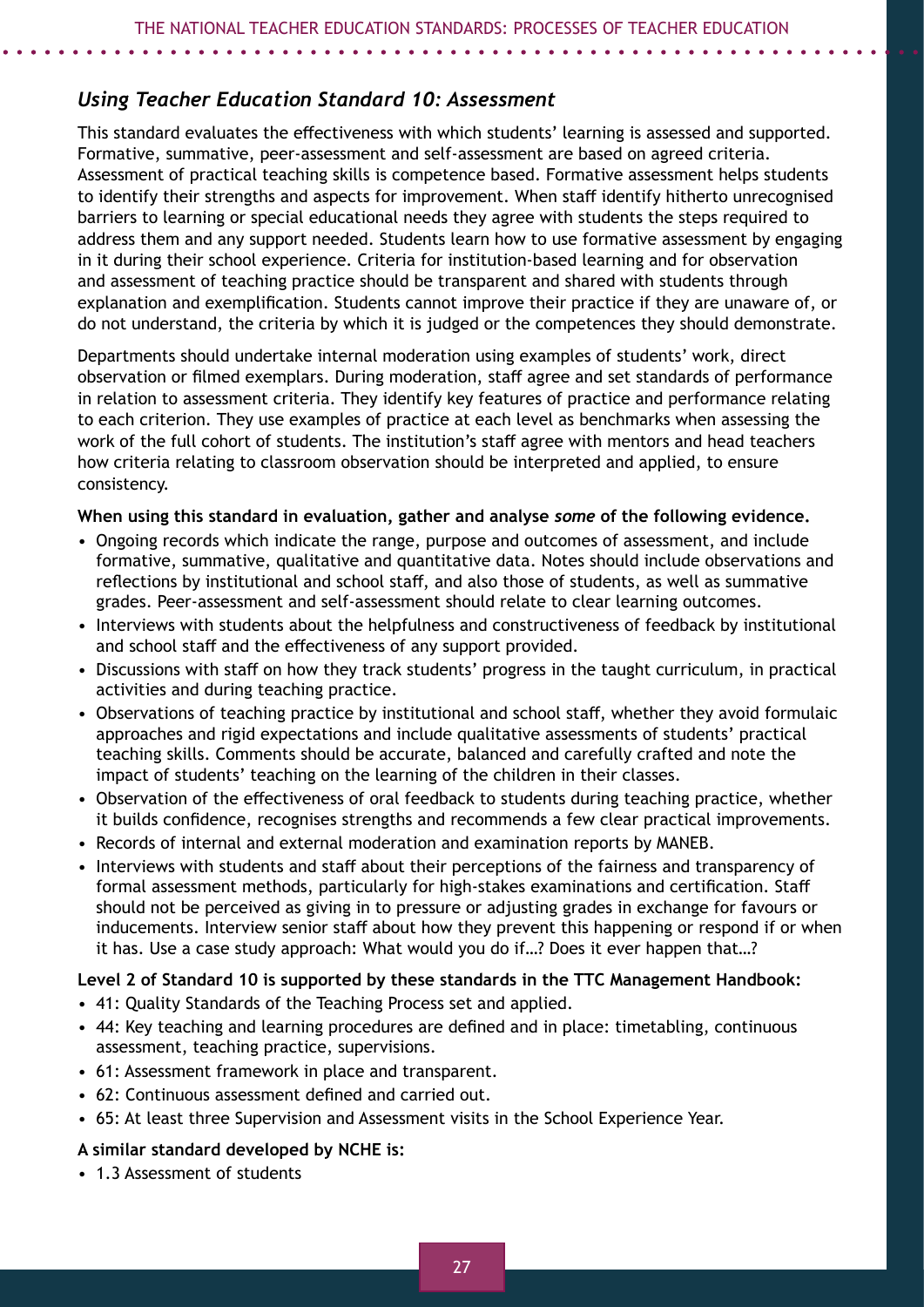# *Teacher Education Standard 11: Teaching experiences for student teachers*

This standard evaluates the extent to which student teachers have access to a variety of opportunities to teach and to observe others teaching, both internally and externally provided, which develop their professional skills and prepare them effectively for future employment.

| Level of<br><b>Achievement</b>                 | <b>Requirements</b>                                                                                                                                                                                                                                                                                                                                                                                                                                                                                                                                                                                                                                                                                                                                                                                                                                                                                                                                           | $\sqrt{\varkappa}$ |
|------------------------------------------------|---------------------------------------------------------------------------------------------------------------------------------------------------------------------------------------------------------------------------------------------------------------------------------------------------------------------------------------------------------------------------------------------------------------------------------------------------------------------------------------------------------------------------------------------------------------------------------------------------------------------------------------------------------------------------------------------------------------------------------------------------------------------------------------------------------------------------------------------------------------------------------------------------------------------------------------------------------------|--------------------|
| 4. Effective<br><b>Practice</b>                | Preparation for, and management and assessment of teaching practice are<br>1.<br>explicitly designed to increase students' confidence, motivation, practical<br>skills and commitment.<br>2. Staff remain in contact with students during their school experience and<br>resolve any problems as soon as possible.<br>Student teachers have various opportunities to observe and reflect on<br>3.<br>teaching, including use of IT and filmed case studies.<br>Effective organisation of teaching practice maximises its impact on the<br>4.<br>development of students' professional and reflective skills.<br>Student teachers receive at least two graded supervision visits during the<br>5.<br>year, with further visits as necessary to provide support for those students<br>who need it.                                                                                                                                                              |                    |
| 3. Exceeds<br>Minimum<br><b>Standards</b>      | During school experience, students apply what they have learnt and<br>6.<br>practised during institution-based teaching practice, and reflect on<br>how they should build on and adjust the methods used in response to<br>children's learning needs and interests.<br>7. Student teachers receive effective mentoring and support from head<br>teachers, mentors and other teaching staff.<br>Resources for supervision visits are used efficiently so that students<br>8.<br>receive support when they need it.<br>Students receive effective personal support from institutional and school<br>9.<br>staff, their peers and the host community.<br>10. Partner schools treat teaching practice placements as school-based study<br>and provide students with enough time to carry out the necessary activities.<br>11. During school experience, students observe teaching by skilled and<br>experienced qualified teachers, as a model for their own.     |                    |
| 2. Meets<br><b>Minimum</b><br><b>Standards</b> | 12. Before their school experience, student teachers observe, engage in and<br>reflect on a wide range of teaching, including their own experiences of<br>being taught.<br>13. Institutions have a programme for micro-teaching that provides at least<br>two opportunities for internal teaching practice.<br>14. During their school experience, students engage in planning, reflection<br>and self-evaluation and peer-evaluation, and receive effective feedback<br>and support from their mentors.<br>15. Staff in partner schools receive effective training in monitoring,<br>mentoring and supporting student teachers.<br>16. Joint working by school and institution has resulted in appropriate<br>placements, safe living environments, shared expectations and positive<br>teaching experiences.<br>17. The institution takes disciplinary action in response to any sexual<br>exploitation by students of learners in school or the community. |                    |
| 1. Below<br><b>Minimum</b><br><b>Standards</b> | One or more of the requirements relating to Minimum Standards (Level 2) has<br>not been met.                                                                                                                                                                                                                                                                                                                                                                                                                                                                                                                                                                                                                                                                                                                                                                                                                                                                  |                    |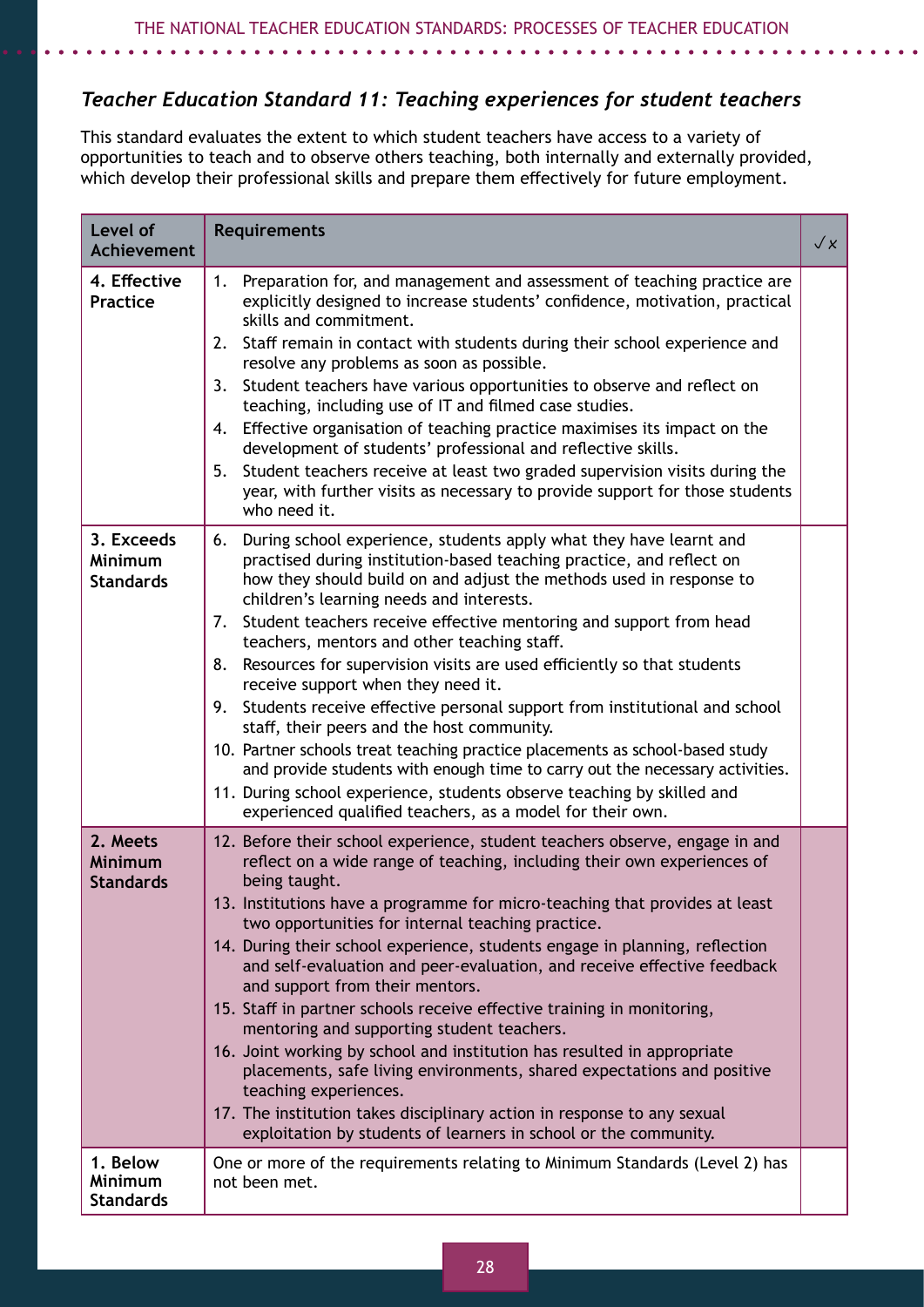# *Using Teacher Education Standard 11: Teaching experiences for student teachers*

This standard deals with a critical element of teacher education. The success of teaching practice depends principally on the quality of partnership among the key stakeholders: the institution, the teaching practice school, the head teacher and mentor and student teachers themselves. All partners have active roles in making sure that teaching practice proves to be a positive experience for student teachers and that students put into practice the pedagogical knowledge and skills and professional attitudes and qualities, which they have developed during their course so far.

#### **When using this standard in evaluation, gather and analyse** *some* **of the following evidence.**

- Records and interviews about the training provided for mentors and headteachers, what it comprises, how effective it has been and how often it is carried out.
- Records indicating the range of opportunities for student teachers to observe, study, critique and learn from teaching carried out by others, for example experienced teachers, lecturers and fellow students. Examples could include: varied approaches to internal teaching practice, team teaching alongside an experienced teacher or a fellow student, filmed or written case studies, reflections on their personal experiences as learners, micro-teaching, teaching in demonstration schools, peer observation, coaching and joint planning. Students should also have opportunities to observe and reflect on the practice of others during their school experience.
- Interviews with students about the effectiveness of their induction, including: explanations of their own roles in contributing actively to teaching experience and how they will be supported; the various opportunities they have had for observation and practice; what they have learnt from these experiences; and the quality of feedback received.
- School and college staff may also be asked about their own perspectives of teaching practice, their responsibilities and the effectiveness of support for students, particularly when they are having difficulties, whether in relation to teaching or their lives in the community.
- Reports by, and interviews with school and college or faculty staff about their interactions with student teachers. School experience should include opportunities for experienced staff to demonstrate their practice and act as models, provide coaching and tutoring and give feedback. Discuss how they respond when a student's lesson has gone wrong and more generally.
- Supervision records, particular the quality of comments, conclusions and overall recording. Interviews about how staff engage with students after they have observed them teaching.
- Records and interviews about those occasions when the institution has acted to protect student teachers who experience unwelcome sexual advances from, or physical or emotional bullying by school staff, community members or fellow students while on teaching practice.

#### **Level 2 of Standard 11 is supported by these standards in the TTC Management Handbook:**

- 15: Demonstration school available within a reasonable distance.
- 44: Key teaching and learning procedures are defined and in place: timetabling, continuous assessment, teaching practice, supervisions.
- 49: Internal teaching practice at least one lesson per student during 1st year.
- 65: At least three Supervision and Assessment visits in the School Experience Year carried out.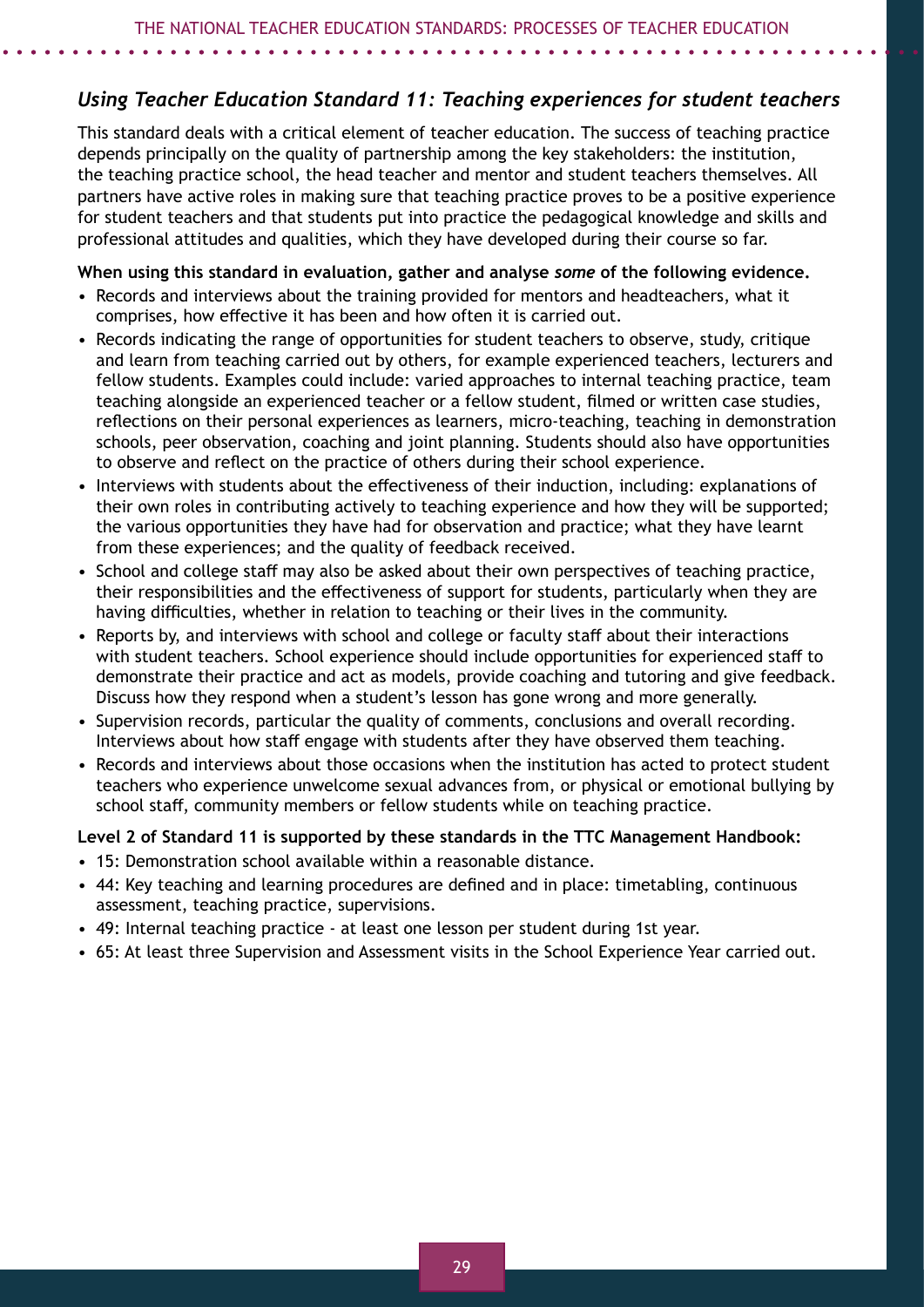# *Teacher Education Standard 12: Student safety, support and welfare*

This standard evaluates the effectiveness of the steps taken by the institution and its partner schools to ensure that student teachers learn and live in safe, secure and supportive environments.

| Level of<br><b>Achievement</b>                   | <b>Requirements</b>                                                                                                                                                                                                                                                                                                                                                                                                                                                                                                                                                                                                                                                                                                                                                                                                                                                                                                                                                                                                              | $\sqrt{x}$ |
|--------------------------------------------------|----------------------------------------------------------------------------------------------------------------------------------------------------------------------------------------------------------------------------------------------------------------------------------------------------------------------------------------------------------------------------------------------------------------------------------------------------------------------------------------------------------------------------------------------------------------------------------------------------------------------------------------------------------------------------------------------------------------------------------------------------------------------------------------------------------------------------------------------------------------------------------------------------------------------------------------------------------------------------------------------------------------------------------|------------|
| 4. Effective<br><b>Practice</b>                  | The institution has developed and implemented effective approaches<br>1.<br>for minimising hardship among students.<br>Systems for peer support are proving successful in providing personal<br>2.<br>support to students.<br>The institution has implemented a Code of Practice for safe use of the<br>3.<br>internet by staff and students.<br>The institution has implemented a policy on, and procedures for<br>4.<br>combating sexual harassment, exploitation and bullying.<br>The institution has implemented effective strategies for developing<br>5.<br>the confidence and assertiveness of female students, to help them<br>withstand unwelcome sexual advances or community pressures to<br>curtail their rights to education.<br>The institution has improved safety and security by developing positive<br>6.<br>relationships with the community.                                                                                                                                                                 |            |
| 3. Exceeds<br><b>Minimum</b><br><b>Standards</b> | Methods for gathering and responding to the views of student teachers<br>7.<br>through Student Councils or similar, are effective.<br>Student teachers are confident that guidance and counselling and<br>8.<br>student advisory services provide them with the help they need when<br>they need it, and do not share confidential information without their<br>consent.<br>The institution uses effective strategies to combat the spread of<br>9.<br>sexually transmitted diseases and to provide support for those students<br>who have received such a diagnosis.<br>10. The institution and partner schools recognise that many students need<br>support in making the transition from school and home, and help them<br>to develop skills for independent living.<br>11. The institution prepares students for teaching practice using case<br>studies and other reflective methods, to help them cope with living in<br>unfamiliar environments and develop appropriate relationships with<br>teachers and the community. |            |
| 2. Meets<br><b>Minimum</b><br><b>Standards</b>   | 12. Students and staff know what to do in case of emergencies.<br>13. The institution takes steps to ensure that all areas of the campus<br>provide a safe environment for students and staff.<br>14. The institution provides effective medical support for both residential<br>and non-residential students.<br>15. The institution provides appropriate support and advice for students at<br>risk of withdrawing for personal, financial or other reasons.<br>16. The institution and partner schools demonstrate zero tolerance for<br>bullying or sexual exploitation and harassment of students by staff,<br>peers or community members and take firm action, using formal<br>procedures as necessary.                                                                                                                                                                                                                                                                                                                    |            |
| 1. Below<br><b>Minimum</b><br><b>Standards</b>   | One or more of the requirements relating to Minimum Standards (Level 2)<br>has not been met.                                                                                                                                                                                                                                                                                                                                                                                                                                                                                                                                                                                                                                                                                                                                                                                                                                                                                                                                     |            |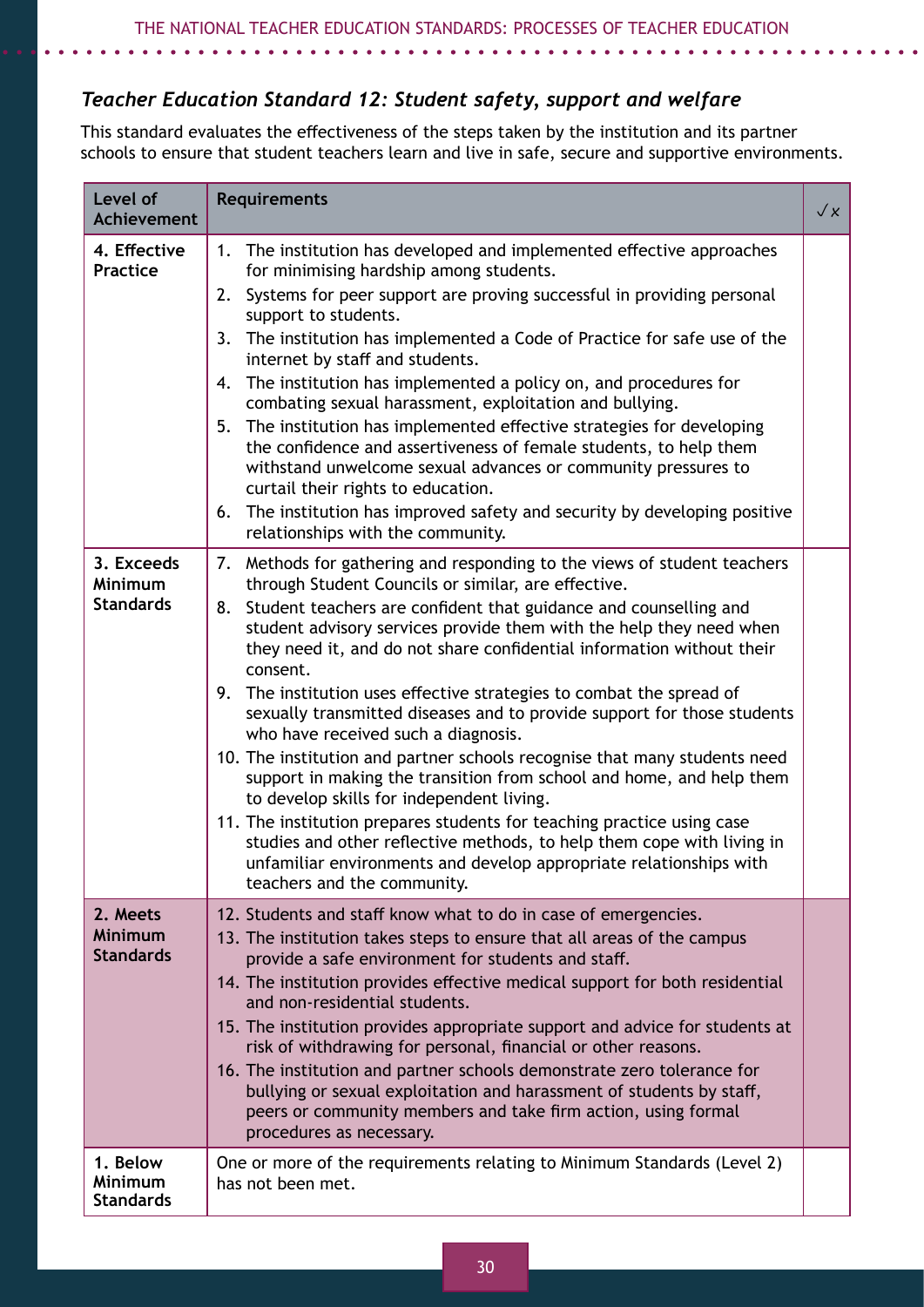# *Using Teacher Education Standard 12: Student safety, support and welfare*

In this standard, the term 'safety' has broad connotations. It is NOT about the safety of buildings, facilities and sanitation, aspects covered in the TTC Management Handbook Chapter 9. Safety in the context of this standard is about support for personal safety: psychological safety, safety from sexual exploitation, emergency procedures, medical care and support for psychological and other stress.

Some of the risks students face relate to the relative freedoms of institutional life compared with school, risks associated, perhaps, with alcohol and substance abuse or unwise relationships. Students are already adults. The language and concepts of childhood such as 'rules', 'punishment' and 'discipline' are therefore inappropriate. The aim is to encourage self-discipline and positive behaviour, adherence to codes of conduct with minimal use of sanctions. Standard 1 *Learning for Life* includes references to self-management and independence, concepts incompatible with authoritarianism and demeaning punishments.

Internet safety is a relatively new aspect of communal life which institutions and schools must address. As some students and staff acquire smartphones, access to violent or sexually explicit websites may become more common. They may also come across websites expressing strong views which students do not yet have the skills or experience to detect as partial, biased or prejudiced, and instead may accept as reliable. Student teachers should be made aware that photographs can easily be manipulated. Camera phones make it possible to take and circulate photographs and movies without consent. Institutions should develop *Codes of Practice* which set out the opportunities and constraints relating to personal internet access. Both staff and students should be expected to adhere to the Code.

**When using this standard in evaluation, gather and analyse** *some* **of the following evidence.**

- Documentation (e.g. posters, policies) specifying action in case of emergencies such as fire, flood or earthquake, together with evidence (e.g. calendar, training programme, interviews) that students and staff have received training and genuinely know what to do.
- Records and interviews about community or campus safety, codes of conduct, sanctions and security methods, effectiveness of procedures for dealing with theft or physical threats.
- Code of Practice for safe use of the Internet: website access, circulation of images and cyberbullying, with evidence of training and that people genuinely know what to do.
- Policy on, and procedures for combating sexual exploitation, bullying etc. Training for community, institutional and school staff and students. Records of action taken, involving the police if appropriate. Interviews using case studies, supported by evidence. What would you do if…?
- Interviews about the extent of support for vulnerable students, including aspects such as bursaries and personal support for those lacking in confidence about independent living.
- Minutes of Student Council or similar indicating action taken in response to issues raised.
- Visits to medical facilities, e.g. sick bay, checks on first aid kits. Interviews about referrals and transport to health centres. Records and discussion of case studies. What would you do if…?

#### **Level 2 of Standard 12 is supported by these standards in the TTC Management Handbook:**

- 5: HIV Policy and HIV Workplace Programme are in place.
- 6: Gender policy and guidelines in place.
- 39: Staff and student welfare procedures in place.
- 52: Student orientation timetable available and all students know the facilities on campus after the first week.
- 57: Students Council is in place.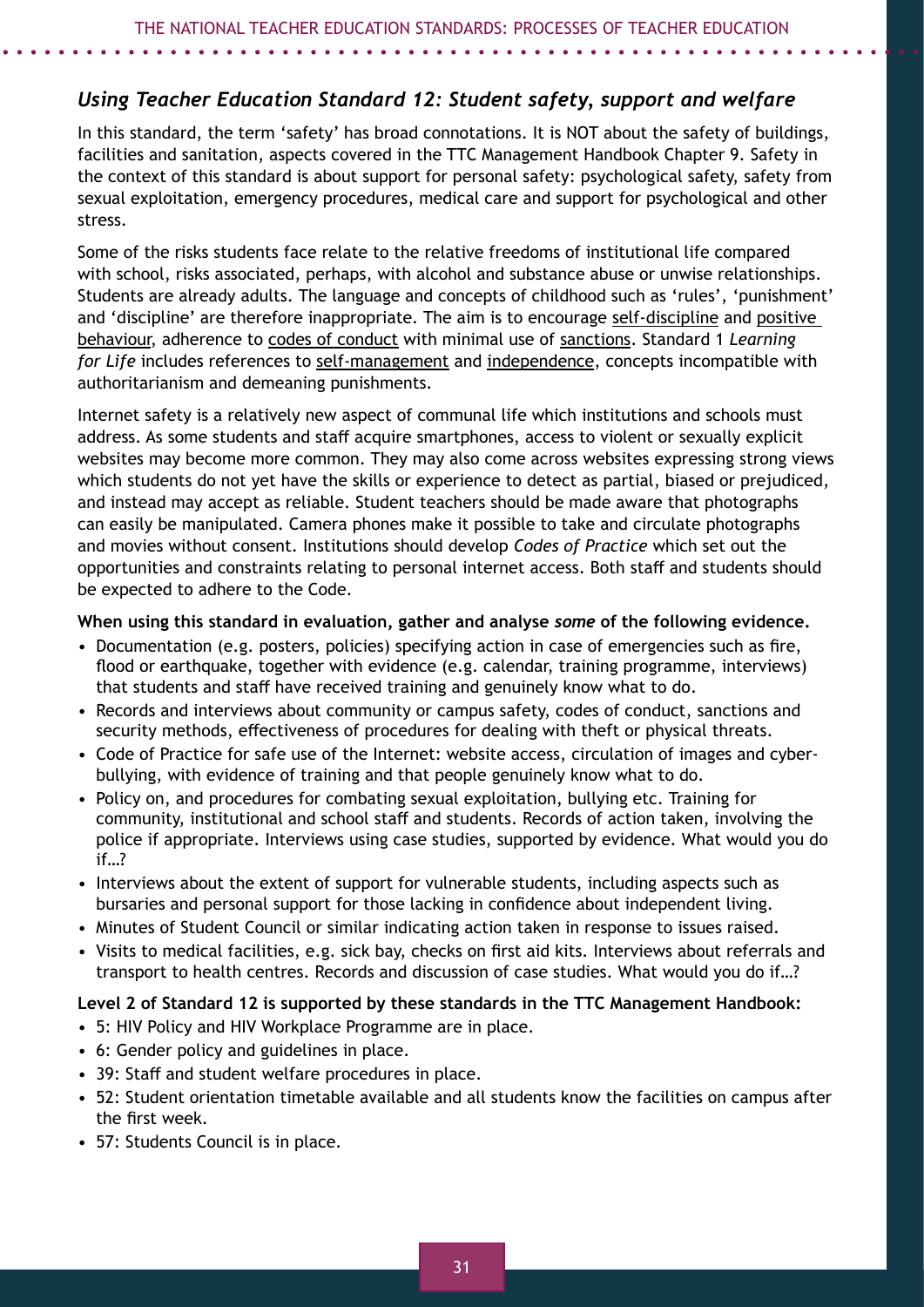# *Teacher Education Standard 13: Leadership for learning*

This standard evaluates the extent to which the institution, its partner schools and its leaders<sup>4</sup> focus on learning and together provide the conditions in which learning flourishes.

| Level of<br>Achievement                          | <b>Requirements</b>                                                                                                                                                                                                                                                                                                                                                                                                                                                                                                                                                                                                                                                                                                                                                                                           | $\sqrt{x}$ |
|--------------------------------------------------|---------------------------------------------------------------------------------------------------------------------------------------------------------------------------------------------------------------------------------------------------------------------------------------------------------------------------------------------------------------------------------------------------------------------------------------------------------------------------------------------------------------------------------------------------------------------------------------------------------------------------------------------------------------------------------------------------------------------------------------------------------------------------------------------------------------|------------|
| 4. Effective<br><b>Practice</b>                  | Leaders take steps to develop the Teacher Education Partnership as a<br>1.<br>community of professionals which focuses explicitly on learning in the<br>broadest contexts.<br>2. Leaders at all levels within the institution, both staff and students,<br>demonstrate and model effective learning practices.<br>The partnership strives to develop a culture in which students feel<br>3.<br>able and confident to take on lead roles in learning within and beyond<br>the class context.<br>4. The partnership promotes awareness among staff and students of<br>current educational thinking and national and international research.<br>5. Leaders make appropriate use of financial, human and other resources<br>to promote the role of the institution-school partnership as a learning<br>community. |            |
| 3. Exceeds<br><b>Minimum</b><br><b>Standards</b> | 6. Staff and students are enabled to develop competences which help<br>them to access information from a variety of sources.<br>7. Leaders promote a conducive environment for learning, in which staff<br>and students are encouraged to extend their understanding of the<br>world beyond the institution as well as of the set curriculum, and<br>develop their personal and professional perspectives on a range of<br>issues in education and current affairs.<br>8. Members of the partnership accept their personal responsibility for<br>pursuing their own professional learning.<br>The partnership promotes a continuing focus on how people learn and<br>9.<br>on the craft of teaching.                                                                                                          |            |
| 2. Meets<br><b>Minimum</b><br><b>Standards</b>   | 10. Leaders at all levels demonstrate an interest in and love of learning,<br>and nurture these qualities in others.<br>11. Staff and students discuss what is meant by 'learning' and in<br>particular 'effective learning', with the aim of developing a shared<br>understanding.<br>12. Staff demonstrate a collective commitment to enabling all students to<br>achieve success in learning.<br>13. Leaders take practical steps to promote developments in learning<br>across the partnership.                                                                                                                                                                                                                                                                                                           |            |
| 1. Below<br><b>Minimum</b><br><b>Standards</b>   | One or more of the requirements relating to Minimum Standards (Level 2)<br>has not been met.                                                                                                                                                                                                                                                                                                                                                                                                                                                                                                                                                                                                                                                                                                                  |            |

<sup>4</sup> In this context, the term 'leaders' refers to senior managers of institutions and schools and those members of the partnership at all levels who are committed to, and take an active role in nurturing, supporting and sharing learning. In some contexts, it may also relate to student teachers.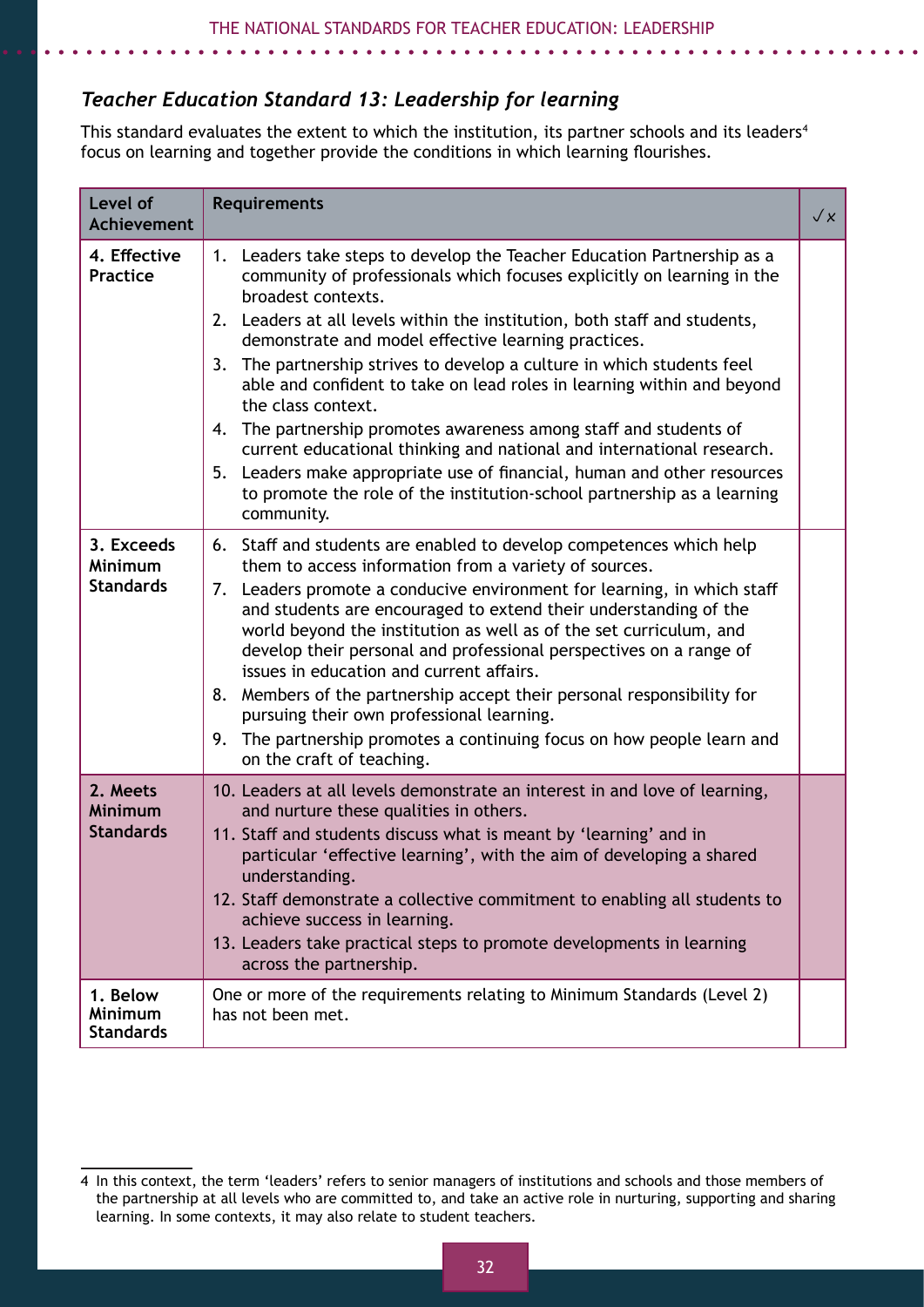# *Using Teacher Education Standard 13: Leadership for learning*

This standard is closely linked with Standard 7 *Creating a learning community* and Standard 1 *Learning for life*. All three standards present a broad concept of learning practised in a variety of contexts and by all staff and students in the partnership. This ambitious aim gets to the heart of what education is about. Learning should be the central activity of every institution and partner school, not just in terms of people acquiring information but also of them broadening and deepening their understanding and developing the interest and ability to carry on learning independently. Real learners are self-starters. Discussions with student teachers about learning should focus on how they themselves learn and how they can help children to learn.

This standard is therefore about all staff and students being valued and empowered, and contributing to the development of a culture where learning is respected. It is about developing the educational leaders of the future. It is about building on the skills and talents of all staff and students in order to nurture leadership capacity across the partnership as a whole. While the faculty head, principal and head teacher are ultimately accountable for the learning within their institutions, each member of staff and student should have a personal commitment to learning and to their own personal and professional development. Professionalism is based on personal responsibility for achieving quality, confidence to take the initiative and high aspirations. As individuals take forward their own career-long professional learning, so the collaborative partnership develops a shared understanding of educational standards, pedagogy, assessment and improving outcomes for learners.

Continuing professional development (CPD) includes a wide range of activities such as coaching, mentoring, personal study and online research. Such activities require personal commitment and engagement, leading to retention and links being made with practical contexts. Coaching and mentoring enable learning to take place in context, and when it is needed and relevant. Training courses often have limited success in developing people's thinking and practice. Sometimes those who attend are not those who are expected to implement the development. Often the messages and resources are not shared widely enough, or at all.

#### **When using this standard in evaluation, gather and analyse** *some* **of the following evidence.**

- Interviews with senior leaders and staff about the steps they take to create a learning culture in the institution and the broader partnership. Ask what roles individuals (students as well as staff) have in leading learning and how the institution or school encourages them to use their skills and talents to develop the understanding of their colleagues.
- Discussions about how the institution is using the CPD Framework (once published) to support professional learning and build leadership capacity.
- Records of CPD and the impact of learning in broader contexts than the academic curriculum, for example in extra-curricular activities and service to the community. CPD documentation across the partnership indicating the extent to which members share their learning rather relying on outside courses and workshops. Minutes of institutional, school and departmental staff meetings recording discussions of educational issues and the action agreed and taken. Records of institution–school meetings and discussions in which learning is shared.
- Progress reports on improvements plans indicating how staff have applied their learning from CPD and made practical improvements to their teaching.
- Interviews with staff and students about their individual learning through reading print and online publications. The extent of training in the use of IT, in carrying out personal study and research and in recording notes on what they have found.
- Interviews with senior leaders about the steps taken to ensure that student teachers develop a broad range of skills, qualities and attitudes which will stand them in good stead both in employment as teachers and more generally in their future lives.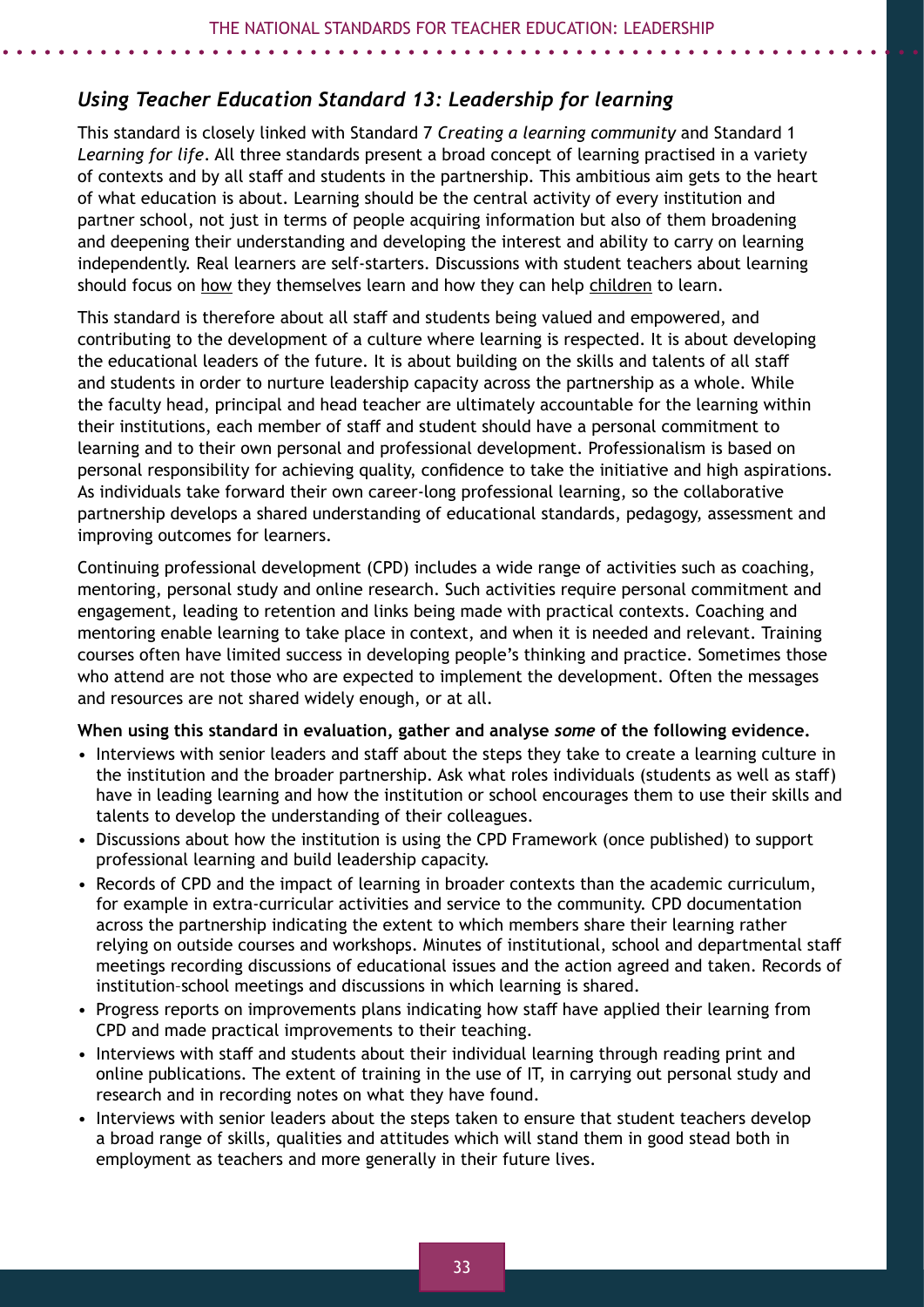# *Teacher Education Standard 14: Strategic leadership*

This standard evaluates the extent to which the institution and its partner schools have a shared vision and direction which guide their activities across all contexts. 3

| Level of<br><b>Achievement</b>                   | <b>Requirements</b>                                                                                                                                                                                                                                                                                                                                                                                                                                                                                                                                                                                                                                                                                   | $\sqrt{x}$ |
|--------------------------------------------------|-------------------------------------------------------------------------------------------------------------------------------------------------------------------------------------------------------------------------------------------------------------------------------------------------------------------------------------------------------------------------------------------------------------------------------------------------------------------------------------------------------------------------------------------------------------------------------------------------------------------------------------------------------------------------------------------------------|------------|
| 4. Effective<br><b>Practice</b>                  | The institution and its partner schools have developed a shared<br>1.<br>vision of what the Teacher Education Partnership <sup>5</sup> aims to achieve for<br>students and, ultimately, for learners in schools.<br>Institutional and school leaders <sup>6</sup> ensure that the vision of the<br>2.<br>partnership is reflected in its work, in strategic planning and in the<br>way they exercise their leadership responsibilities.<br>Strategic planning is based on analysis of reliable comprehensive data.<br>3.<br>Strategic planning has had a demonstrable impact on improvements at<br>4.<br>departmental and institutional levels.                                                       |            |
| 3. Exceeds<br><b>Minimum</b><br><b>Standards</b> | The vision, values and mission of the institution and its partners focus<br>5.<br>on developing the Partnership as a learning community, and on the<br>achievement of positive outcomes for student teachers.<br>6. The vision, values and mission genuinely inform and influence the work<br>of the institution, its staff and its partners<br>Key stakeholders <sup>7</sup> have been involved in developing the partnership's<br>7.<br>vision, values and mission and in identifying strengths and areas for<br>improvement.<br>Operational planning is clear and concise, indicates key<br>8.<br>responsibilities, timescales, resources and deadlines, and records how<br>progress is monitored. |            |
| 2. Meets<br><b>Minimum</b><br><b>Standards</b>   | 9. The institution has a Charter or equivalent, which sets out its strategic<br>vision, values and mission.<br>10. The institution has analysed its strengths and areas for improvement<br>and developed an annual action plan with specific measurable targets.<br>11. The institution monitors and records its progress in implementing its<br>action plan.<br>12. Key stakeholders are involved in developing strategies for<br>implementing new policies and practices within the institution and its<br>partnerships.                                                                                                                                                                            |            |
| 1. Below<br>Minimum<br><b>Standards</b>          | One or more of the requirements relating to Minimum Standards (Level 2)<br>has not been met.                                                                                                                                                                                                                                                                                                                                                                                                                                                                                                                                                                                                          |            |

<sup>5</sup> This standard is also relevant to the work of those institutions of teacher education which do not have a formal Partnership Agreement with their teaching practice schools. Such institutions still need to evaluate the quality and impact of joint working with other institutions and bodies.

<sup>6</sup> In this context, the term 'leaders' refers to all staff with posts of responsibility at institutional or departmental level.

<sup>7</sup> Key stakeholders may include student teachers, members of staff, partner schools, districts, divisions and other agencies, depending on the specific development.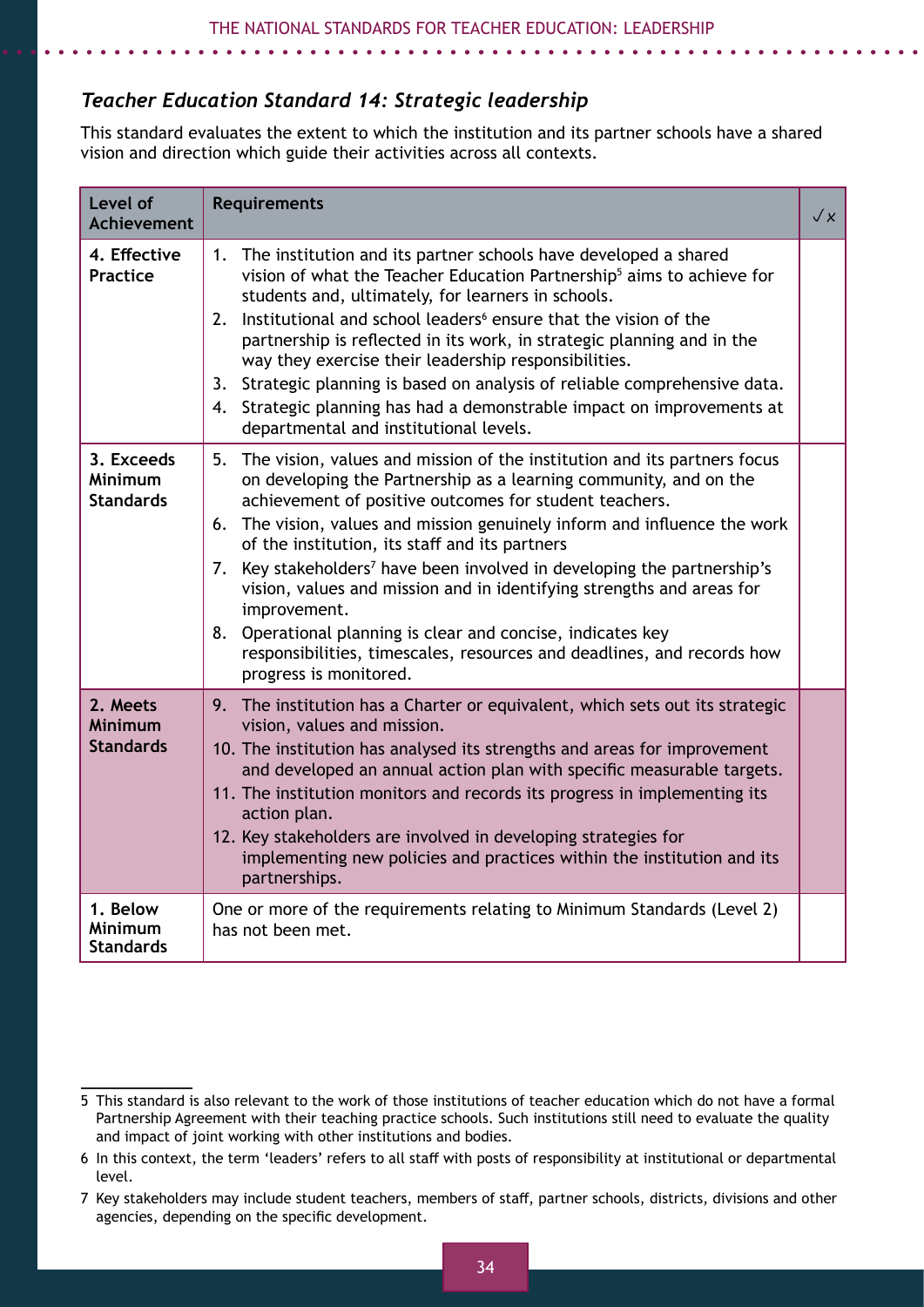# *Using Teacher Education Standard 14: Strategic leadership*

This standard focuses on the extent to which the institution and its teaching practice schools are genuinely committed to improving the quality of service they provide to student teachers. The vision of the institution, its partner schools and the partnership as a whole should be based on shared values and a common understanding of what constitutes effective teacher education and how this can be achieved. The vision is informed by the National Goals for Education in Malawi and current developments in teacher education. The vision is not simply a written statement: it should genuinely influence the way stakeholders relate to each other, how they prioritise their work and the improvements they make. Strategic and other plans are practical evidence-based approaches to managing the process of change. Change should be within the capacity of staff to achieve while also resulting in observable impact on the education experienced by student teachers.

This standard builds on the collection and analysis of data outlined in Standard 18 *Quality assurance and improvement*. Reliable comprehensive data is essential for the selection of improvement targets that focus on areas of weakness. The impact of strategic leadership on the quality of teacher education provided is measured within Standard 6 *Impact of the Teacher Education Partnership*.

#### **When using this standard in evaluation, gather and analyse** *some* **of the following evidence.**

- Direct observation of improvements which have been made through the strategic and operational planning processes, and interviews with key stakeholders about their involvement and responsibilities.
- Observation of the ethos and climate for learning within the institution and its partner schools.
- Interviews with leaders and stakeholders about how the vision was arrived at, how people were involved and how it has influenced the work of the institution and its partners.
- Discussions with leaders about the evidence on which they have drawn during the processes of strategic and operational planning.
- Discussions with stakeholders about the opportunities they have had to improve their own pedagogical practice within the structure of the overall plan.
- The institution's Charter, vision statement and other key policy documentation.
- Strategic and operational plans including evidence of progress and impact.
- Records of consultations with stakeholders.
- Minutes of meetings at which the vision, values and strategic and operational planning have been discussed and their impact evaluated.

#### **Level 2 of Standard 14 is supported by these standards in the TTC Management Handbook:**

- 1: The College has a College Charter stating the Mission, Vision, Core Values and Strategic Objectives of the TTC.
- 70: Annual Action Plans are available and at least 80% of the activities are carried out.
- 71: Annual reports from Committees and Departments are available.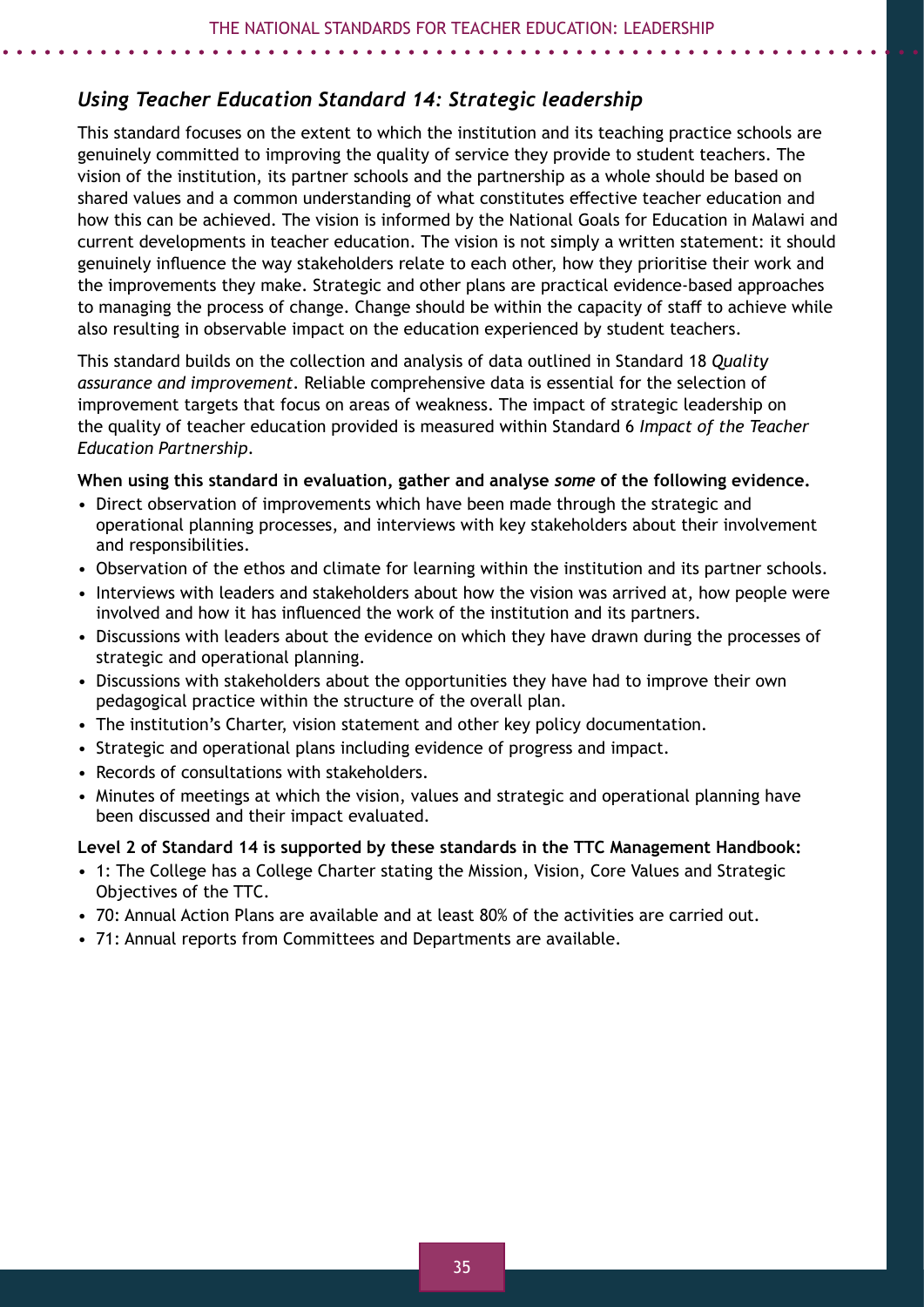# *Teacher Education Standard 15: Leading and managing partnerships8*

This standard evaluates the extent to which leadership and management of the Teacher Education Partnership (or similar collaborative arrangements) has been successful in achieving positive outcomes for student teachers and providing mutual support for the partners.

| Level of<br><b>Achievement</b>                   | <b>Requirements</b>                                                                                                                                                                                                                                                                                                                                                                                                                                                                                                                                                                                                                           | $\sqrt{x}$ |
|--------------------------------------------------|-----------------------------------------------------------------------------------------------------------------------------------------------------------------------------------------------------------------------------------------------------------------------------------------------------------------------------------------------------------------------------------------------------------------------------------------------------------------------------------------------------------------------------------------------------------------------------------------------------------------------------------------------|------------|
| 4. Effective<br>Practice                         | The Teacher Education Partnership <sup>9</sup> has developed a shared culture,<br>1.<br>philosophy and expectations of teacher education, which inform all<br>aspects of its work.<br>2. The institution involves its partners in identifying improvements to<br>joint working and the overall student experience.<br>Joint action is taken by the institution and local district or division to<br>3.<br>promote consistency in practice based on agreed methodology.<br>4. The institution has positive links with the local community and engages<br>in joint activities in response to local needs.                                       |            |
| 3. Exceeds<br><b>Minimum</b><br><b>Standards</b> | Monitoring, evaluation and review of the impact of the Teacher<br>5.<br>Education Partnership is built into key management processes.<br>6. The institution has discussed and agreed expected teaching<br>methodology with districts and/or divisions, to improve consistency.<br>The institution has effective systems of communication with districts<br>7.<br>and partner schools, including circulation of key decisions, guidelines<br>and policies.<br>Networking with other institutions focuses on sharing good or<br>8.<br>innovative practice, in order to improve the quality of education which<br>student teachers experience.   |            |
| 2. Meets<br><b>Minimum</b><br><b>Standards</b>   | 9. A Partnership Agreement or similar arrangement is in place between<br>the institution and each school with which it works.<br>10. Most aspects of the Partnership Agreement with each school have been<br>implemented and plans drawn up to address the remaining aspects.<br>11. The Teaching Practice Committee at institutional level meets regularly<br>and has a direct impact on the organisation and quality of teaching<br>practice experienced by student teachers.<br>12. Regular consultation and communication between the institution,<br>its partner schools and the district results in practical and positive<br>outcomes. |            |
| 1. Below<br><b>Minimum</b><br><b>Standards</b>   | One or more of the requirements relating to Minimum Standards (Level 2)<br>has not been met.                                                                                                                                                                                                                                                                                                                                                                                                                                                                                                                                                  |            |

<sup>8</sup> TTCs and partner schools work together within the framework of a Teacher Education Partnership Agreement. Professional partnerships with districts, divisions and other agencies may be less formally defined.

<sup>9</sup> This standard is also relevant to the work of those institutions of teacher education which do not have a formal Partnership Agreement with their teaching practice schools. Such institutions still need to evaluate the quality and impact of joint working with other institutions and bodies.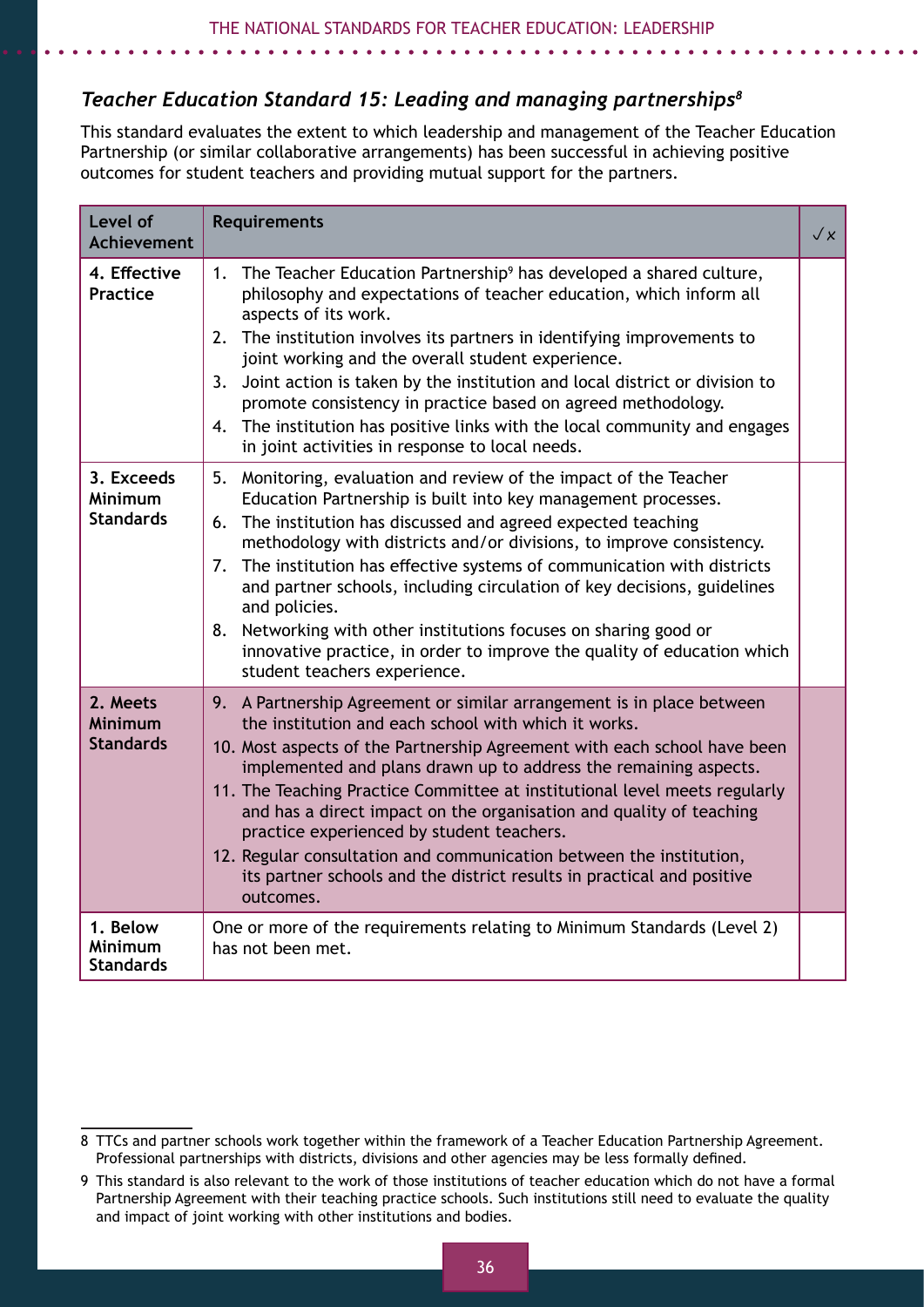# *Using Teacher Education Standard 15: Leading and managing partnerships*

This standard focuses on the importance of strong partnerships in developing the skills of student teachers and improving the outcomes they achieve by the end of their course. Effective partnerships also underpin improvements at institutional level. The key mechanism underpinning joint working by TTCs and their teaching practice schools is the formal Partnership Agreement which is the basis of the Teacher Education Partnership. This agreement specifies procedures and aspects of joint working.

Other partnerships, for example with districts or divisions or with other institutions, are not as formally defined. However, they are still important in ensuring consistency in practice between institutions and schools, and minimising discrepancies and conflicting methodologies. Such inconsistencies have the potential to undermine the work of student teachers and reduce their confidence. The basis of all partnerships is mutual trust and respect for the particular perspectives and contribution of each partner. The effectiveness of the Teacher Education Partnerships is evaluated using Standard 6 *The impact of the Teacher Education Partnership*.

Although university faculties of education may not currently have formal partnership agreements with their teaching practice schools, their collaborative arrangements still need to be monitored, reviewed and developed in response to the needs of student teachers and of the system as a whole.

#### **When using this standard in evaluation, gather and analyse** *some* **of the following evidence.**

- Records of decisions and actions, minutes of meetings and action taken.
- Interviews and meetings with staff from the respective institutions about joint activities and their outcomes. Interviews with students about the impact of such collaboration on their work.
- Strategic and operational plans which provide evidence of progress and impact.
- Examples of communication and consultation, and their outcomes.
- Interviews about the extent and evidence of implementation of the Partnership Agreement.
- Minutes and other records of the work of the Teaching Practice Committee, with particular reference to decisions made and action taken.
- Minutes and other records of the work of meetings with other partners, with particular reference to decisions made and action taken.

#### **Level 2 of Standard 15 is supported by these standards in the TTC Management Handbook:**

- 54: Partnership Agreement with all Teaching Practice Schools signed and followed.
- 68: At least 75% of the student teachers are satisfied with the course.
- 69: At least 80% of Teaching Practice Schools are satisfied with the collaboration.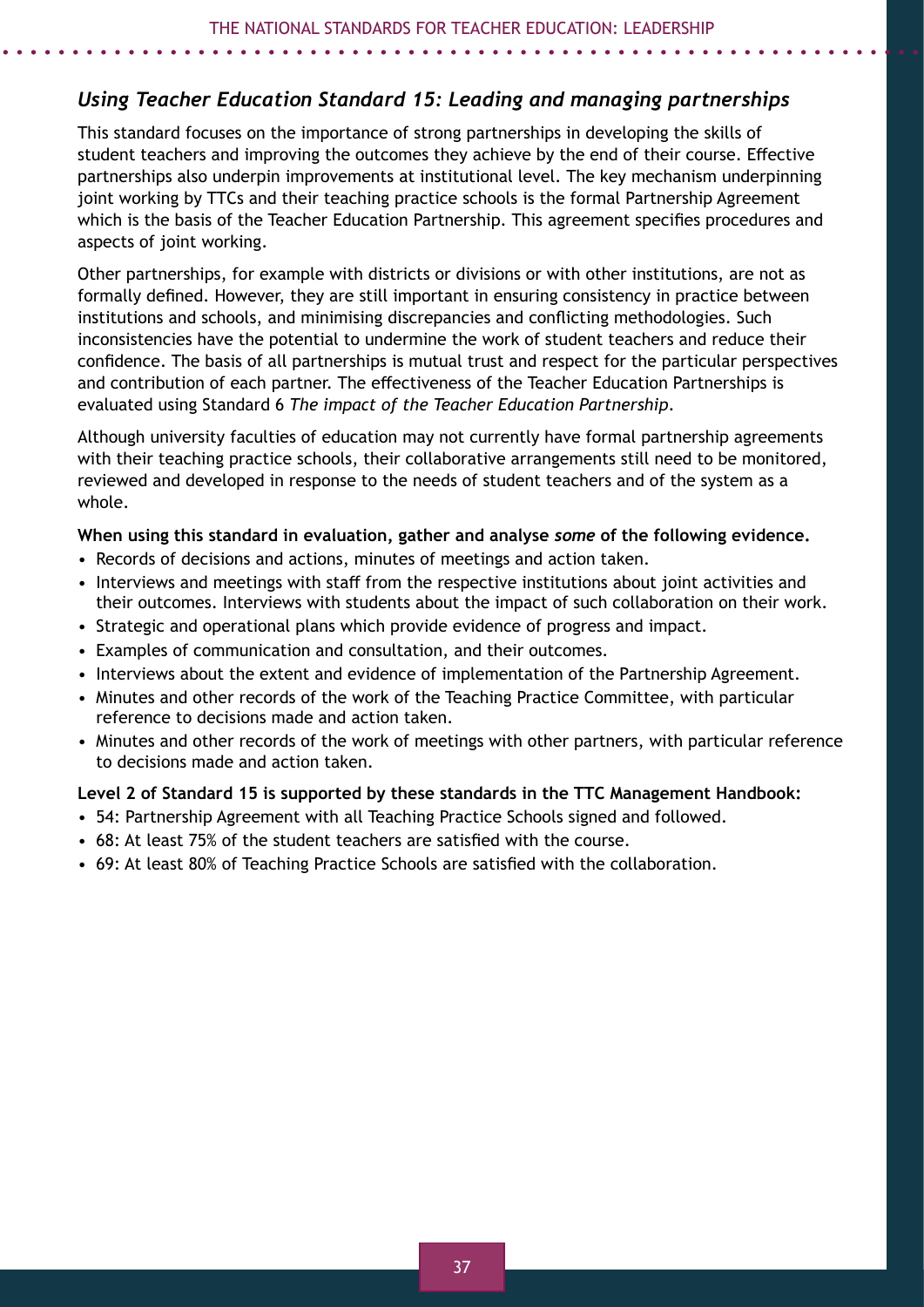# *Teacher Education Standard 16: Leading and managing people*

This standard evaluates the extent to which leaders<sup>10</sup> are successful in inspiring and motivating staff and students, and in encouraging them to participate actively in the life and work of the partnership.

| Level of<br><b>Achievement</b>                   | <b>Requirements</b>                                                                                                                                                                                                                                                                                                                                                                                                                                                                                                                                                                                                                                                                                                                                                                                                                                                                                    | $\sqrt{x}$ |
|--------------------------------------------------|--------------------------------------------------------------------------------------------------------------------------------------------------------------------------------------------------------------------------------------------------------------------------------------------------------------------------------------------------------------------------------------------------------------------------------------------------------------------------------------------------------------------------------------------------------------------------------------------------------------------------------------------------------------------------------------------------------------------------------------------------------------------------------------------------------------------------------------------------------------------------------------------------------|------------|
| 4. Effective<br><b>Practice</b>                  | Leadership skills are systematically developed at all levels, including<br>1.<br>among students, together with opportunities to exercise these skills.<br>Staff feel valued by senior managers and are confident that they can<br>2.<br>approach them, discuss any issues which concern them and receive<br>appropriate support.<br>Active support for creativity, action research, practitioner enquiry<br>3.<br>and innovation has had a demonstrable impact on the learning and<br>achievements of student teachers and staff and on the overall quality<br>of teacher education provided.<br>4. Continuing professional development has had an observable and<br>positive impact on the quality of work carried out by staff.<br>Implementation of a system for career review has been effective in<br>5.<br>recognising individual strengths and identifying targets for personal<br>development. |            |
| 3. Exceeds<br><b>Minimum</b><br><b>Standards</b> | Action taken to promote teamwork and collaboration has been<br>6.<br>effective in evaluating and improving courses, teaching strategies and<br>support for student teachers.<br>7. Leaders use a range of approaches to gather the views of, and consult<br>with, staff, students and partners, take these views into account and<br>report back on action taken or reasons for lack of action.<br>Staff develop their knowledge, understanding and skills within a<br>8.<br>personal CPD plan based on their individual needs and targets and<br>employing a variety of approaches and contexts.<br>9. Action by managers and section heads has reduced underperformance<br>and had a positive impact on improvements at departmental and<br>institutional levels.                                                                                                                                    |            |
| 2. Meets<br><b>Minimum</b><br><b>Standards</b>   | 10. The institution has effective systems of internal and external<br>communication with and among staff, students and partners, including<br>circulation of key decisions, guidelines and policies.<br>11. Staff understand the competences expected and receive support from<br>leaders in developing and improving their skills.<br>12. Newly appointed staff undergo appropriate induction and receive<br>ongoing pastoral and professional support from senior staff.<br>13. Staff share with their colleagues any recent learning from workshops,<br>courses, publications or research.<br>14. Senior staff and section heads take action to reduce<br>underperformance.                                                                                                                                                                                                                         |            |
| 1. Below<br>Minimum<br><b>Standards</b>          | One or more of the requirements relating to Minimum Standards (Level 2)<br>has not been met.                                                                                                                                                                                                                                                                                                                                                                                                                                                                                                                                                                                                                                                                                                                                                                                                           |            |

<sup>10</sup> In this context, the term 'leaders' refers to all staff with positions of responsibility at institutional or departmental level.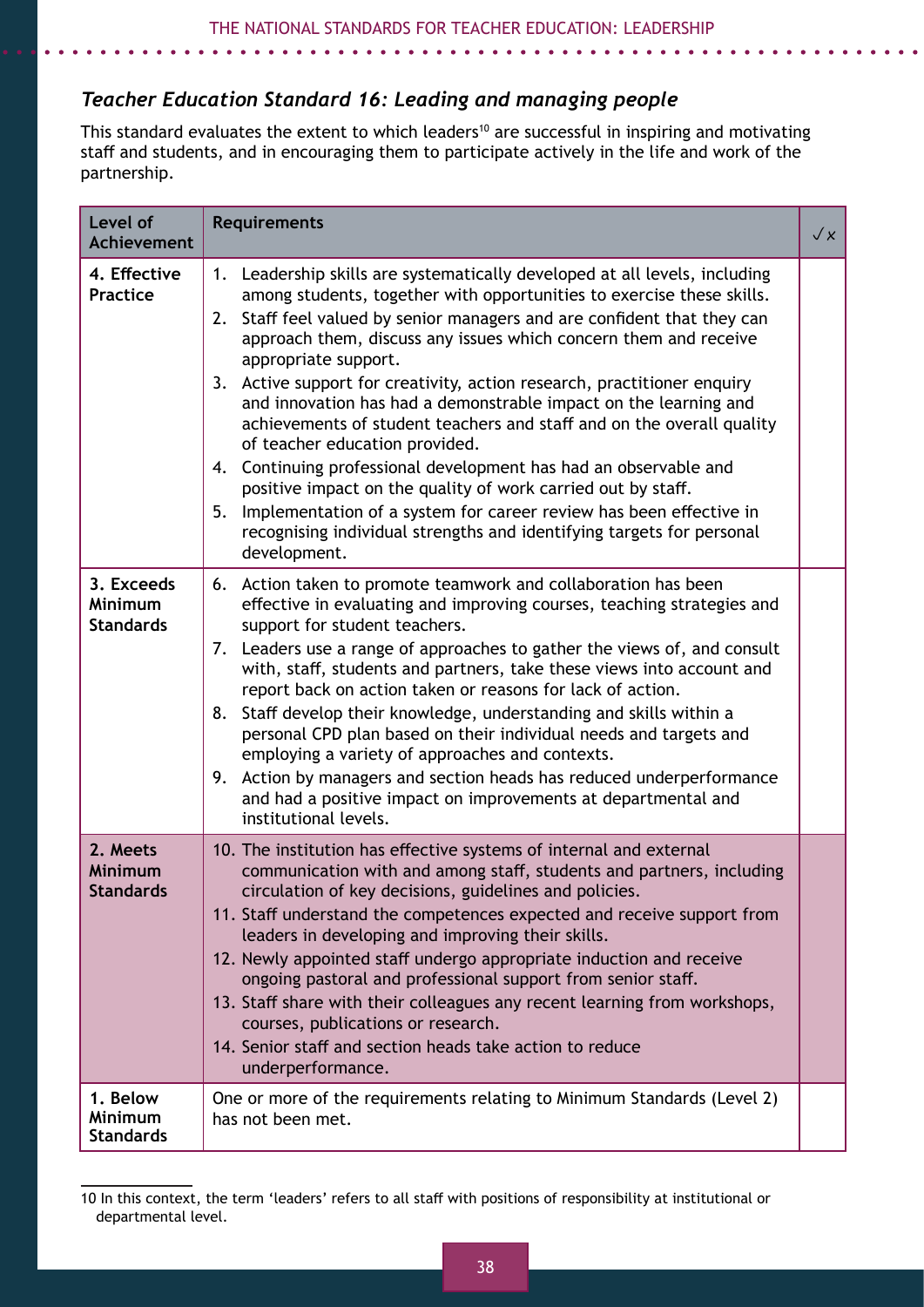# *Using Teacher Education Standard 16: Leading and managing people*

This standard is about building a professional staff team, committed to their work. The approaches used by the principal, faculty head, head teachers and other senior leaders to lead, motivate and involve staff and to demonstrate that they are valued, are therefore critical. Effective communication is a key aspect of effective teamwork. This standard stresses the importance of allocating responsibilities and leadership roles, while also giving the support people need to develop their skills and perform effectively. Professional development should be at the core of all improvement activities. While staff qualifications, professional skills and experience should have been matched to the job description, their continuing development is also necessary.

Coaching and mentoring are the most effective form of professional development, underpinned by personal study and research. Like learners in school, adults learn most effectively when they work alongside others in practical contexts. Teaching is a practical skill. Leaders should minimise attendance at workshops as the cascade approach is usually ineffective. Workshops take staff away from their substantive responsibilities, with a potential impact on students. Leaders should expect attendees to brief colleagues and introduce aspects of their learning within their own practice. The impact of the new approaches advocated should be observed in improved outcomes for students.

All leaders should cultivate a positive ethos and provide effective pastoral and professional support. Staff should believe they are treated fairly and that their wellbeing is seen as important. They should feel able to raise any concerns and be confident that these will be addressed if possible. Where the work or conduct of staff do not meet expected standards, for example, through absence from class, failure to carry out assessment or unprofessional conduct, managers should investigate, and if necessary take effective action. Poor conduct has a negative impact on the service given to students.

#### **When using this standard in evaluation, gather and analyse** *some* **of the following evidence.**

- Results of surveys or focus groups, together with the action taken to address the issues raised.
- Examples of new and creative approaches introduced as part of action research or practitioner enquiry. Examples of leadership among staff and students and of collaborative activities, together with evidence of impact.
- Examples of communications with staff and stakeholders. Discussion of case studies indicating personal and professional support provided to staff.
- CPD plan which includes a variety of approaches. Induction programme, staff database and records, anonymised records of staff review. Records of, and interviews about support received and CPD undertaken, with evidence of observable outcomes.
- Clear procedures for, and records of professional review. Staff trained in its aims and operation. Records indicating the number of staff whose work has been reviewed. Evidence that personal targets have been achieved e.g. through case studies.

#### **Level 2 of Standard 16 is supported by these standards in the TTC Management Handbook:**

- 5: HIV Policy, HIV Workplace Programme in place.
- 6: Gender Policy and Guidelines in place.
- 9: All posts are filled or advertised.
- 10: Terms of reference/job descriptions for all positions and committees defined.
- 18: Hierarchy of authority for each department and section is defined.
- 29: CPD plan available.
- 30: Staff database available and continually updated.
- 31: Staff induction programme for new staff members.
- 32: Staff allocation plan available ad continually renewed.
- 33: Staff development plan annually compiled.
- 34: Staff appraisal carried out annually.
- 39: Staff & student welfare procedures in place.

#### **A similar standard developed by NCHE is:**

• 1.4 Quality assurance of academic staff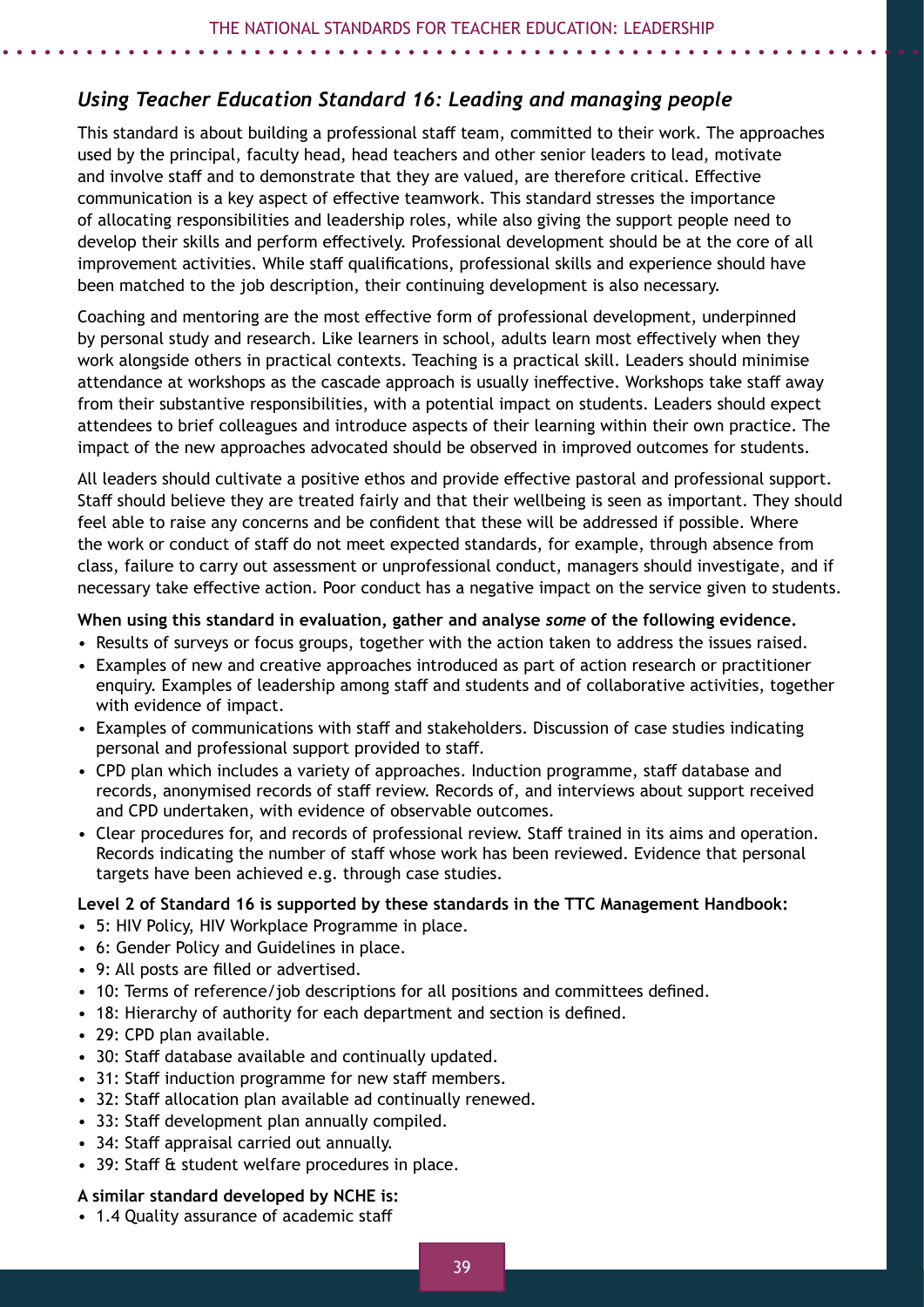# *Teacher Education Standard 17: Modelling of professional conduct by staff*

This standard evaluates the extent to which staff provide positive models to students through conduct, attitudes and behaviour, and commitment to the teaching profession.

| Level of<br><b>Achievement</b>                 | <b>Requirements</b>                                                                                                                                                                                                                                                                                                                                                                                                                                                                                                                                                                                                                                                                                                                                                                         | $\sqrt{x}$ |
|------------------------------------------------|---------------------------------------------------------------------------------------------------------------------------------------------------------------------------------------------------------------------------------------------------------------------------------------------------------------------------------------------------------------------------------------------------------------------------------------------------------------------------------------------------------------------------------------------------------------------------------------------------------------------------------------------------------------------------------------------------------------------------------------------------------------------------------------------|------------|
| 4. Effective<br><b>Practice</b>                | The institution has discussed its Code of Conduct with partner<br>1.<br>schools, with a view to encouraging consistent standards across the<br>partnership.<br>2. Staff demonstrate their commitment to the vision, policies and values<br>of the institution and partnership through their conduct, attitudes and<br>demeanour.<br>Staff model consistently high standards of personal and professional<br>3.<br>conduct.<br>4. Staff continue to develop their professional knowledge and skills and<br>welcome new ideas and innovative approaches.<br>Staff have a holistic understanding of the support needs of student<br>5.<br>teachers and strive to meet those needs when teaching, arranging<br>and monitoring school experience, and in the general life of the<br>institution. |            |
| 3. Exceeds<br>Minimum<br><b>Standards</b>      | The institution has developed and implemented a Code of Conduct for<br>6.<br>staff, and monitors its impact.<br>Staff demonstrate personal responsibility for, and commitment to,<br>7.<br>improving their knowledge, skills and qualifications.<br>8. Staff demonstrate an interest in, and commitment to, education and a<br>pride in their chosen profession.<br>9. Staff regularly reflect on their professional role and discuss its<br>implications for their work and conduct.                                                                                                                                                                                                                                                                                                       |            |
| 2. Meets<br><b>Minimum</b><br><b>Standards</b> | 10. Staff maintain appropriate standards of professional conduct.<br>11. Staff treat student teachers, school staff and members of the<br>community with respect.<br>12. Staff have appropriate professional relationships with student<br>teachers, fellow staff and members of the local community, reflecting<br>accepted ethical values.<br>13. Institutional and school staff take practical steps to safeguard the<br>safety, dignity, wellbeing and human rights of student teachers,<br>particularly women and those facing challenges relating to health,<br>disability or family or personal circumstances.<br>14. Staff express positive views about teaching as a profession.                                                                                                   |            |
| 1. Below<br><b>Minimum</b><br><b>Standards</b> | One or more of the requirements relating to Minimum Standards (Level 2)<br>has not been met.                                                                                                                                                                                                                                                                                                                                                                                                                                                                                                                                                                                                                                                                                                |            |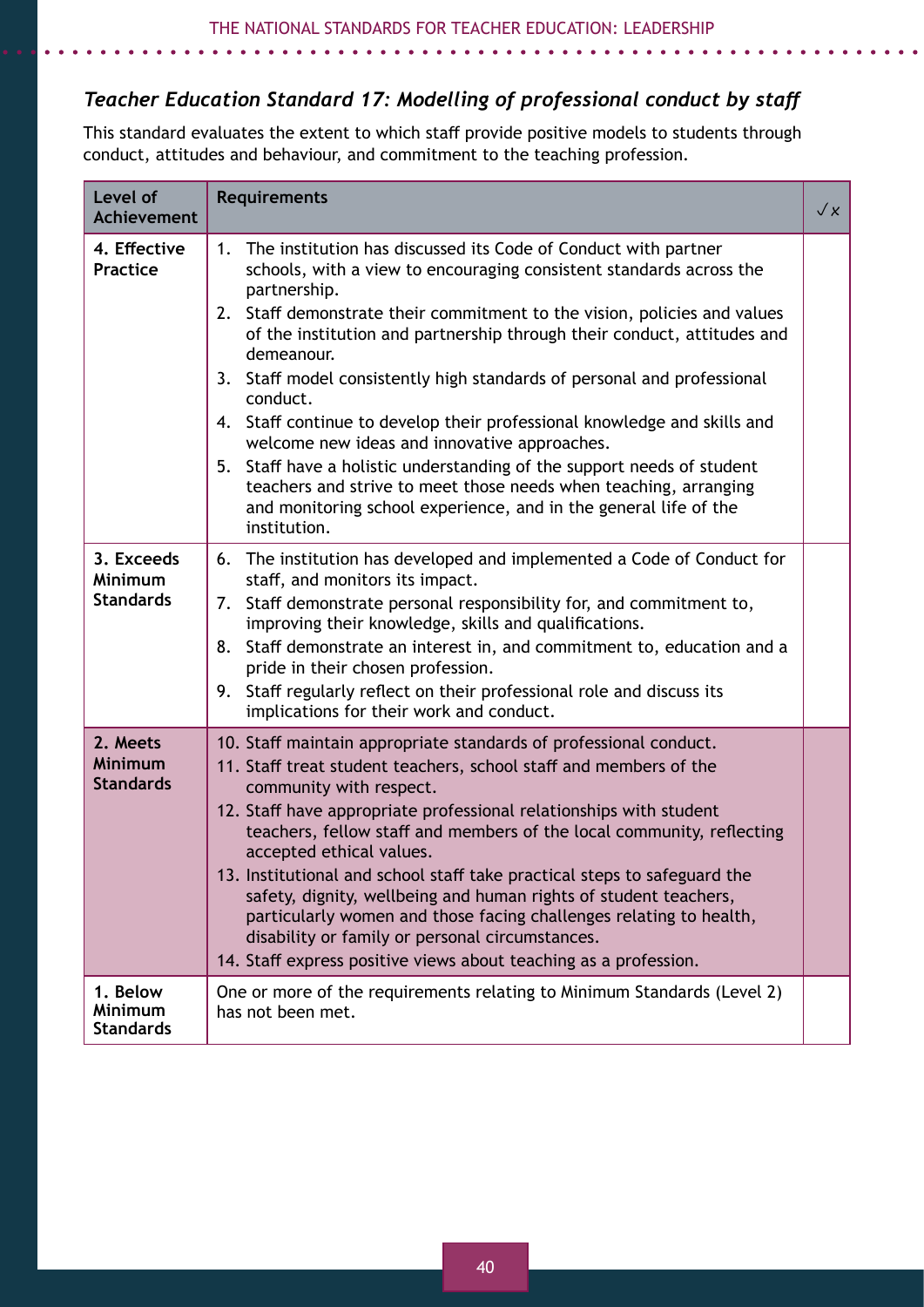# *Using Teacher Education Standard 17: Modelling of professional conduct by staff*

This standard focuses on the role of college, faculty and school staff in modelling professional behaviour for the benefit of student teachers. Staff are expected to prepare lessons, arrive on time, attend regularly, teach all their timetabled classes and mark students' work — the same behaviours as those expected of student teachers. Staff should therefore model the highest standards in their preparation, presentation, attendance, punctuality and behaviour.

Without necessarily realising it, college and faculty staff influence students' attitudes to the profession through their implicit or explicit reactions and conduct. Teachers are responsible for moulding the next generation of parents, workers and citizens and, of course, leaders. This is a major task and one of which the profession should be proud. However, teachers are unlikely to be respected by the community or their pupils if they do not respect their profession themselves. The best way to raise the status of the teaching profession is for the commitment of teachers to be apparent to observers and for their conduct to be beyond reproach. Students should be able to recognise the respect which their lecturers have for their own role and responsibilities and use their behaviour as a model for their own.

Lecturers, particularly male, occupy positions of power and influence within the institution and the community. As a result, it may be difficult for students to assert themselves, to question, challenge, resist or refuse if they are confronted with a situation in which they feel uncomfortable, under pressure to act in a way which they do not want or approve of, or if they believe that they are victims of unfair decision making. Young women may find it difficult to deal with these situations because of cultural expectations. Action to develop personal skills such as assertiveness and aspects of emotional intelligence is therefore important.

#### **When using this standard in evaluation, gather and analyse** *some* **of the following evidence.**

- Interviews with heads of department and staff about their perceptions of the conduct expected of staff generally and the responsibilities of senior staff in modelling, managing and overseeing it.
- Observation of staff behaviour, conduct and quality of lectures and other professional activities.
- Observation of the conduct and behaviour of members of staff over time.
- Reports from heads of department about the extent to which departmental staff produce the required lesson plans and records of work and their views of their quality. Review of these materials.
- Existence and quality of Code of Conduct, and evidence of its implementation.
- Filmed, oral or written case studies of effective practice.
- Supervision reports written by heads of department.
- Outcomes of peer observation carried out within departments.
- The findings of evaluations of the effectiveness of lecturers' work carried out by students.
- The findings of evaluations of the effectiveness of the head of department's management carried out by staff.
- Records of conduct or misconduct.

#### **Level 2 of Standard 17 is supported by these standards in the TTC Management Handbook:**

• 2: Code of Conduct for academic staff in place.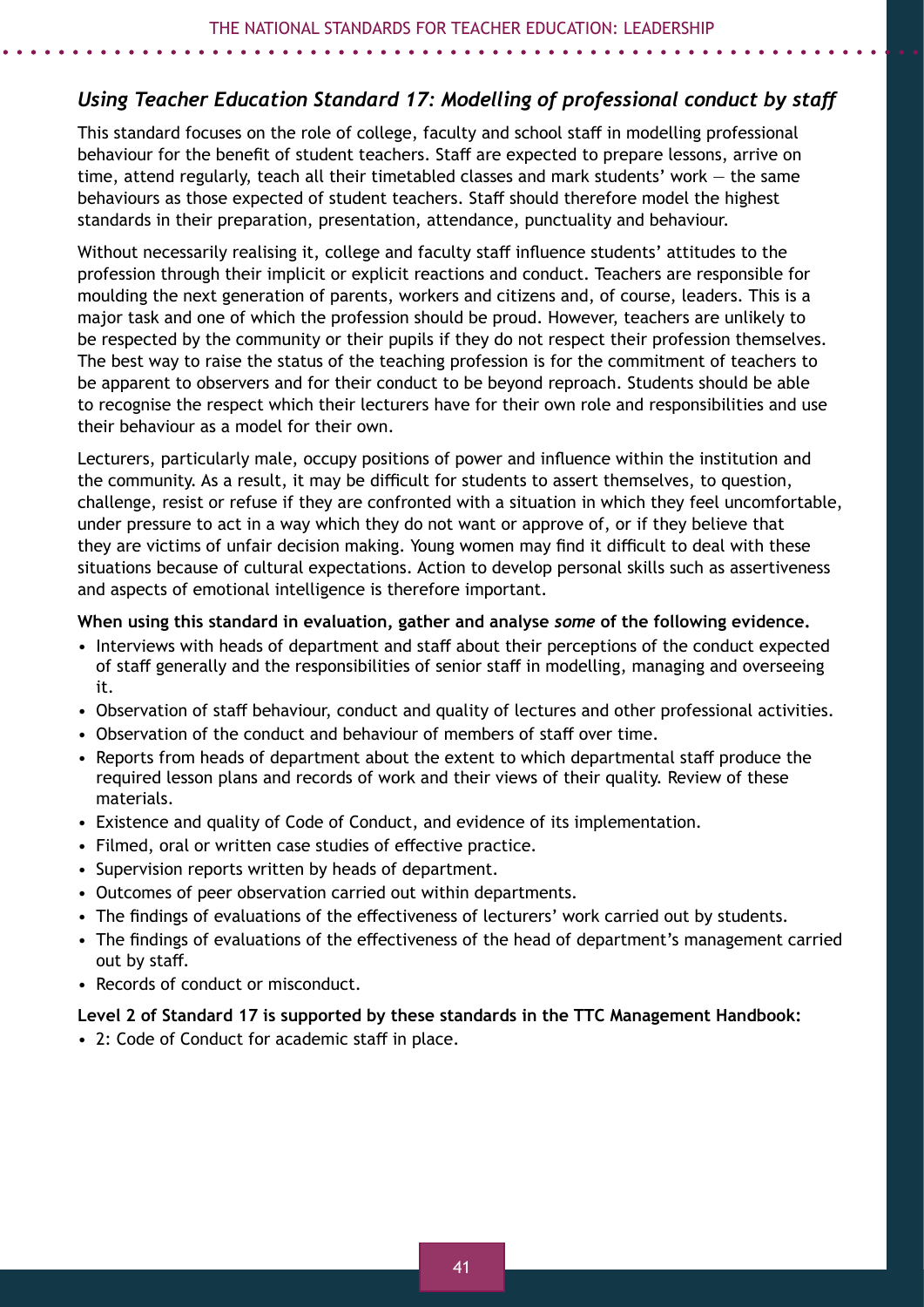# *Teacher Education Standard 18: Quality assurance and improvement*

This standard evaluates the extent to which the institution as a whole is committed to, and active in, evaluating and improving the quality of its work.

| Level of<br><b>Achievement</b>                 | <b>Requirements</b>                                                                                                                                                                                                                                                                                                                                                                                                                                                                                                                                                                                                                                                                       | $\sqrt{x}$ |
|------------------------------------------------|-------------------------------------------------------------------------------------------------------------------------------------------------------------------------------------------------------------------------------------------------------------------------------------------------------------------------------------------------------------------------------------------------------------------------------------------------------------------------------------------------------------------------------------------------------------------------------------------------------------------------------------------------------------------------------------------|------------|
| 4. Effective<br><b>Practice</b>                | The institution has produced and implemented a quality assurance<br>1.<br>policy and identified responsible staff.<br>Selection procedures for prospective students are rigorous and fair and<br>2.<br>identify those who are suited to the teaching profession.<br>The institution provides regular and accurate evidence-based reports<br>3.<br>on the quality of its own work and that of the partnership to its<br>governing body, Ministry departments and other relevant bodies as<br>required.<br>4. The institution undertakes long-term improvement or strategic<br>planning over three or more years.                                                                           |            |
| 3. Exceeds<br>Minimum<br><b>Standards</b>      | 5. The institution and its departments deploy an appropriate range<br>of evaluative approaches to identify strengths and areas for<br>improvement, including direct observation, statistical analysis and<br>seeking stakeholders' views.<br>6. Evaluation of the quality of education provided is accurate and has<br>resulted in observable improvements.<br>Student teachers are directly involved in improving provision and<br>7.<br>practice through the Student Council and/or other appropriate<br>mechanisms.<br>The institution collects and analyses a range of qualitative and<br>8.<br>quantitative data for use in quality assurance and improvement.                       |            |
| 2. Meets<br><b>Minimum</b><br><b>Standards</b> | 9. The institution systematically monitors and reviews the effectiveness<br>and efficiency of key management processes, policies and systems<br>using national standards.<br>10. The institution has developed a strategic plan and can demonstrate its<br>impact on education quality.<br>11. Departments have systematic approaches to supervising and improving<br>the quality of teaching, assessment and support.<br>12. The institution uses the TTC Management Handbook or similar<br>framework of standards <sup>11</sup> to audit and monitor the effectiveness and<br>efficiency of its key processes and systems, and takes appropriate<br>action to ensure that they are met. |            |
| 1. Below<br><b>Minimum</b><br><b>Standards</b> | One or more of the requirements relating to Minimum Standards (Level 2)<br>has not been met.                                                                                                                                                                                                                                                                                                                                                                                                                                                                                                                                                                                              |            |

<sup>11</sup> Teacher Training Colleges are expected to use the TTC Management Handbook to audit their systems and processes. Institutes of higher education should demonstrate the use of appropriate mechanisms to audit the effectiveness of their management procedures.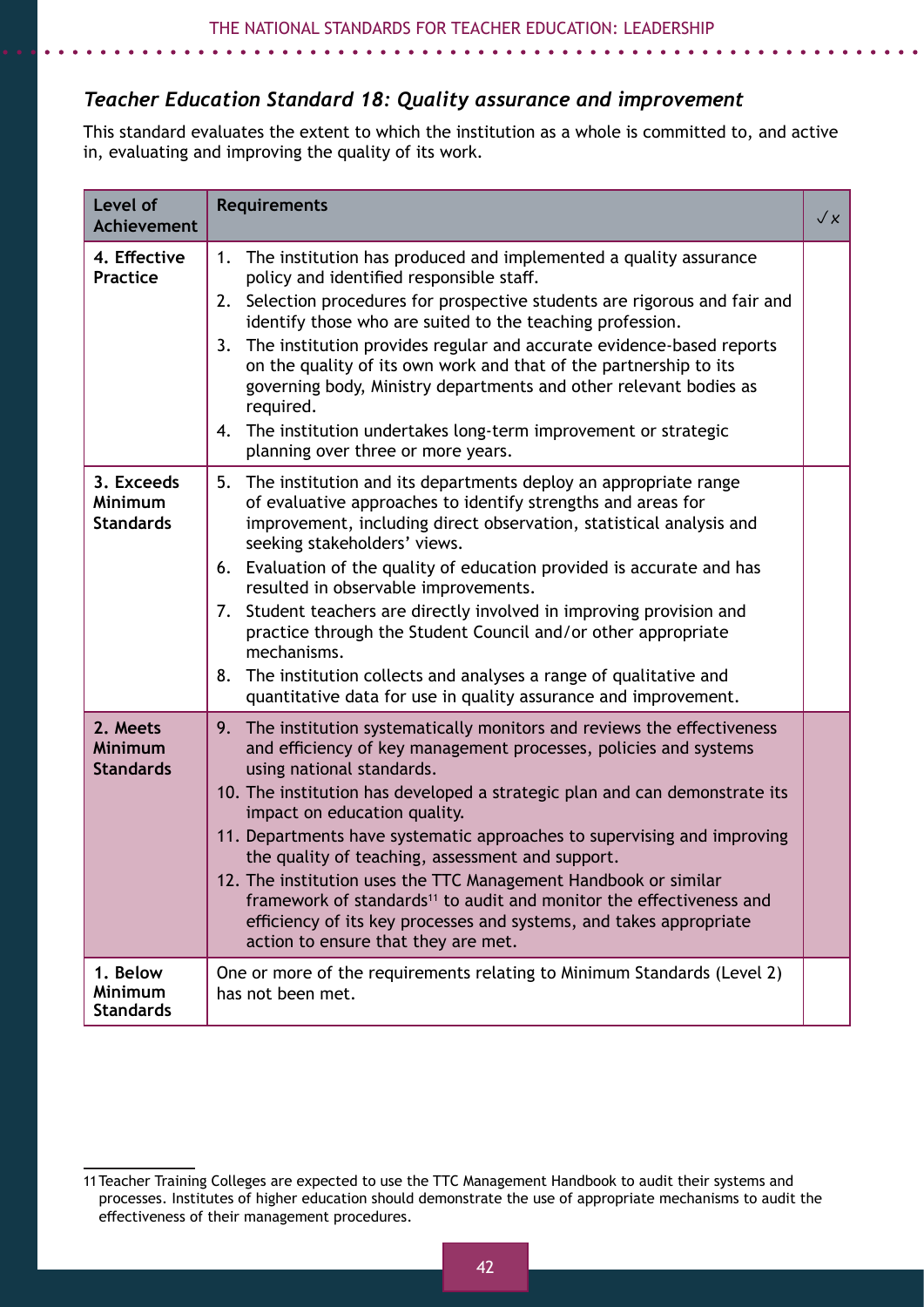# *Using Teacher Education Standard 18: Quality assurance and improvement*

This standard underpins all the other standards and has a particular relationship with standards in the key area Outcomes, particularly the key performance measures specified in Standard 6: *Impact of the Teacher Education Partnership*. Standard 18 outlines the key processes which enable institutions and their teaching practice schools to achieve their vision and mission for teacher education. Quality assurance processes are only of significance if they actually make a difference. Standard 14: *Strategic leadership* evaluates the effectiveness of leaders in assuring quality and bringing about improvement.

Evaluation of the quality of education provided by the institution and its partners should be based on national standards. All TTCs should put in place systematic approaches to using NSTE to evaluate the quality of teacher education they provide. They should continue to audit management processes using the TTC Management Handbook. The Handbook contains detailed advice about financial, building and resources management. Faculties of education and colleges which apply NCHE standards may also find it helpful to refer to NSTE standards when reviewing their work.

Collection and analysis of different kinds of data form the basis to evaluation of Standard 18. Institutions should have reliable systems for managing information. In addition to statistics of various kinds, they should put in place approaches for systematically gathering the views of stakeholders, through questionnaires, focus groups or individual interviews. Longer-term impact can be evaluated by tracking the progress and careers of students after graduation, i.e. tracer studies of a sample of students. Key members of staff should be assigned responsibility for gathering and analysing data and reporting to institutional leaders and governing bodies.

Standards 6, 14 and 18 are closely linked. Standard 18 specifies how data is gathered and analysed and used in planning. Standard 14 indicates how leaders should monitor the quality of key processes. Standard 6 specifies key performance measures based on qualitative and quantitative data.

#### **When using this standard in evaluation, gather and analyse** *some* **of the following evidence.**

- Records of observations of lectures, laboratory work and practical activities.
- Completed checklists and audits using the TTC Management Handbook, evaluations based on NSTE and NCHE standards and audit sections of improvement plans.
- Trends in quantitative data e.g. withdrawals, examination results, completion, satisfaction and achievement of qualifications.
- Surveys of student and partner satisfaction e.g. focus groups, interviews about a range of topics including exit interviews, focus groups and questionnaires. Long-term tracer studies.
- Outcomes of evaluative activities such as visioning, SWOT analysis or appreciative enquiry
- Extent of implementation of the quality assurance policy and procedures, focusing on the quality of education experienced by students, roles and responsibilities and evidence of impact.
- Selection procedures for prospective students based on their interest in, and commitment to teaching and to children's learning and welfare; evidence of independent learning; communication skills and other relevant competences, in addition to attainment of qualifications.

#### **Level 2 of Standard 18 is supported by these standards in the TTC Management Handbook:**

- 11: Entry qualifications of students defined in the programme handbooks are applied.
- 19: Committees in place, chairs and members appointed, terms of reference available.
- 20 Meeting schedule displayed through the calendar of events. At least 80% of the meetings take place as scheduled.
- 21: Annual planning process in place, including all levels of planning. Action or work plans available from each section or committee.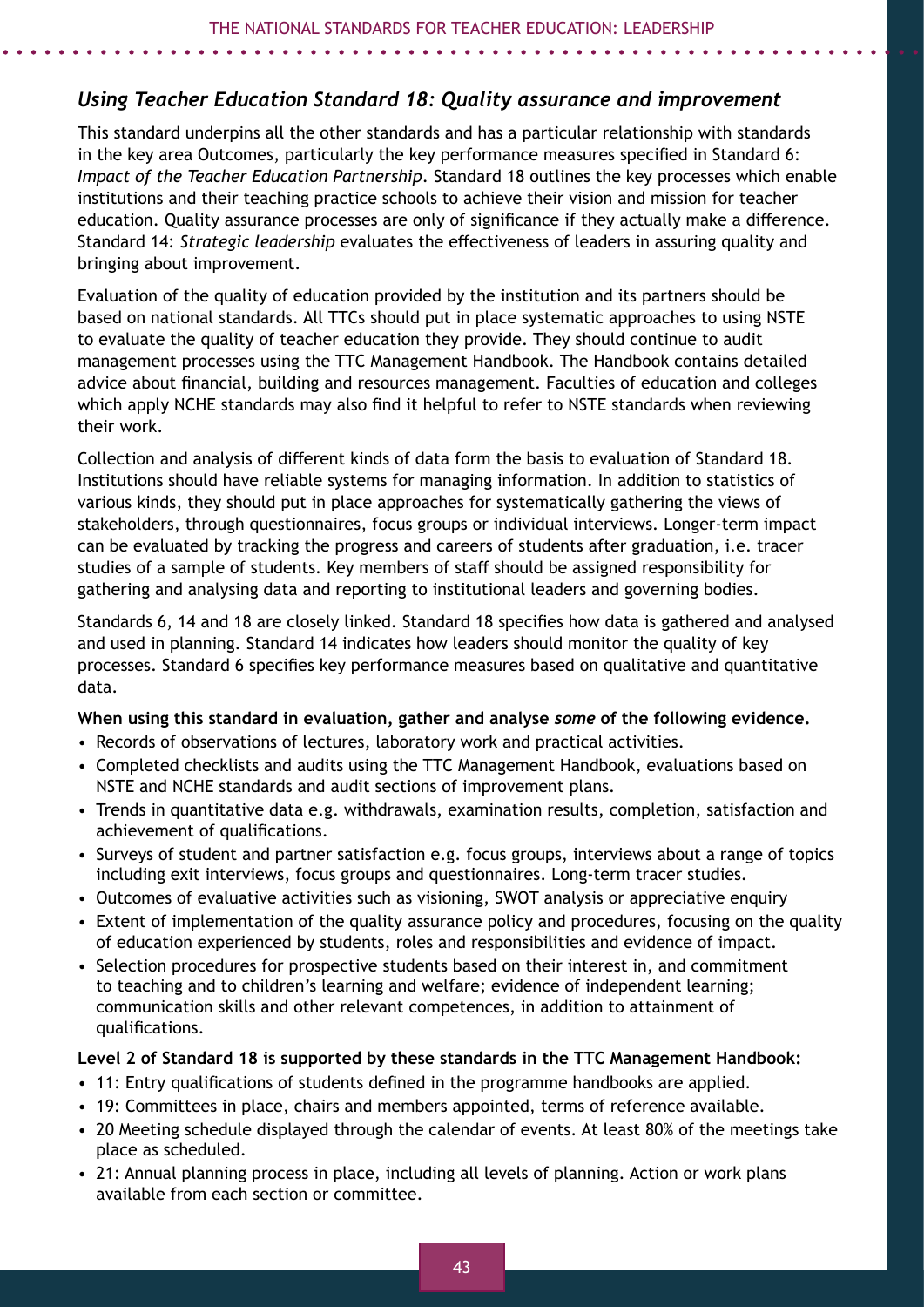#### • 22: Key administrative procedures defined and in place. (list provided)

- 23: Key Committees in place. (list provided)
- 24-26 Agenda, invitations, record keeping and file management system in place.
- 38: Quality Management Committee in place to further define quality standards & evaluate results.
- 57: Students Council is in place.
- 58: Students' Council Constitution is available
- 70: Annual Action Plans are available and at least 80% of the activities are carried out.
- 71: Annual Reports from Committees and Departments are available.

#### **Similar standards developed by NCHE are:**

- 1.1 Policy and procedures for quality assurance
- 1.2 Approval, monitoring and periodic review of programmes and awards
- 1.3 Quality assurance of academic staff
- 1.6 Information systems
- 1.7 Public information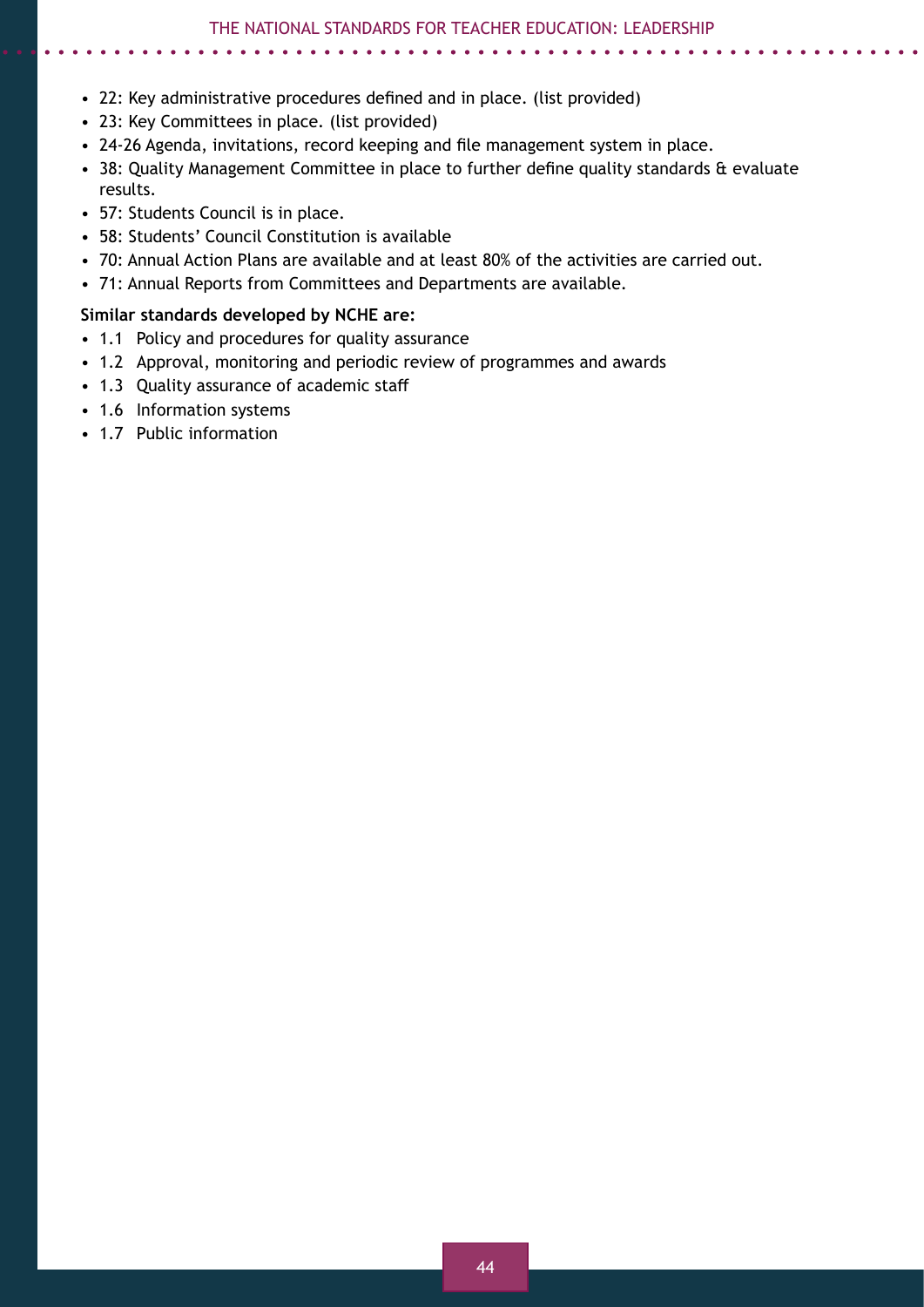# **Appendix 1: Evaluating management processes**

The key resource for support for TTCs in managing finance and resources is the TTC Management Handbook. Key aspects of the standards in these areas are summarised below, for convenience. However, TTCs should refer to the Handbook itself when monitoring their provision and practice. The summary below may also be of use to those institutions which train secondary teachers, for use alongside their normal financial and management procedures.

| A. Management of finances and resources                                                                                                                                                                                                                                                                                                                                                                                                                                                                                                                                                                                                                                                                                                                                                                                                                                            | <b>Standards in the TTC Management</b><br>Handbook which must be in place for<br>minimum standards to be achieved                                                                                                                                                                                                                                                                                                                                                                                                                                                                                                                                                                                                                                         |  |  |
|------------------------------------------------------------------------------------------------------------------------------------------------------------------------------------------------------------------------------------------------------------------------------------------------------------------------------------------------------------------------------------------------------------------------------------------------------------------------------------------------------------------------------------------------------------------------------------------------------------------------------------------------------------------------------------------------------------------------------------------------------------------------------------------------------------------------------------------------------------------------------------|-----------------------------------------------------------------------------------------------------------------------------------------------------------------------------------------------------------------------------------------------------------------------------------------------------------------------------------------------------------------------------------------------------------------------------------------------------------------------------------------------------------------------------------------------------------------------------------------------------------------------------------------------------------------------------------------------------------------------------------------------------------|--|--|
| • Effective fundraising and income-generating<br>activities<br>• Use of finances and resources for student support<br>and services<br>• Technical support for IT and digital learning<br>• Value for money in the deployment of staff and<br>other resources<br>• Adequate resources to support learning<br>• Procedures outlined in Chapter 6 of TTC<br>Management Handbook are applied                                                                                                                                                                                                                                                                                                                                                                                                                                                                                           | • 22. Key administrative procedures are<br>defined and in place: (see list in TTC<br>Handbook)<br>• 23. Key committees are in place (see<br>list)<br>• 27. Rates and regulations for income<br>generating activities are in place<br>28. Fundraising activities plans are in<br>$\bullet$<br>place<br>35. Regular internal audits<br>$\bullet$<br>36. Asset inventory books<br>$\bullet$                                                                                                                                                                                                                                                                                                                                                                  |  |  |
| <b>B. Management of buildings and facilities</b>                                                                                                                                                                                                                                                                                                                                                                                                                                                                                                                                                                                                                                                                                                                                                                                                                                   | <b>Standards in the TTC Management</b><br>Handbook which must be in place for<br>minimum standards to be achieved                                                                                                                                                                                                                                                                                                                                                                                                                                                                                                                                                                                                                                         |  |  |
| Provision of:<br>• appropriate, safe and sufficient accommodation<br>for teaching and learning<br>• appropriate, safe and sufficient hostel<br>accommodation and facilities<br>• appropriate, safe and sufficient accommodation<br>for students during teaching practice<br>• appropriate, safe and sufficient accommodation<br>for staff working in the college and demonstration<br>school<br>• appropriate, safe and sufficient study areas,<br>library, laboratory and computing facilities<br>• buildings and facilities which are fully accessible<br>to staff, students and stakeholders with physical<br>disabilities<br>• safe and sufficient water supply and sanitation<br>which meet appropriate national standards<br>• overall safety, security and privacy of the<br>buildings and campus<br>• Application of procedures in Chapter 9 of TTC<br>Management Handbook | • 7. Environmental Plan available<br>• 8. Establishment for all colleges is<br>based on the defined capacity<br>12. Academic facilities are available<br>$\bullet$<br>and well stocked/equipped:<br>classrooms, laboratories, library<br>13. Administrative facilities are<br>$\bullet$<br>available: offices, computers, server<br>and internet<br>14. Student facilities are available:<br>student study areas, accommodation<br>and dining facilities, sporting and<br>recreational facilities<br>15. Demonstration school available<br>$\bullet$<br>within a reasonable distance<br>16. College vehicles available.<br>$\bullet$<br>23.7 Grounds committee is in place<br>$\bullet$<br>37. Routine maintenance schedules<br>$\bullet$<br>are in place |  |  |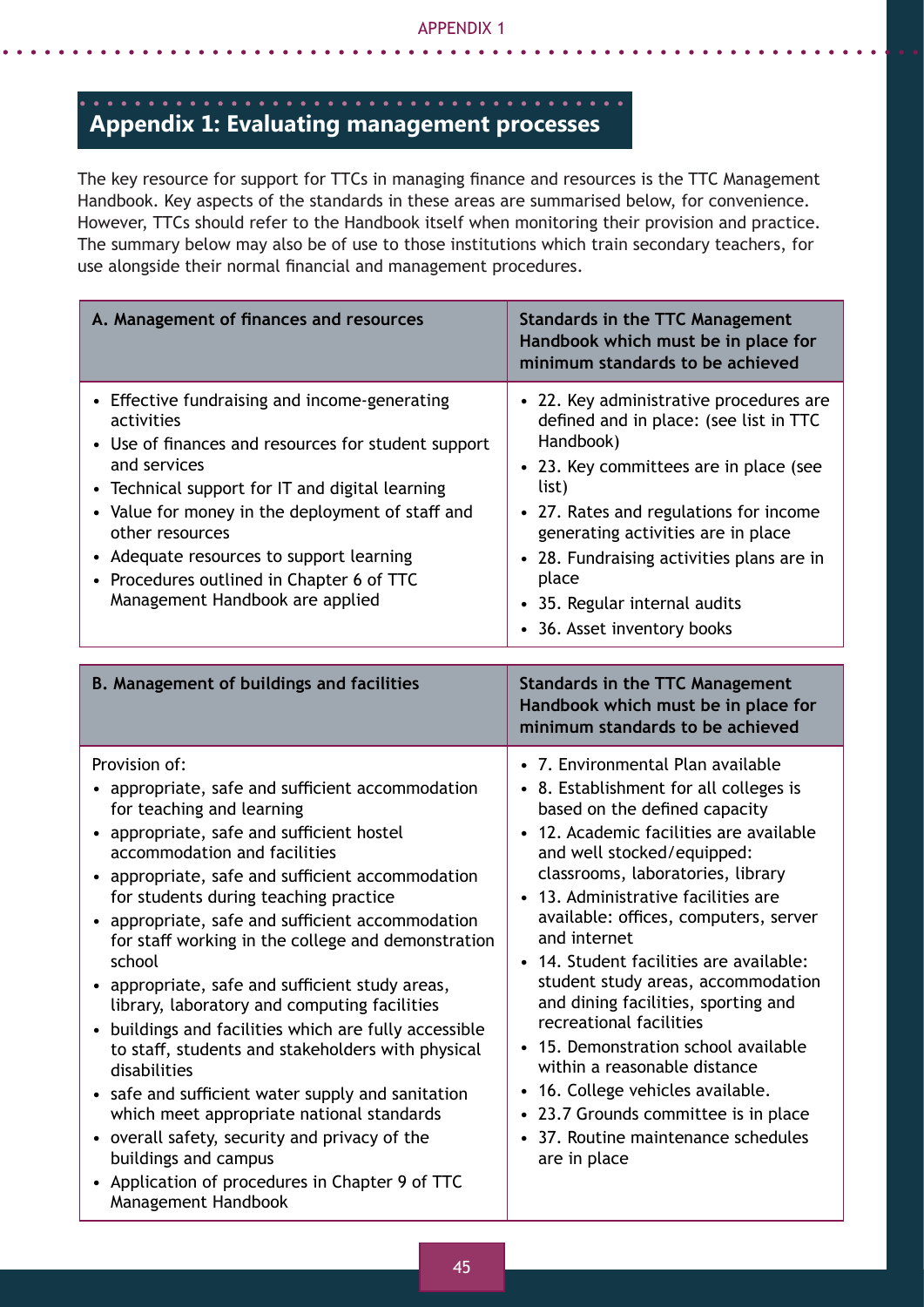# **Appendix 2: Links between the National Standards for Teacher Education and other national education standards**

The table on the following pages shows similarities and approximate correspondences between the *National Standards for Teacher Education* and the standards within three other important publications: the *National Education Standards: Primary and Secondary Schools*, the *TTC Management Handbook* and the *Standards and Guidelines for Quality Assurance in Malawi's Higher Education Institutions (Part 1)*.

The standards in these frameworks are not exactly equivalent because of differences in the kinds of institutions they relate to. The work of teacher education institutions is particularly dependent on effective partnerships, principally with Teaching Practice Schools although also with districts and divisions. The work of schools is very largely carried out within individual institutions, supported by their districts. Furthermore, the teacher education curriculum is practice- as well as content-based. As a result, outcomes from teacher education courses are broader and evaluated quite differently from those in the school model.

The standards in Part 1 of the NCHE framework are designed as self-evaluation support and preparation for external accreditation. However, they can also support improvement through normal monitoring, evaluation and planning processes. The NCHE standards do not address all aspects of the work of higher education institutions, just those which are relevant to accreditation. The main purpose, however, of NSTE, is broad support for improvement across institutions and their partnerships, through processes for both internal and external evaluation.

The standards in the TTC Management Handbook have a distinctive focus. They are management standards. As such, they provide very detailed practical advice on putting in place systems and processes which are designed for effective and efficient delivery of services. NSTE does not repeat this advice; rather it builds on it. Requirement 12 of Standard 18 *Quality Assurance and improvement* states that for the minimum level to be reached, standards in the TTC Management Handbook or frameworks used in other tertiary institutions should be used for evaluation and action taken to ensure they are met.

However, despite the caveats noted in previous paragraphs, mapping across the various standards frameworks may be useful. One example could be when institutions and their TPSs develop their improvement plans. Where both the institution and its partner schools are working together to deliver a particular improvement priority, it makes sense for subsets of both frameworks of standards to be used as the basis for planning the development, monitoring progress and evaluating eventual success.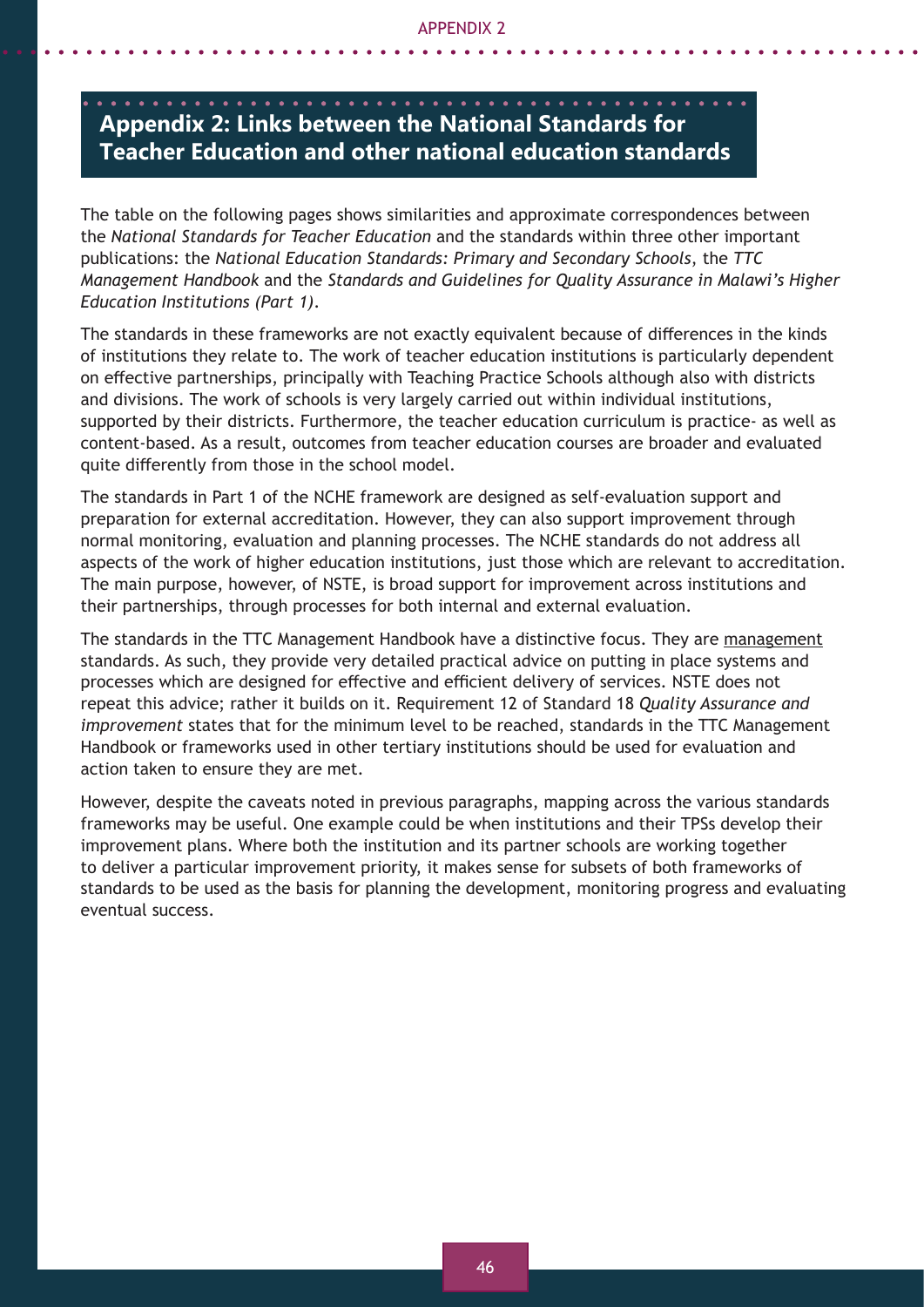. . . . . . . . . . . . . . . . . . .

 $\bullet$  $\sim$   $\bullet$ 

 $\mathbf{A}$   $\mathbf{A}$ 

 $\bullet$ 

 $\bullet$ 

| <b>National</b><br><b>Standards for</b><br><b>Teacher Education</b> | <b>Teacher Training College</b><br><b>Management Handbook</b>                                                                                                                                                                                                                                                                                                                                                                                                                               | <b>National Council</b><br>for Higher<br><b>Education</b><br><b>Standards</b> | <b>National Education</b><br><b>Standards: Primary</b><br>and Secondary<br><b>Schools</b> |
|---------------------------------------------------------------------|---------------------------------------------------------------------------------------------------------------------------------------------------------------------------------------------------------------------------------------------------------------------------------------------------------------------------------------------------------------------------------------------------------------------------------------------------------------------------------------------|-------------------------------------------------------------------------------|-------------------------------------------------------------------------------------------|
| 1. Learning for life                                                |                                                                                                                                                                                                                                                                                                                                                                                                                                                                                             |                                                                               | 1. Learning in lessons                                                                    |
| 2. Knowledge and<br>understanding                                   |                                                                                                                                                                                                                                                                                                                                                                                                                                                                                             |                                                                               | 2. Students' outcomes<br>in the curriculum                                                |
| 3. Teaching skills                                                  | 72. Student teachers use<br>at least 80% of defined<br>teaching & learning skills<br>etc.<br>73. Student teachers use at<br>least 80% of methods<br>learned during college-<br>based year                                                                                                                                                                                                                                                                                                   | 1.5 Learning<br>resources<br>and student<br>support                           | 2. Students' outcomes<br>in the curriculum                                                |
| 4. Skills in<br>assessing and<br>supporting<br>learners             | 72. Student teachers use<br>at least 80% of defined<br>teaching & learning skills<br>etc.<br>73. Student teachers use at<br>least 80% of methods<br>learned during college-<br>based year                                                                                                                                                                                                                                                                                                   |                                                                               | 2.<br>Students' outcomes<br>in the curriculum                                             |
| 5. Professionalism                                                  |                                                                                                                                                                                                                                                                                                                                                                                                                                                                                             |                                                                               | 5. Students'<br>behaviour and<br>involvement in<br>school life                            |
| 6. Impact of the<br>college and its<br>partners                     | 66. Number of withdrawals,<br>max 5% of enrolment by end<br>of training course, reasons<br>recorded & analysed<br>67. Examination results are<br>recorded and analysed<br>68. At least 75% of student<br>teachers are satisfied with<br>the training course (annual<br>survey)<br>69. At least 80% of TPSs<br>are satisfied with the<br>collaboration<br>70. Annual Action Plans are<br>available & at least 80% of<br>activities carried out<br>74. Results of tracer studies<br>available | 1.7 Public<br>information                                                     | 3.<br>Attainment across<br>the school<br>4. Students'<br>participation in<br>education    |
| 7. Creating<br>a learning<br>community                              |                                                                                                                                                                                                                                                                                                                                                                                                                                                                                             |                                                                               | 22. Access, equity and<br>inclusion                                                       |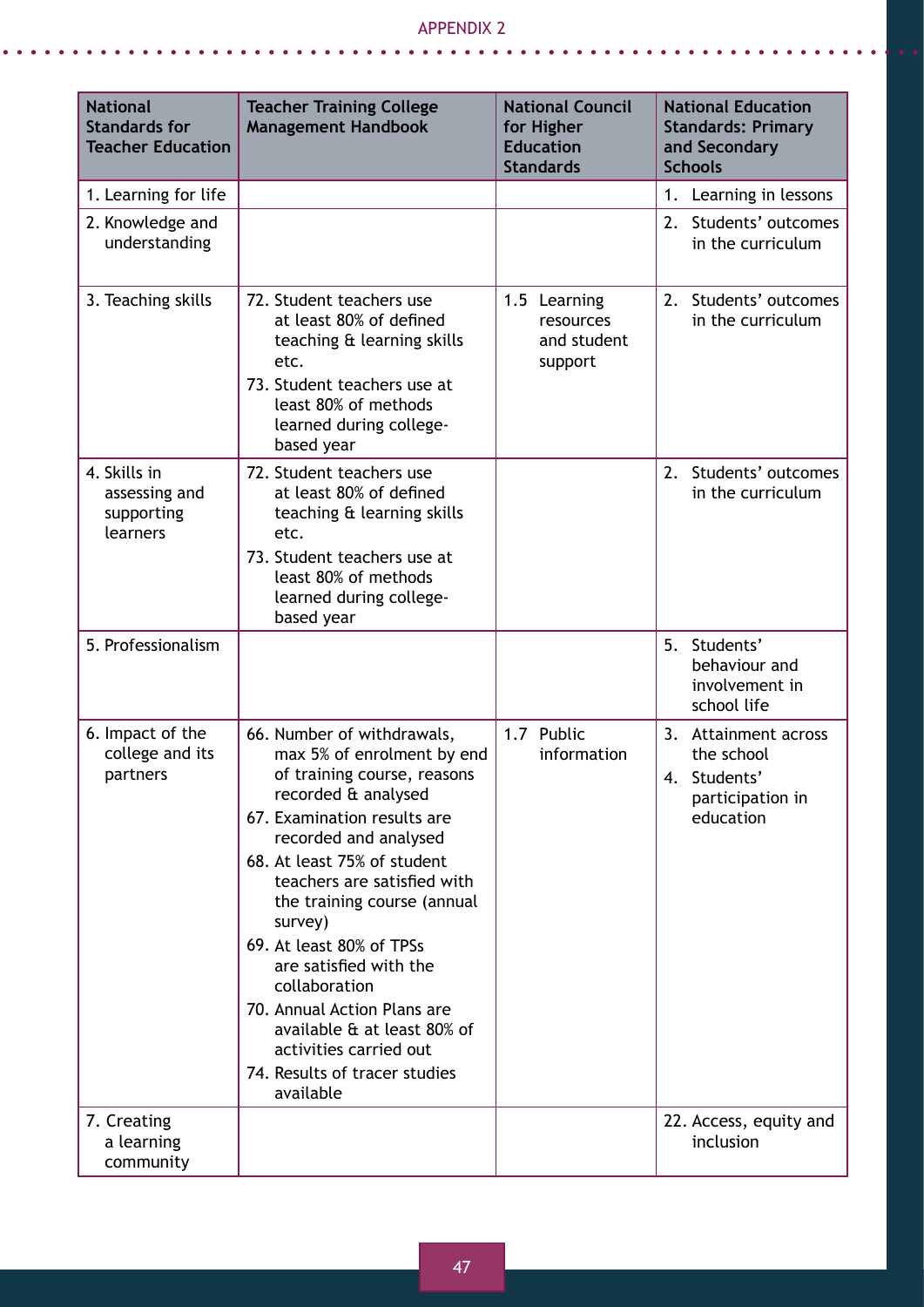#### Appendix 2

 $\bullet$   $\bullet$ 

. . . . . . . . . . .

 $\bullet$ 

| <b>National</b><br><b>Standards</b><br>for Teacher<br><b>Education</b> | <b>Teacher Training College</b><br><b>Management Handbook</b>                                                                                                                                                                                                                                                                                                                                                                                                                                           | <b>National Council</b><br>for Higher<br><b>Education</b><br><b>Standards</b>        | <b>National Education</b><br><b>Standards: Primary and</b><br><b>Secondary Schools</b>                                                                                                                                      |
|------------------------------------------------------------------------|---------------------------------------------------------------------------------------------------------------------------------------------------------------------------------------------------------------------------------------------------------------------------------------------------------------------------------------------------------------------------------------------------------------------------------------------------------------------------------------------------------|--------------------------------------------------------------------------------------|-----------------------------------------------------------------------------------------------------------------------------------------------------------------------------------------------------------------------------|
| 8. Curriculum                                                          | Curriculum for the Teacher<br>3.<br>Training Programme is<br>operational<br>4. Teacher Training Programme<br>Handbook available for each<br>student & lecturer<br>42. Curriculum with all learning<br>areas completely delivered<br>according to the programme<br>43. Timetable comprises 30 study<br>hours per week<br>50. Cross-cutting issues included in<br>curriculum<br>51. A range of extra-curricular<br>activities is offered to students<br>60. Curriculum with syllabuses fully<br>available | 1.2 Approval,<br>monitoring<br>and periodic<br>review of<br>programmes<br>and awards | 7. A curriculum that<br>is appropriate and<br>relevant                                                                                                                                                                      |
| 9. Quality of<br>teaching by<br>college staff                          | 41. Quality standards for the<br>teaching process set & applied<br>44. Key teaching and learning<br>procedures are defined and in<br>place (timetabling, continuous<br>assessment, teaching practice,<br>supervision)<br>63. Teaching & learning skills<br>defined<br>64. 100% lessons carried out                                                                                                                                                                                                      |                                                                                      | 8. High expectations<br>9. Teachers' with good<br>professional, subject<br>and curriculum<br>knowledge<br>10. Well-planned lessons<br>11. Teaching for<br>effective learning<br>14. Effective<br>management of<br>behaviour |
| 10. Assessment<br>and support<br>by college<br>staff                   | 44. Key teaching & learning<br>procedures are defined & in<br>$place - assessment$<br>48. Special Needs Education section<br>functional<br>61. Assessment framework I place &<br>transparent<br>62. Continuous assessment defined<br>& carried out                                                                                                                                                                                                                                                      | 1.3 Assessment<br>of students<br>1.5 Learning<br>resources<br>and student<br>support | 12. Accurate and<br>constructive use of<br>assessment<br>13. Teaching which<br>meets the needs of<br>all students                                                                                                           |
| 11. Students'<br>teaching<br>experiences                               | 15. Demonstration school available<br>within a reasonable distance<br>44. Key teaching & learning<br>procedures are defined & in<br>place - teaching practice,<br>supervision.<br>49. Internal teaching practice $-$ at<br>least 1 lesson per student during<br>$1st$ year<br>65. At least 3 Supervision &<br>assessment visits in the school<br>experience year carried out                                                                                                                            |                                                                                      |                                                                                                                                                                                                                             |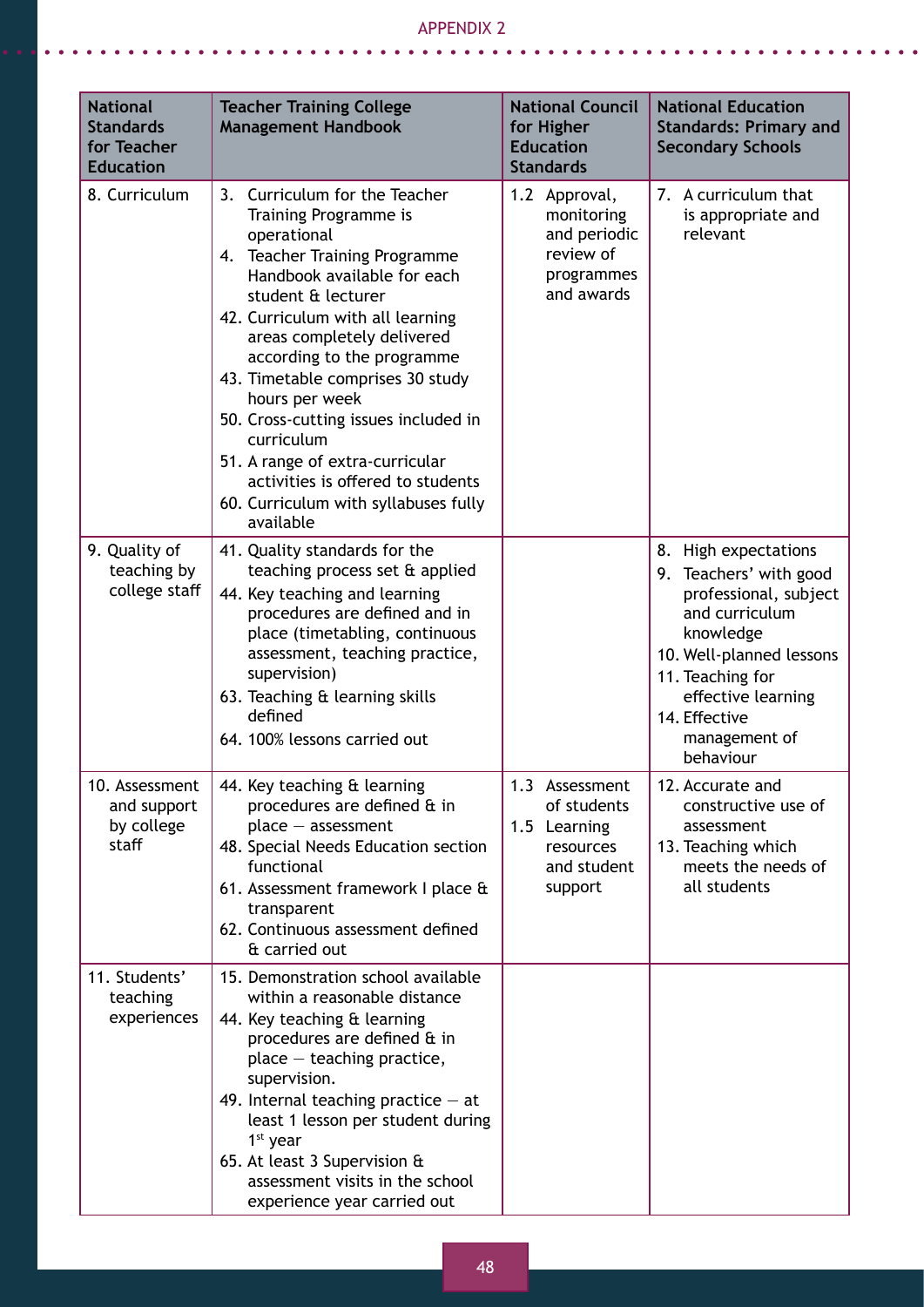#### Appendix 2  $\mathbb{Z}^2$  $\overline{a}$

 $\mathbf{r}$ 

| <b>National Standards</b><br>for Teacher<br><b>Education</b> | <b>Teacher Training College</b><br><b>Management Handbook</b>                                                                                                                                                                                                                                                                                                                                                                                                                                                                                                                                                                                  | <b>National Council</b><br>for Higher<br><b>Education</b><br><b>Standards</b> | <b>National Education</b><br><b>Standards: Primary</b><br>and Secondary<br><b>Schools</b>                                   |
|--------------------------------------------------------------|------------------------------------------------------------------------------------------------------------------------------------------------------------------------------------------------------------------------------------------------------------------------------------------------------------------------------------------------------------------------------------------------------------------------------------------------------------------------------------------------------------------------------------------------------------------------------------------------------------------------------------------------|-------------------------------------------------------------------------------|-----------------------------------------------------------------------------------------------------------------------------|
| 12. Student safety,<br>support and<br>welfare                | 5. HIV policy & HIV workplace<br>programme in place<br>6. Gender policy & guidelines in<br>place<br>39. Student welfare procedures in<br>place<br>52. Student orientation timetable<br>available etc.<br>57. Student Council is in place                                                                                                                                                                                                                                                                                                                                                                                                       |                                                                               | 6. Students' safety<br>and protection<br>14. Effective<br>management of<br>behaviour<br>22. Care and welfare<br>of students |
| 13. Leadership for<br>learning                               |                                                                                                                                                                                                                                                                                                                                                                                                                                                                                                                                                                                                                                                |                                                                               | 18. School leadership                                                                                                       |
| 14. Strategic<br>leadership and<br>direction                 | 1. College has a College Charter<br>stating the vision mission, core<br>values & strategic objectives of<br>the TTC<br>70. Annual Action Plans available<br>and at least 80% of the activities<br>carried out<br>71. Annual Reports from Committees<br>and Departments available                                                                                                                                                                                                                                                                                                                                                               |                                                                               | 15. School vision,<br>goals and values<br>17. School<br>governance<br>18. School leadership                                 |
| 15. Leading<br>partnerships                                  | 54. Partnership Agreement with all<br>TPSs signed & followed<br>68. At least 75% of the student<br>teachers are satisfied with the<br>course<br>69. At least 80% of Teaching Practice<br>Schools are satisfied with the<br>collaboration                                                                                                                                                                                                                                                                                                                                                                                                       |                                                                               | 19. Partnerships with<br>parents and the<br>community                                                                       |
| 16. Leading and<br>managing<br>people                        | 5. HIV Policy & HIV Workplace<br>Programme in place<br>6. Gender policy & guidelines in<br>place<br>10. Terms of reference/job<br>descriptions for all positions and<br>committees defined<br>18. Hierarchy of authority for each<br>department and section is<br>defined<br>29. CPD plan available<br>30. Staff database available and<br>continually updated<br>31. Staff induction programme<br>available for new staff members<br>32. Staff allocation plan available ad<br>continually renewed<br>33. Staff development plan annually<br>compiled<br>34. Staff appraisal carried out<br>annually<br>39. Staff welfare procedures in place | 1.4 Quality<br>assurance<br>of academic<br>staff                              | 20. Staff supervision<br>and development<br>21. Staff deployment<br>and management                                          |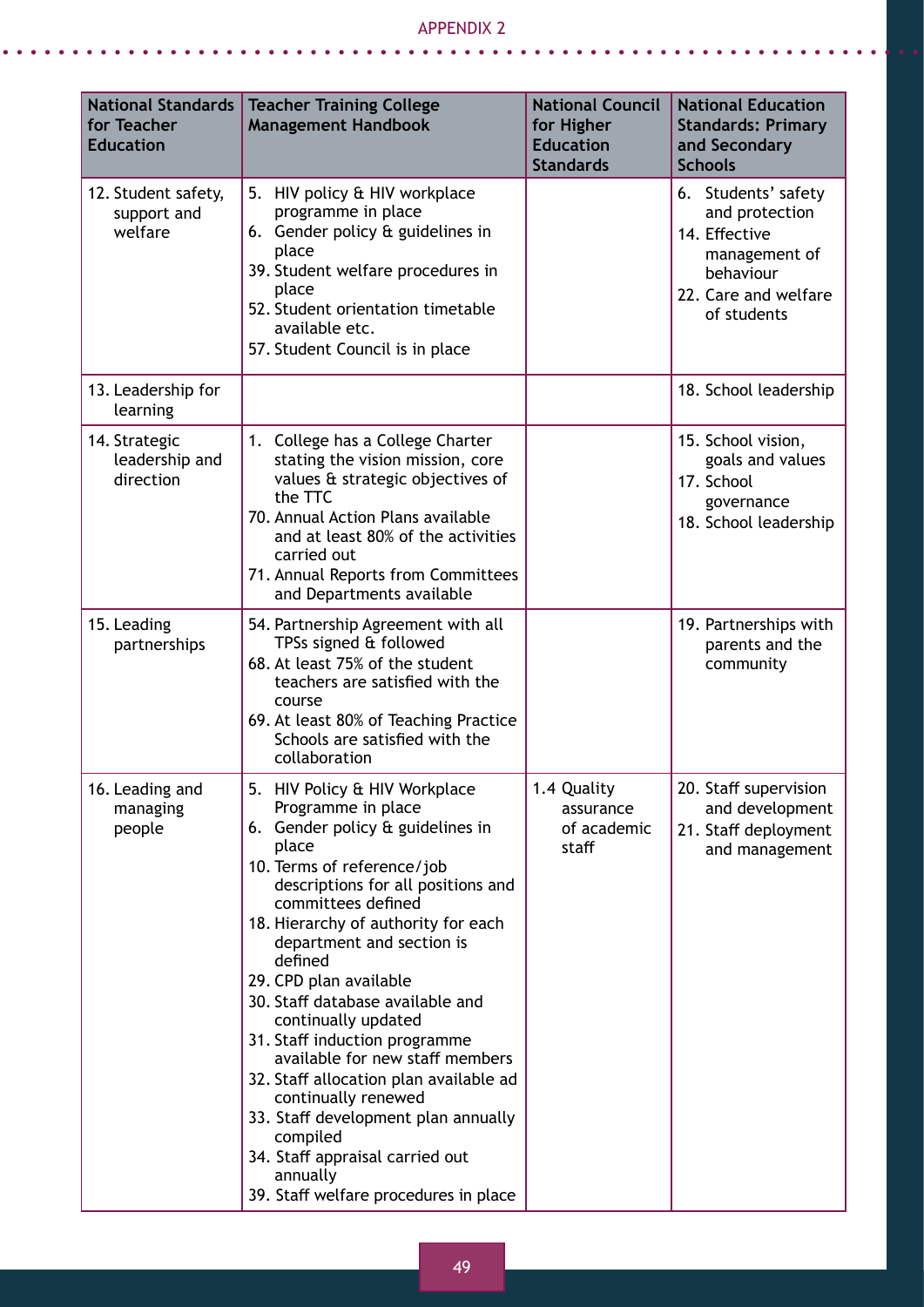#### Appendix 2

. . . . . . . . . . . . . .

 $\bullet$  $\bullet$ 

| <b>National Standards</b><br>for Teacher<br><b>Education</b>    | <b>Teacher Training College</b><br><b>Management Handbook</b>                                                                                                                                                                                                                                                                                                                                                                                                                                                                                                                                                                                                                                                                                                                                                                                                                                                                                                                                    | <b>National Council</b><br>for Higher<br><b>Education</b><br><b>Standards</b>                                                                                                                                                                                   | <b>National Education</b><br><b>Standards: Primary</b><br>and Secondary<br><b>Schools</b>                                            |
|-----------------------------------------------------------------|--------------------------------------------------------------------------------------------------------------------------------------------------------------------------------------------------------------------------------------------------------------------------------------------------------------------------------------------------------------------------------------------------------------------------------------------------------------------------------------------------------------------------------------------------------------------------------------------------------------------------------------------------------------------------------------------------------------------------------------------------------------------------------------------------------------------------------------------------------------------------------------------------------------------------------------------------------------------------------------------------|-----------------------------------------------------------------------------------------------------------------------------------------------------------------------------------------------------------------------------------------------------------------|--------------------------------------------------------------------------------------------------------------------------------------|
| 17. Modelling of<br>professional<br>conduct by<br>college staff | Code of Conduct for academic<br>2.<br>staff in place                                                                                                                                                                                                                                                                                                                                                                                                                                                                                                                                                                                                                                                                                                                                                                                                                                                                                                                                             |                                                                                                                                                                                                                                                                 | 9.<br>Teachers<br>with good<br>professional,<br>subject and<br>curriculum<br>knowledge                                               |
| 18. Quality<br>assurance and<br>improvement                     | 11. Entry qualifications of students<br>defined in the programme<br>handbooks are applied<br>18. Hierarchy of authority for each<br>department and section is<br>defined<br>19. Committees in place, chairs and<br>members appointed, terms of<br>reference available.<br>20. at least 80% of meetings take<br>place as scheduled<br>21. Annual planning process is in<br>place, including all levels of<br>planning & action plans<br>22. Key administrative procedures<br>are defined and in place<br>23. Key Committees in place<br>24-26. Agenda, invitations, record<br>keeping and file management<br>system in place<br>38. Quality Management Committee<br>in place to further define quality<br>standard & evaluate the results<br>57. Students Council is in place.<br>58. Students' Council Constitution is<br>available<br>70. Annual Action Plans available<br>and at least 80% of the activities<br>carried out<br>71. Annual Reports from Committees<br>and Departments available | 1.1 Policy and<br>procedures<br>for quality<br>assurance<br>1.2 Approval,<br>monitoring<br>and periodic<br>review of<br>programmes<br>and awards<br>1.4 Quality<br>assurance<br>of academic<br>staff<br>1.6 Information<br>systems<br>1.7 Public<br>information | 16. School self-<br>evaluation and<br>improvement<br>24. Management of<br>buildings and<br>facilities<br>26. Financial<br>management |